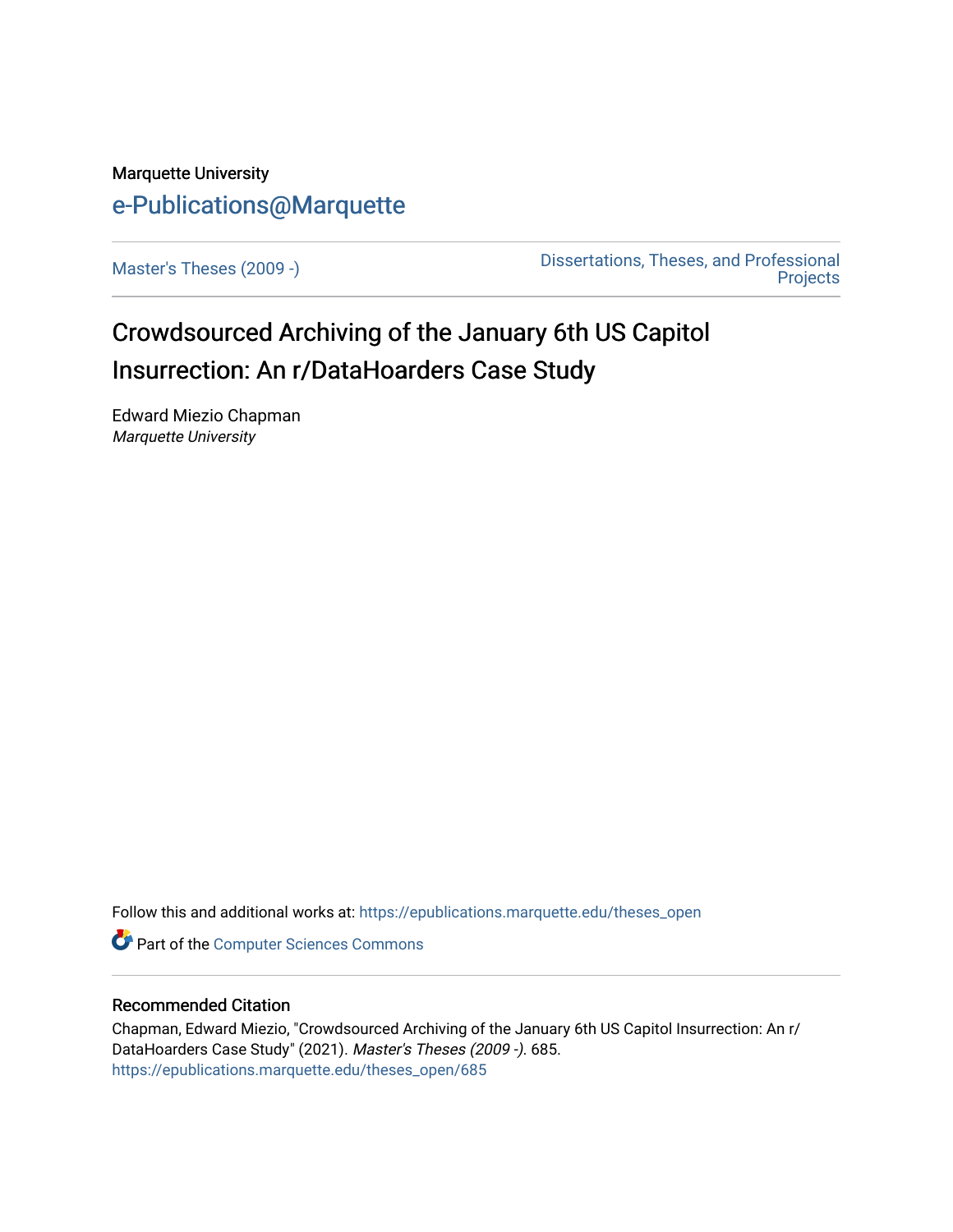# CROWDSOURCED ARCHIVING OF THE JANUARY 6TH US CAPITOL INSURRECTION: AN R/DATAHOARDERS CASE STUDY

by Edward Chapman

A Thesis submitted to the Faculty of the Graduate School, Marquette University, in Partial Fulfillment of the Requirements for the Degree of Master of Science in Computing

> Milwaukee, Wisconsin December 2021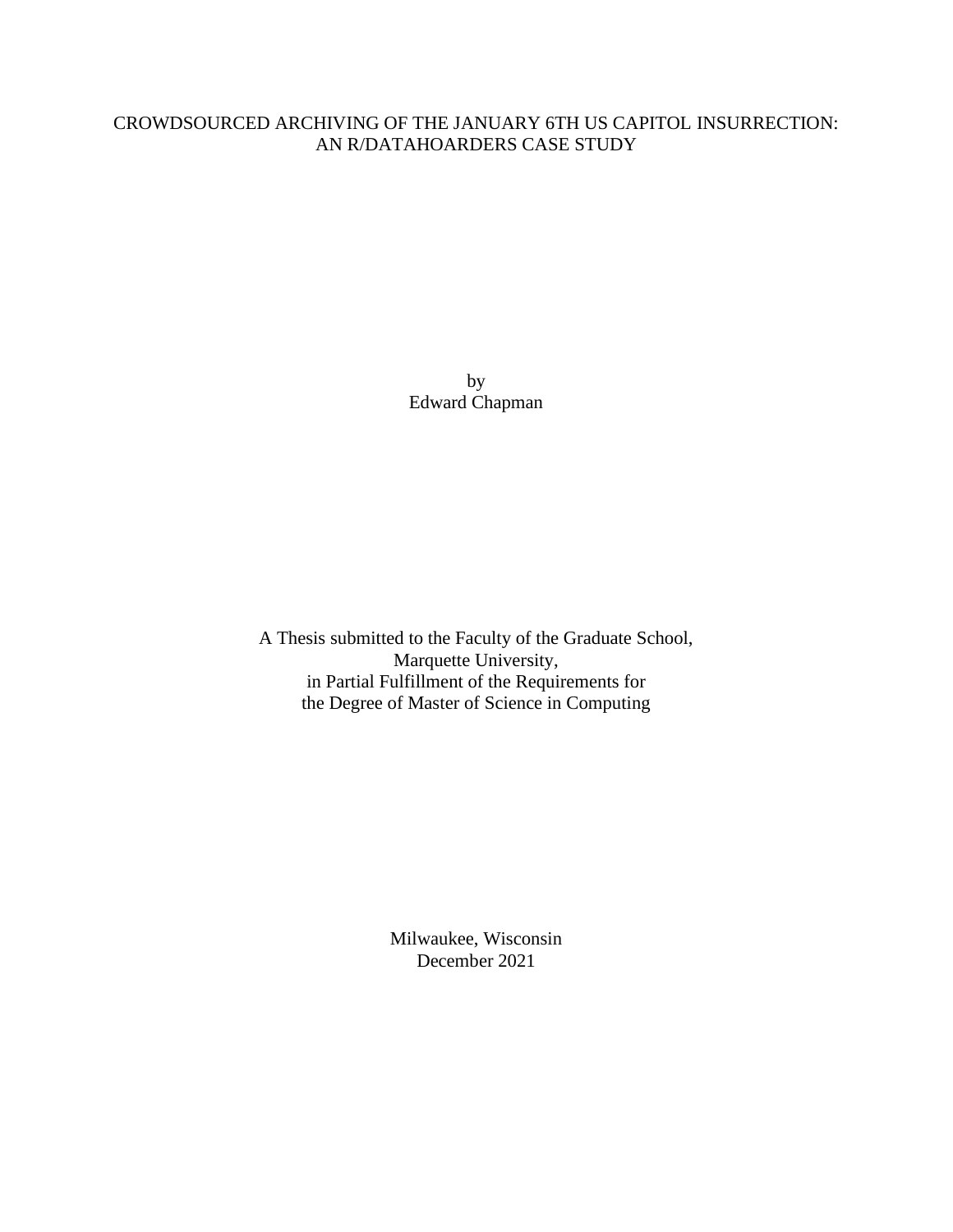# ABSTRACT CROWDSOURCED ARCHIVING OF THE JANUARY 6TH US CAPITOL INSURRECTION: AN R/DATAHOARDERS CASE STUDY

Edward Chapman

Marquette University, 2021

The crowdsourced archiving that occurred in the wake of the January 6<sup>th</sup> US Capitol insurrection exemplifies the potential for agile, collaborative evidence gathering during a crisis situation. This paper studies the r/DataHoarders subcommunity of Reddit and the collective and spontaneous archiving project that users initiated. Users were drawn to the thread out of a desire to contribute to law enforcement efforts, enact punitive justice upon the rioters, engage in public discourse, and preserve information for posterity. They did this by gathering and preserving social media evidence that may have otherwise been lost. I discovered that this constituted a crowdsourced archive of potential legal and historical significance. This paper also overviews the ethical implications of related practices such as doxing and open-source intelligence gathering (OSINT).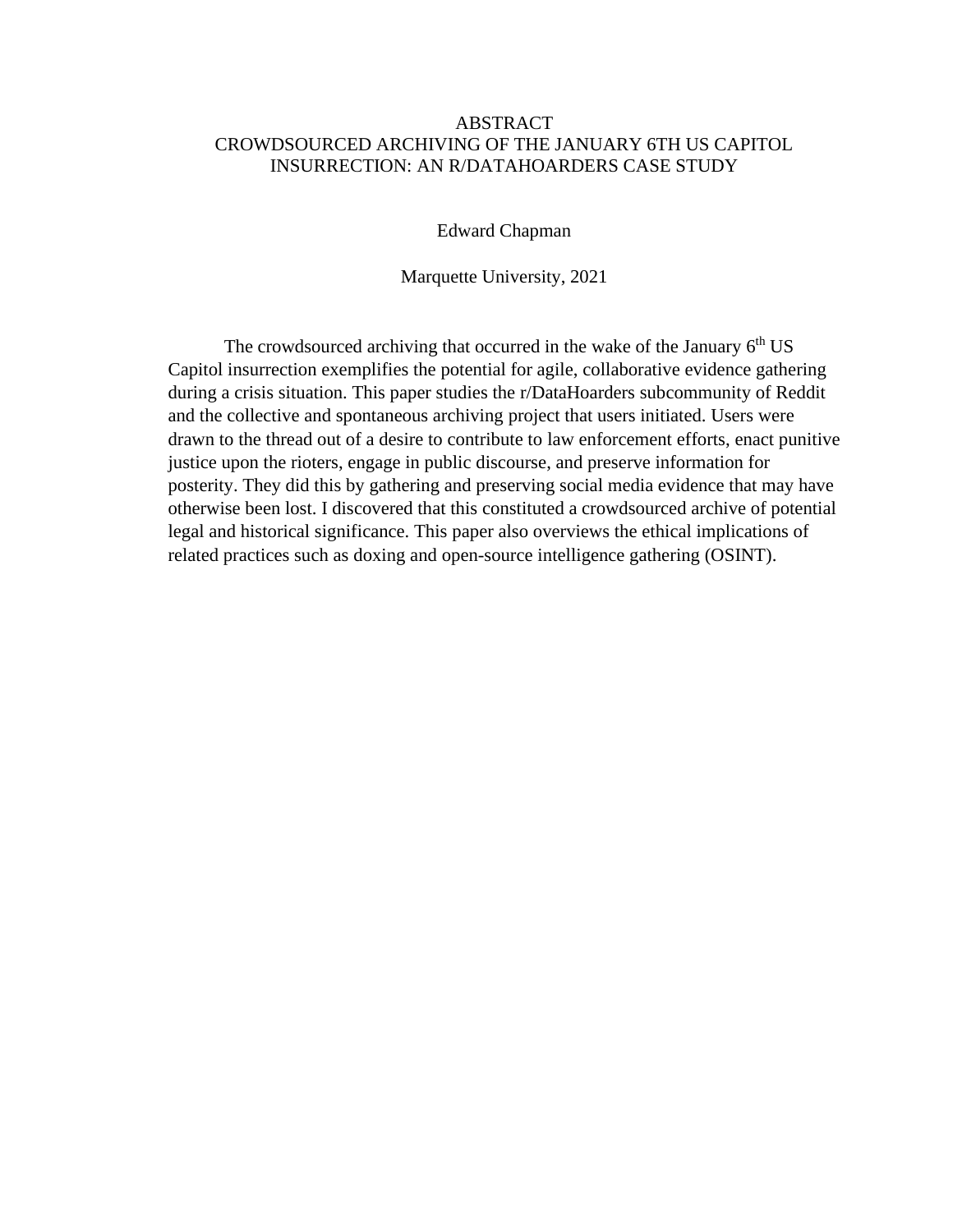# ACKNOWLEDGMENTS

# Edward Chapman

I am grateful for the guidance and support of my advisor, Dr. Michael Zimmer, the community and kinship of my fellow graduate students in the Social and Ethical Computing Lab at Marquette, and especially for the loving encouragement of my darling partner, Elise McArdle.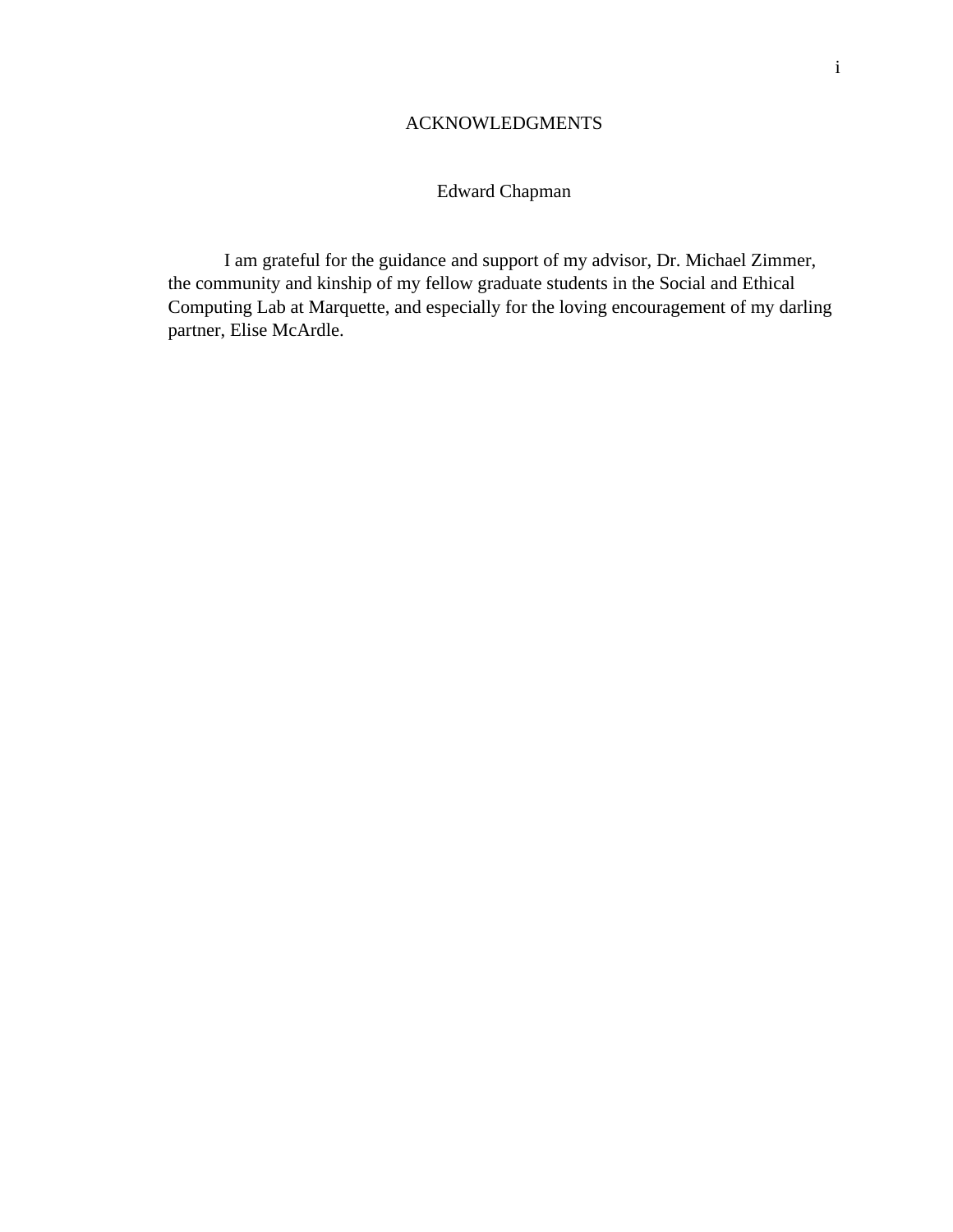# **TABLE OF CONTENTS**

| 2.1.2.1 YouTube, Facebook, and Instagram 7 |
|--------------------------------------------|
|                                            |
|                                            |
|                                            |
|                                            |
|                                            |
|                                            |
|                                            |
|                                            |
|                                            |
| .14                                        |
|                                            |
|                                            |
|                                            |
|                                            |
|                                            |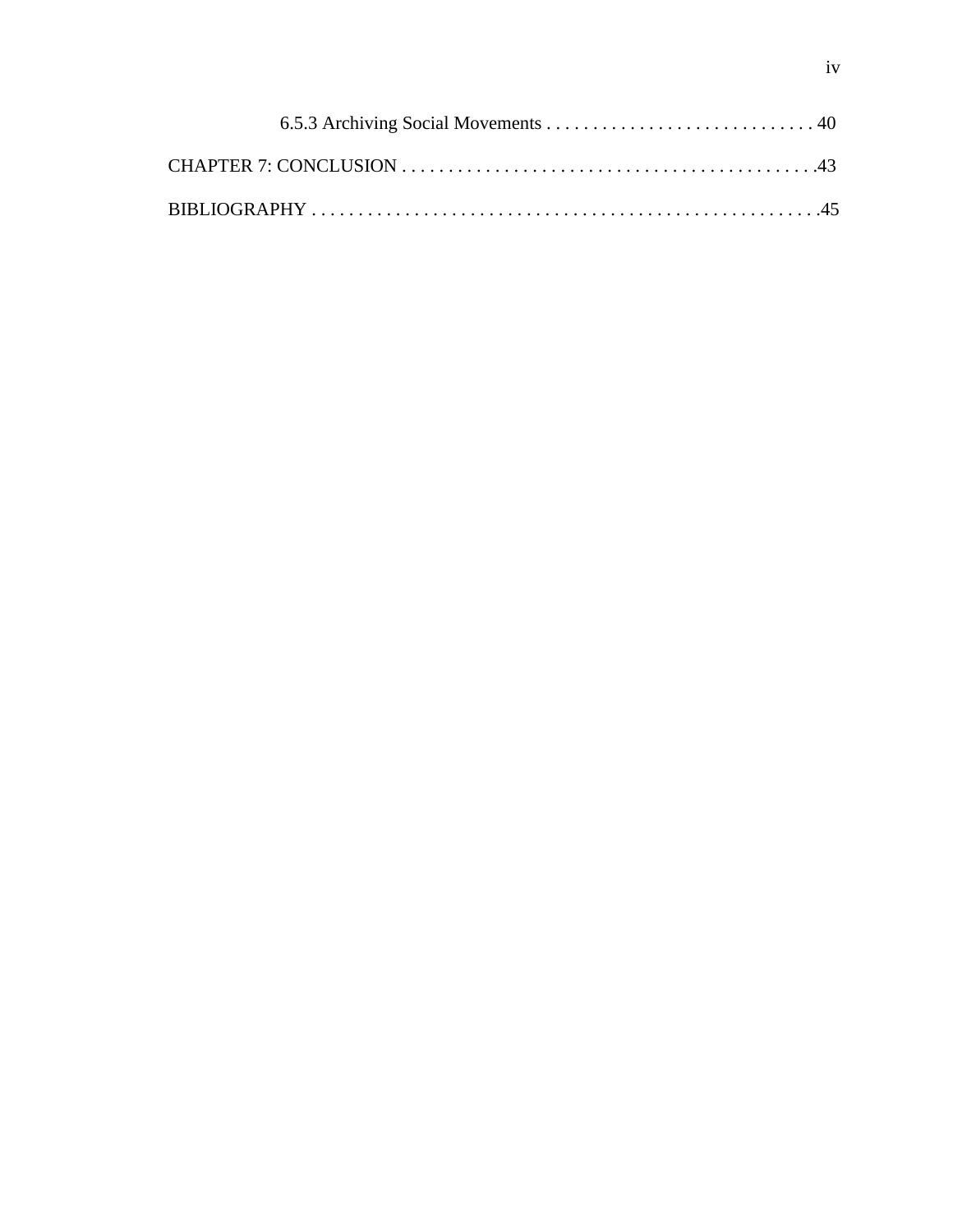## **INTRODUCTION**

On January  $6<sup>th</sup> 2021$ , thousands of right-wing demonstrators stormed the US Capitol in an attempt to disrupt the certification of the 2020 presidential election results. Demonstrators were upset over the projected loss of incumbent candidate Donald Trump and had rallied themselves in online forums and communities. The demonstrators were able to infiltrate the security perimeter of the building and access the congressional halls where the certification process was being held. Multiple fatalities, both of police and demonstrators, occurred during the event. Ultimately, the results of the presidential election were certified, removing Trump from office. The sudden and violent nature of the demonstration shocked viewers in the US and abroad. It has since been labeled an insurrection and possible attempted coup. Criminal investigations have targeted over 600 participants in the riot and continue to this day.

Beyond the physical violence and mayhem at the Capitol, the January  $6<sup>th</sup>$ insurrection was notable for the prevalence of self-recorded photos and videos made by the rioters during the demonstration. An explosion of digital content was posted to social media platforms by the rioters, documenting their identities and participation in the illegal demonstration. As the influx of highly polarizing content made its way across social media platforms, other users rallied to archive and analyze the material for purposes of future accountability. Projects such as *Faces of the Riot* and *homegrownterrorists* attempted to match names with faces from primary material collected from the insurrection. Unbeknownst to many of the rioters, the incriminating and personally identifiable nature of their social media postings left them vulnerable to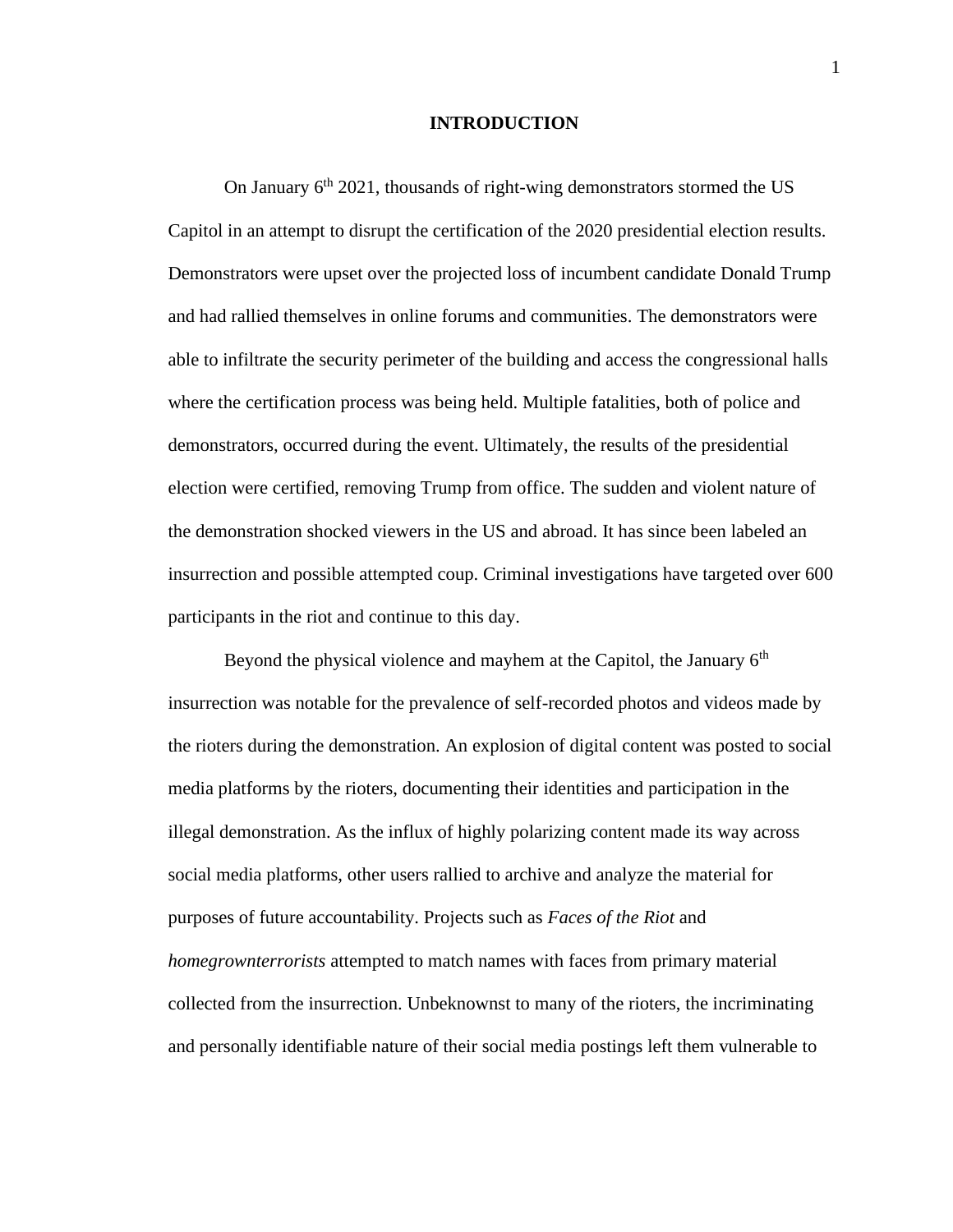personal and professional humiliation. Self-appointed online vigilantes sought to hasten this process and aid in law enforcement's effort to bring accountability to the rioters.

Among these projects, the Reddit community of r/DataHoarders initiated a crowdsourced archive project in which volunteer participants collected and archived social media evidence from the Capitol insurrection. Entitled "MEGATHREAD: Archiving the Capitol Hill Riots," the discussion thread attracted over one thousand participants and produced a substantial archive of incriminating and historically significant material. The public nature of the Reddit platform preserved a record of the Redditor's interactions and deliberations during the crowdsourced archiving project, making it a rich source of data regarding digital collaboration and the ethics of online investigations.

Open-source intelligence (OSINT) and the practice of doxing, targeted deanonymization, are increasingly prevalent concepts in discourse surrounding online data ethics. Both involve the linkage of disparate, publicly accessible information to create a dossier on a topic or subject. Upon discovering the r/DataHoarders archive project, I noticed significant overlap with concepts of OSINT, doxing, and crowdsourced archival work. OSINT and doxing can be used for accountability but run the risk for harm, harassment, and arguably unethical public shaming. I was curious if the use of these tactics in this thread constituted a witch hunt or frenzy, as observed in prior Reddit investigations, such as the hunt for the Boston Marathon bombers in r/FindBostonBombers. Additionally, I sought to discover to what extent the Reddit thread provided a beneficial repository of information more aligned with the democratizing potential of collaborative online investigations and OSINT. My research also focused on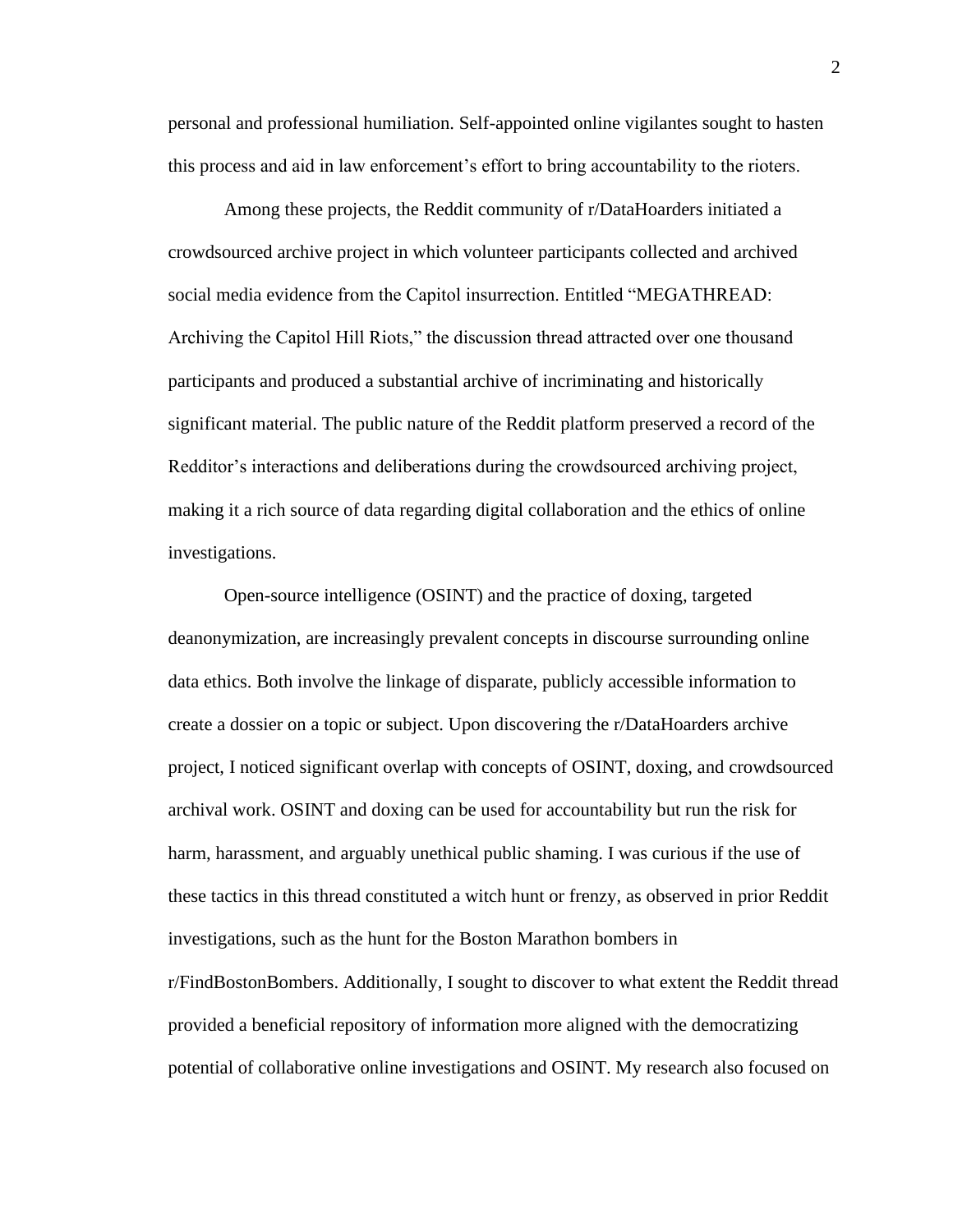unearthing the stated motivations of Redditors in the thread in order to analyze the different factions, political ideals, and levels of participation at play.

Using the Reddit API and Python scripting, I collected all comments posted to the r/DataHoarders archive thread, including comment text, upvote score, timestamps, and usernames. I imported the dataset into qualitative coding software and performed open qualitative coding to determine the types of activities Redditors engaged with in the archive thread. I merged and split code labels as needed throughout the coding process, arriving at twelve codes for distinct user activities, such as evidence submission and archive torrent seeding. The resulting code data provided insight into the different roles that users performed during the collaborative archiving event. An examination of existing literature on crowdsourced investigations, doxing, and OSINT provided a framework to understand the activities and ethical risks present in the r/DataHoarders archive project.

My findings indicate that while ethical transgressions and potential for misuse were found in the r/DataHoarders archive project, the bulk of activity was focused on practical matters of digital archiving, namely the identification, acquisition, and preservation of evidence related to the January  $6<sup>th</sup>$  Capitol insurrection. Calls for doxing and other punitive measures were present in the archive thread, but these initiatives were most often proposed by outsiders to thread who commented once and did not return to the archive project. Rather than a crowdsourced witch hunt, this project was more in line with a community archiving project conducted by amateur archivists. The ethical risks and implications of this framing are still notable, as archiving bears responsibility for the preservation of evidence in the shaping of collective memory, especially concerning traumatic events such as human rights violations. The practice of archiving contemporary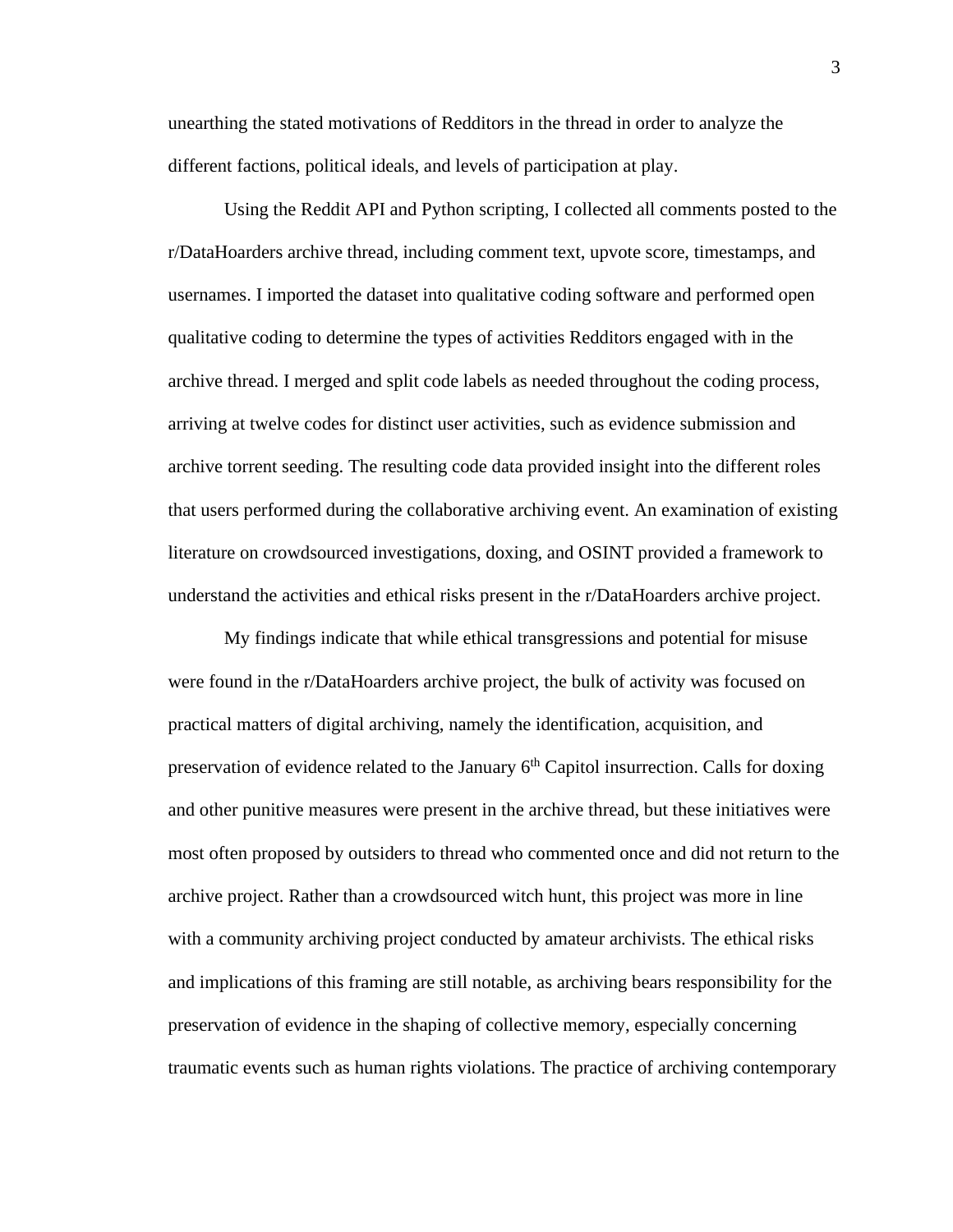social movements is perhaps the best place to begin when considering how to mitigate the ethical harms of crowdsourced archiving projects such as the r/DataHoarders thread in the future.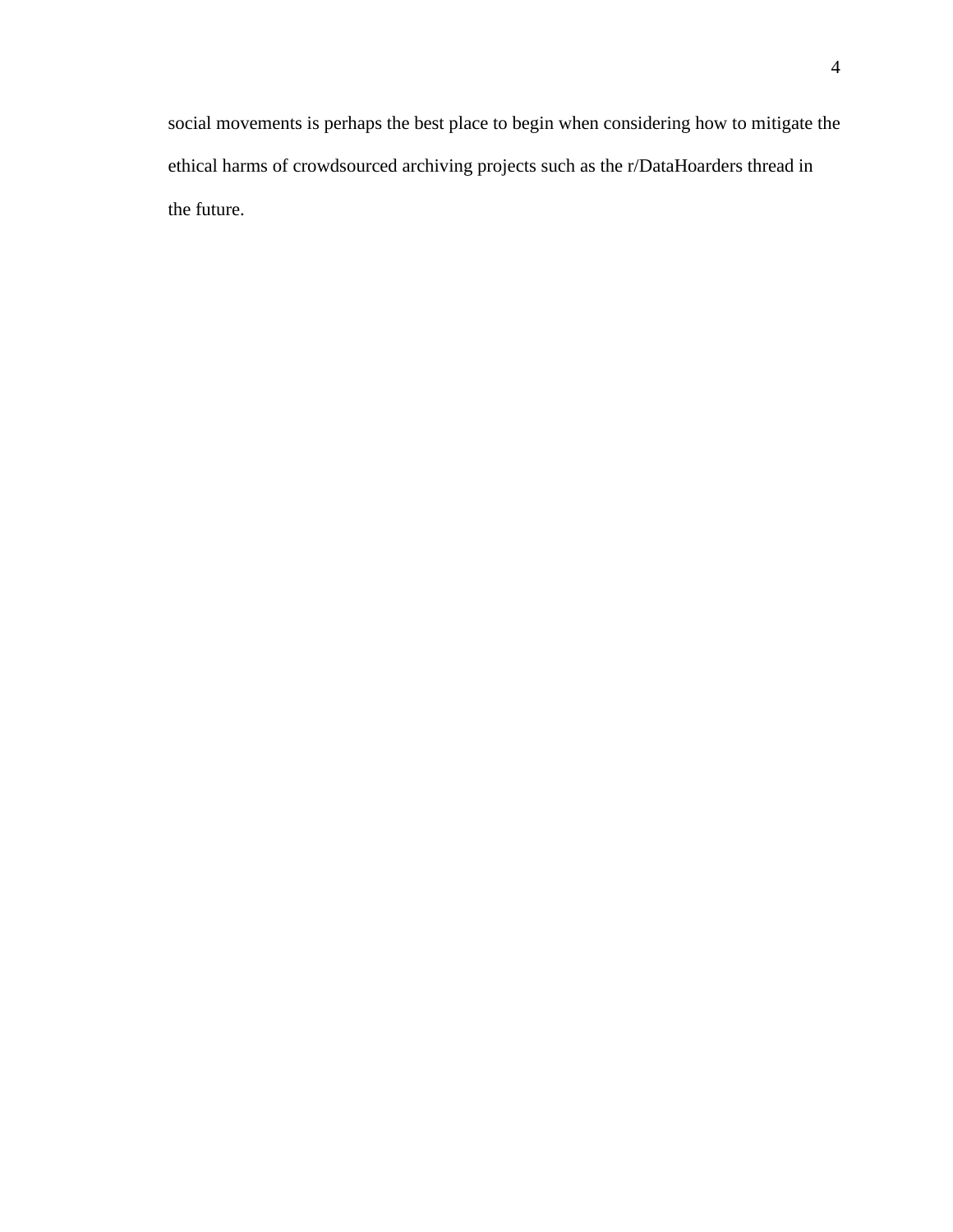#### **BACKGROUND**

The physical breach of the US Capitol was highly significant from a national security perspective. My research positions the events of January  $6<sup>th</sup>$  as a primarily digital phenomenon resulting in a unique digital ecosystem of politically inflammable and criminally consequential content. Tracing the lifespan of these digital artifacts reveals tensions and resonances among contemporary issues such as digital surveillance, national security, content moderation, privacy ethics, and internet vigilantism.

# **2.1 Digital Ecosystem**

Images and videos of the Capitol insurrection depict a startling amount of violence and property destruction. Participants, variously armed with formal and improvised weaponry, can be seen assaulting Capitol police officers and smashing windows. But for all of the egregious conduct of the Capitol rioters, the unifying activity of the day was digital content creation. IPhones, more than mace or molotovs, were the weapon of choice and can be seen in nearly every hand in footage of the riots. Whether streaming, tweeting, or taking selfies to remember the moment, the participants of the Capitol insurrection generated an immense stream of real-time digital content.

This content connected the participants at the Capitol to the online movements and communities that had brought them there: QAnon conspiracy theories, COVIDdeniers, MAGA Twitter and white nationalist movements and subcultures. The Capitol insurrection was not a spontaneous event and in fact had been planned for weeks on platforms such as Parlor and Twitter [1]. In this way, the January 6<sup>th</sup> Capitol insurrection was not a physical climax to an organic, unified social movement, but rather a temporary physical convergence of multiple online communities and subcultures. Their occurrence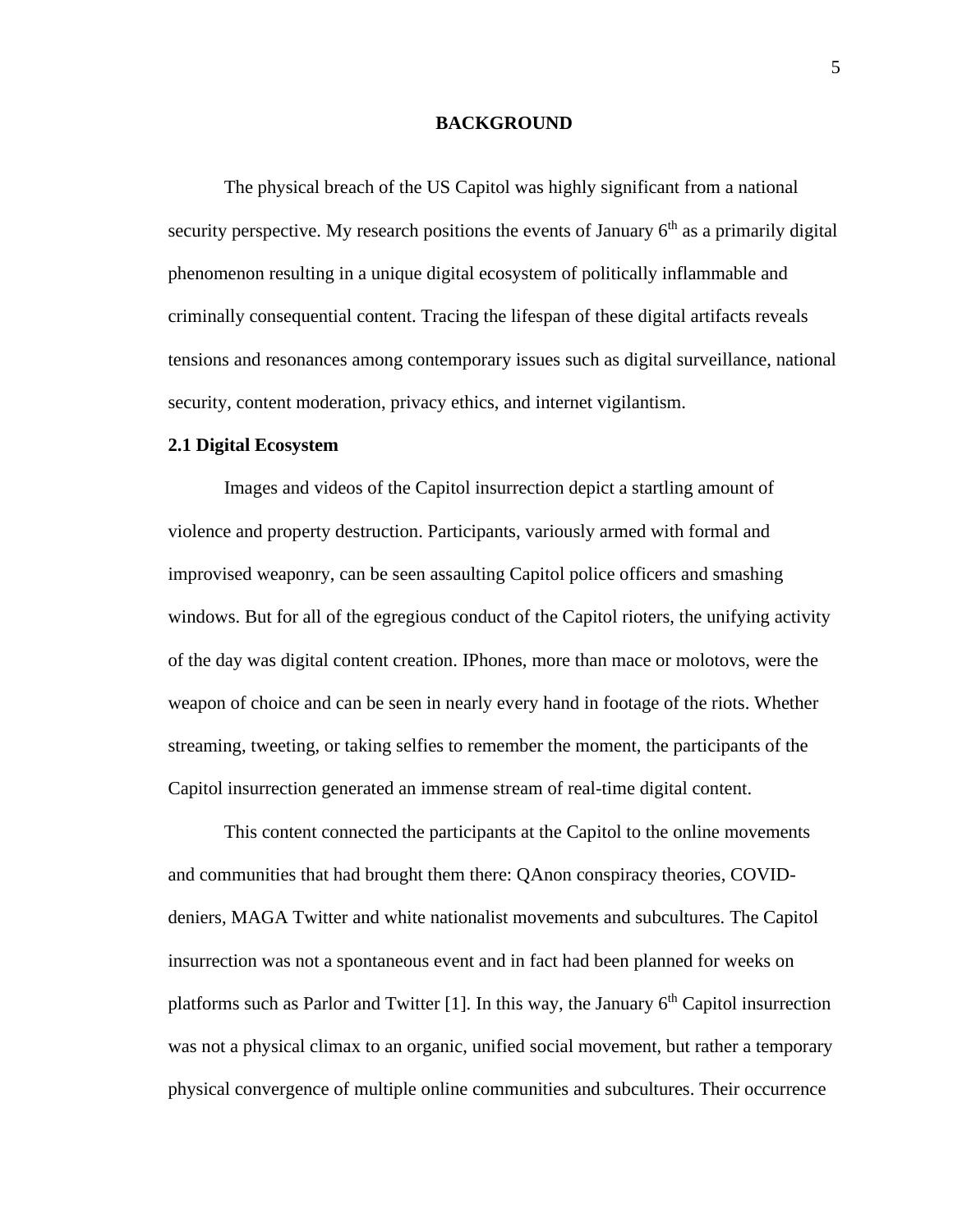at the peak of the 2021 COVID-19 pandemic further centers the Capitol Insurrection as a digital phenomenon as it happened at a time when many formerly physical activities had shifted to digital formats. Thus, it is important to understand the creation, lifespan, and eventual archiving or removal of this content in order to properly contextualize the Capitol Insurrection and its significance and consequences.

# **2.1.1 Content Creation**

Content created at the Capitol varied from keepsake selfie to monetized livestream. Mainstream newscasters vied with fringe political streamers for real-time coverage of the fray. Family photos not so different from a regular Capitol tour mixed with braggadocious broadcasts proclaiming the deeds of the day to followers back home. Masks were few and far between, and faces, names, and hometowns were shared freely on videos that would later be presented as criminal evidence. An analysis of the archives which later collected January  $6<sup>th</sup>$  content can give insight into where digital content was originally published during the insurrection. Reddit's "Archiving the Capitol Hill Riot" project produced a 1TB archive of videos and images. Discounting unsorted and miscellaneous content, figure 2.1 shows the amount and volume of January  $6<sup>th</sup>$  content collected from each source: YouTube, Parler, and Twitter stand out as the biggest contributors of archived content. Sources such as Facebook and Instagram may be underrepresented in the archive due to the difficulty of accessing and scraping user content from their platforms.

#### **2.1.2 Content Moderation and Removal**

The political potency and criminal liability of Capitol insurrection content ensured that photos and videos created that day would not just fade into the background. A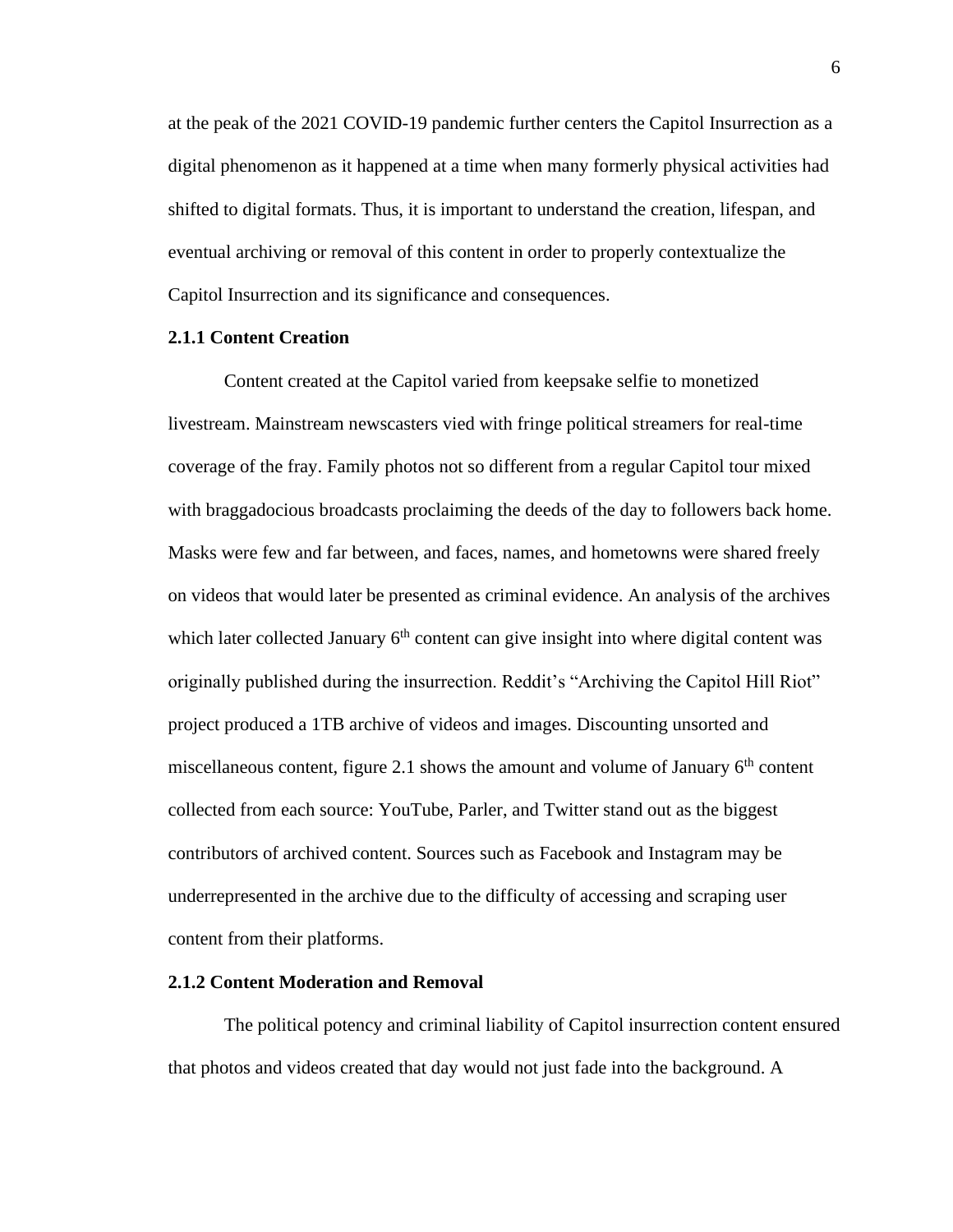combination of content moderation and user action put an expiration date on much of the evidence from January  $6<sup>th</sup>$ . The images and videos outraged and inspired viewers in equal measure. The political potency and criminal liability of this content put pressure on social media platforms and challenged their claims of transparency and readiness in content moderation.



Figure 2.1: **Content sources archived by r/DataHoarders**

# **2.1.2 YouTube, Facebook, and Instagram**

YouTube livestreams are a lucrative source of viewers and income through tipping mechanisms like the "super chat" and "super sticker" features. Viewers can also be directed to third party platforms such as PayPal and Patreon. On January  $6<sup>th</sup>$ , far-right streams from the Capitol could be found alongside mainstream news feeds. YouTube's policy forbids monetization of videos encouraging or inciting violence. YouTube made a statement on Twitter the following day warning that election misinformation would result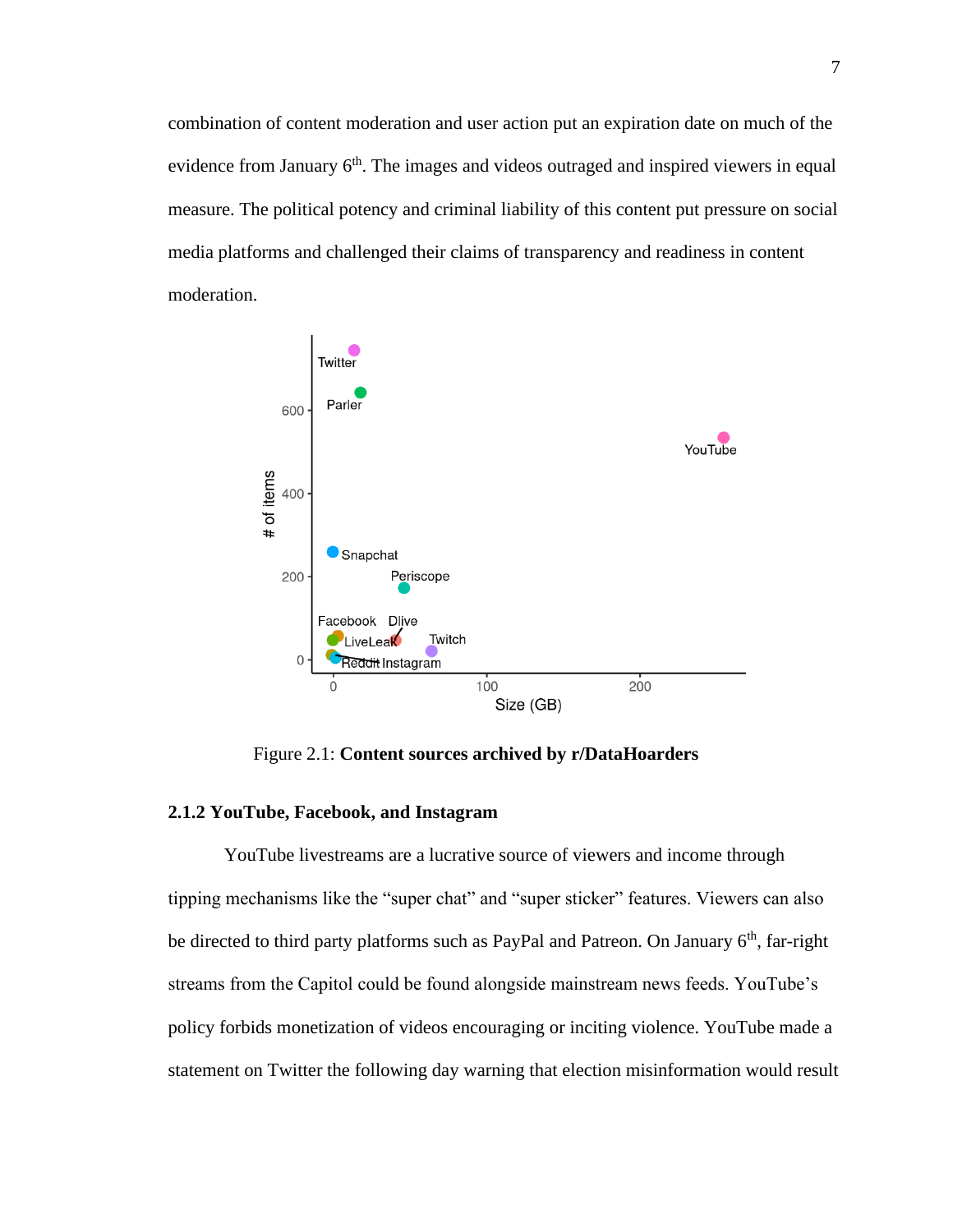in a "strike" against the publishing accounts [2]. Some streams and videos encouraging violence at the Capitol were removed by the platform. On others, YouTube added a warning label stating "the electoral college has confirmed Joe Biden as president-elect" [3]. Facebook and Instagram did not limit searches or provide warning labels for "#stopthesteal" until crowds had dispersed from the Capitol [3]. However, their search features do not sort content for newness, making it difficult to find live or real-time content on the day of the riot.

## **2.1.2 Removal by Users**

Content removal occurred most frequently at the discretion of the content creators themselves, who may have realized the incriminating nature of their posts. In my analysis of the Reddit insurrection archive, volunteer archivists were frequently thwarted by content which had been removed by its original poster. Archivists were often motivated to prioritize the most incriminating and high-profile content available due to the risk of removal.

# **2.2 Content Afterlife**

The political and criminal nature of content created at the Capitol on January  $6<sup>th</sup>$ made it valuable and sought after. The photos and video of the riot would find many uses beyond what their creators had intended. As users and platforms rendered Capitol insurrection content inaccessible, operations were underway to collect and preserve the incendiary media. These archival projects are noteworthy for their spontaneity and effectiveness. The diversity of groups and individuals interested in the material and their divergent goals and methods raised ethical questions on the use of facial imagery, leaked private data, and social movement documents.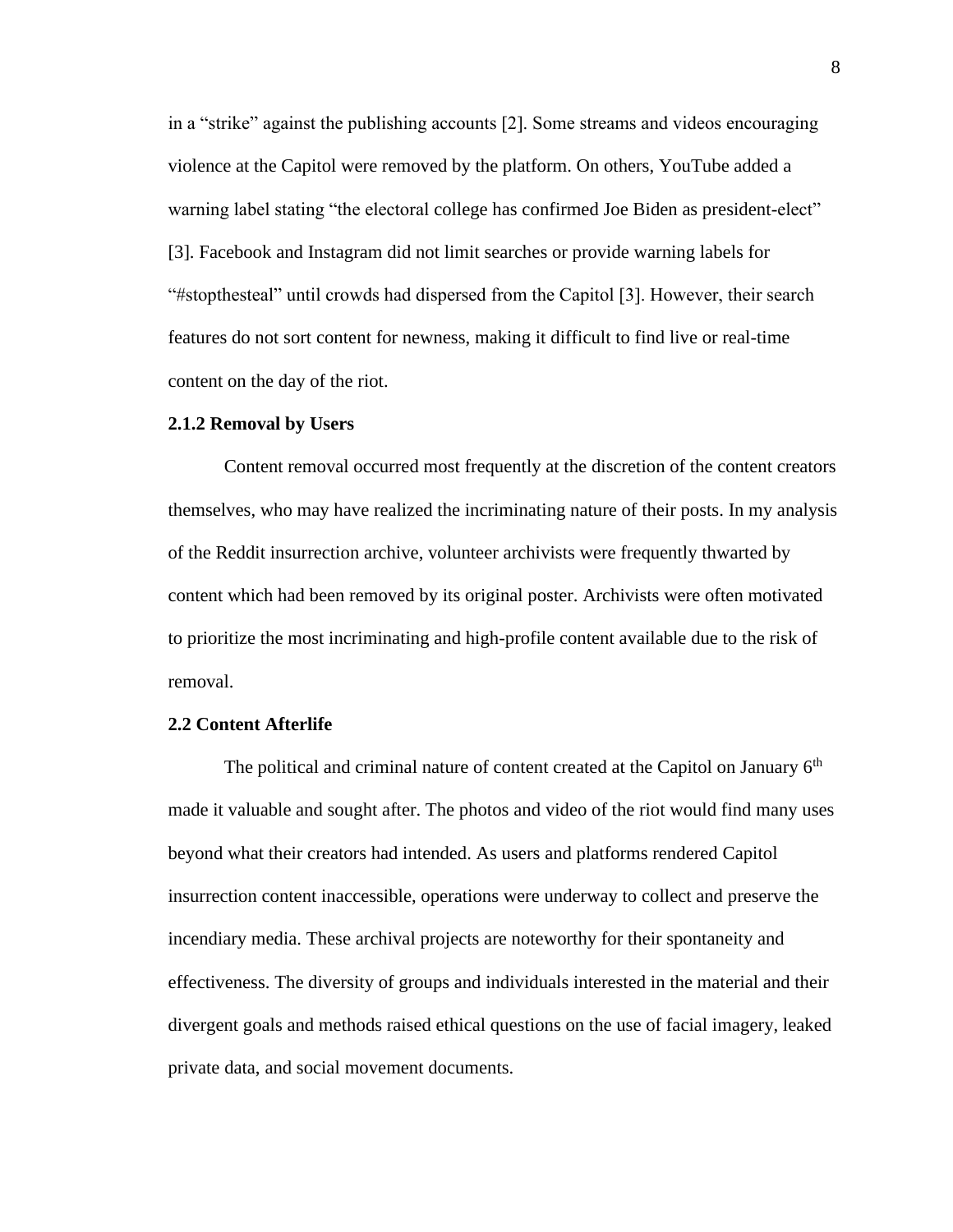#### **2.2.1 Archive Projects**

The first projects to appear were urgent attempts to collect and preserve material related to the Capitol insurrection. Three main projects worked in parallel to achieve this goal. The Netherlands-based independent investigatory organization Bellingcat called for photo and video submissions via Google Forms and Google Sheets [4][5]. They instructed volunteers to prioritize livestreams and to ignore low-resolution media and screenshots of videos. Bellingcat ran a similar crowdsourced data-collection project following the 2017 white supremacist rally in Charlottesville, Virginia [6]. Intelligence X, a search engine and data archive company based in the Czech Republic, also called for video and photo evidence of the Capitol Insurrection [7]. They provided credentials to a secure public FTP server allowing tech-savvy users to transfer media files to the project. The archives were shared in an easily-browsable format [8].

#### **2.2.1 r/DataHoarders Archive**

In addition to the Intelligence X and Bellingcat projects, users on Reddit formed a thread in the r/DataHoarders community to collect and archive footage of the riots. Entitled "MEGATHREAD: Archiving the Capitol Hill Riots," the thread grew to include over 2,500 comments and produced a 1 terabyte media archive after four weeks of activity [9][10]. The r/DataHoarders thread formed spontaneously and was conducted in a decentralized, non-hierarchical manner, unlike the Bellingcat and Intelligence X archive projects. The r/DataHoarders insurrection project provided no unifying reason for data collection nor intended usage of the archive. Users arrived with their own motivations and guided the project from diverse and contradictory perspectives. User comment and voting data for the thread provides a detailed and valuable record of the collaborative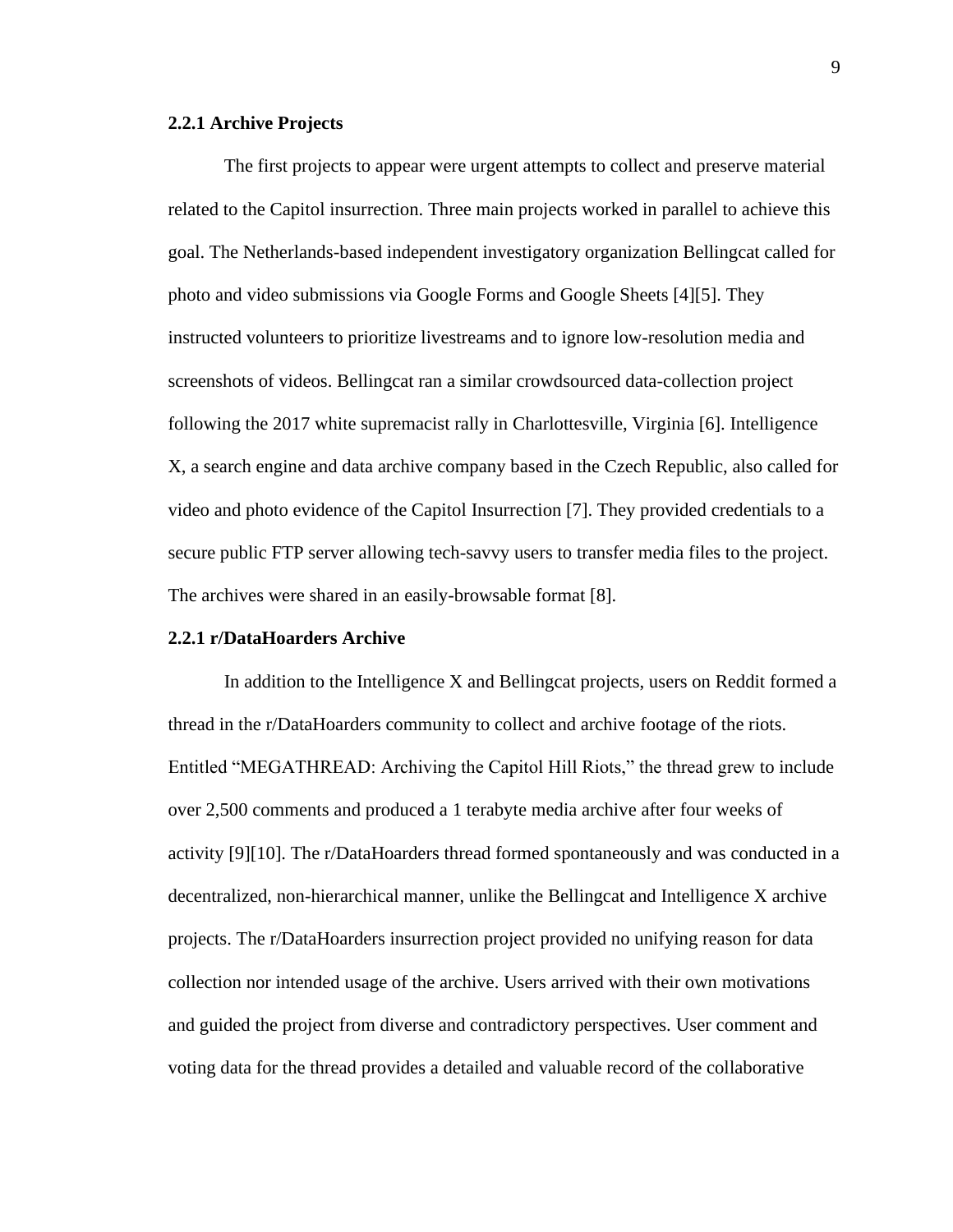crowdsourcing efforts of the r/DataHoarders archive. While Bellingcat and Intelligence X also relied on crowdsourced submissions, no such record of participation is publicly accessible. All three archives eventually subsumed large parts of the others, producing similarly sized collections. Thus, the Reddit megathread provides the most detailed, accessible record of crowdsourced archiving following the January 6<sup>th</sup> insurrection. It will serve as the main target of analysis for this research.

#### **2.2.2 Doxing**

As crowdsourced data collection projects secured footage of the riots, other projects and individuals sought to make use of the evidence for more partisan means. The preponderance of unmasked faces in images of the riots left the individuals depicted vulnerable to an online revenge tactic known as doxing. Doxing describes the public dissemination of an individual's personal information as a means to deanonymize, intimidate, or humiliate them [11]. The term originated in 1990's hacker culture, where "dropping dox" on a rival could reveal their offline identity and exile them from the community [12]. Today, finding someone's social media accounts or legal name can be enough to bring about an avalanche of online harassment and offline consequences, depending on the target. For their polarizing political views and brazen criminality, participants in the Capitol insurrection stood to lose much from being identified. The sheer quantity of media produced at the Capitol that day left rioters particularly vulnerable. Individuals and collaborative projects knowingly seized on this potential, weaponizing the images against the rioters. The Instagram account, *homegrownterrorists* and the *Faces of the Riot* website stand out as well-organized and influential projects which sought to trace and identify participants at the Capitol insurrection. Elsewhere,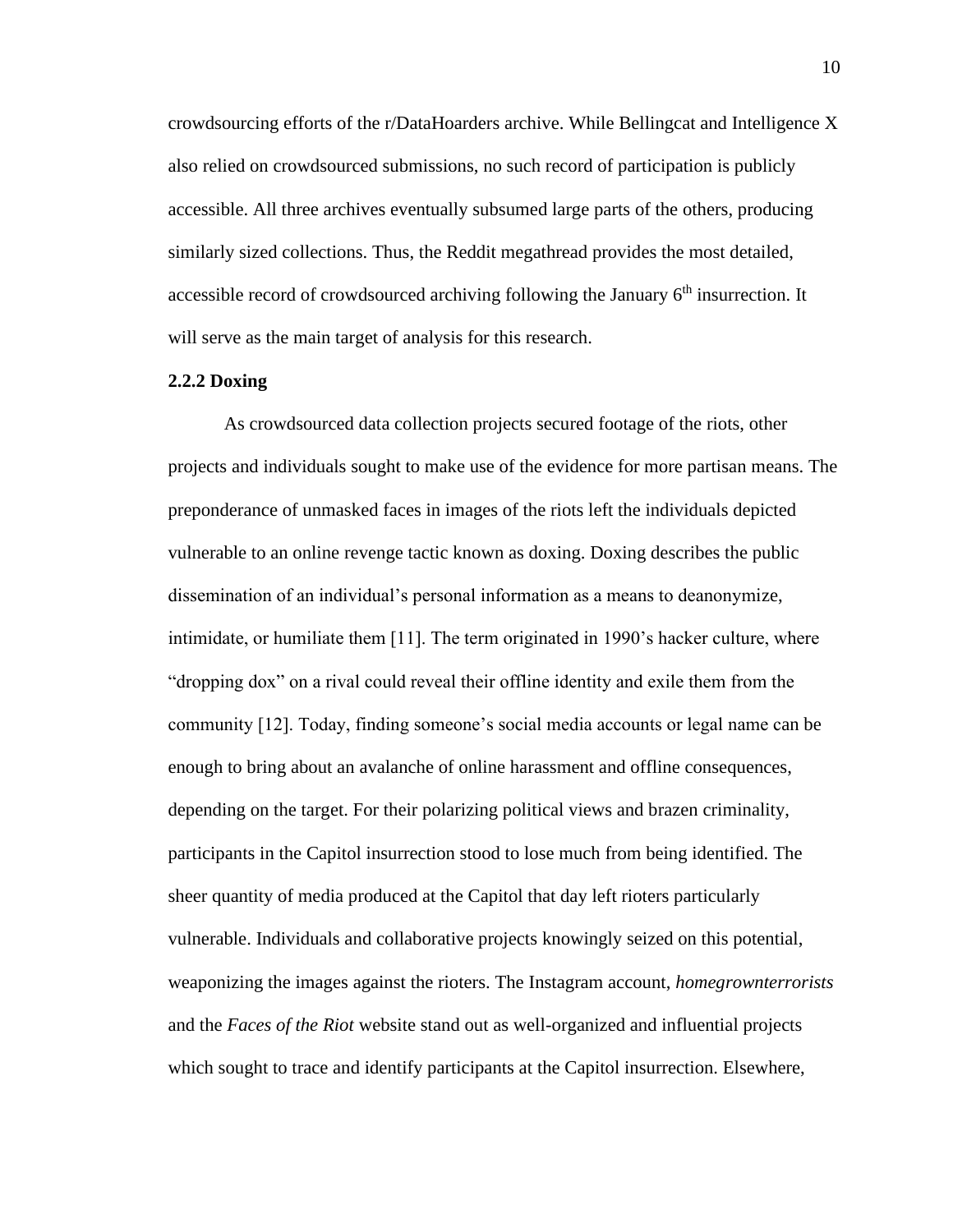individuals on Twitter and other social media platforms conducted doxing operations of their own, gathering information and identifying suspected participants in their free time. These efforts were more disparate and spontaneous than the projects detailed below.



Figure 2.3: **Calls for doxing** [16]

# **2.2.2 Faces of the Riot**

Faces of the Riot is a website designed to assist in the identification of participants in the Capitol insurrection [13]. The website's creators applied facial recognition technology to scraped videos from the Capitol insurrection to extract and deduplicate every face found in the dataset [14]. The result is something of a school yearbook for right-wing insurrectionists. The viewer is greeted by an extensive grid of zoomed in, cropped faces. Clicking on a face brings up the video it was sourced from, as well as any other videos the face was identified in. The website is an invaluable resource for anyone seeking to track an individual's actions throughout the insurrection, as it links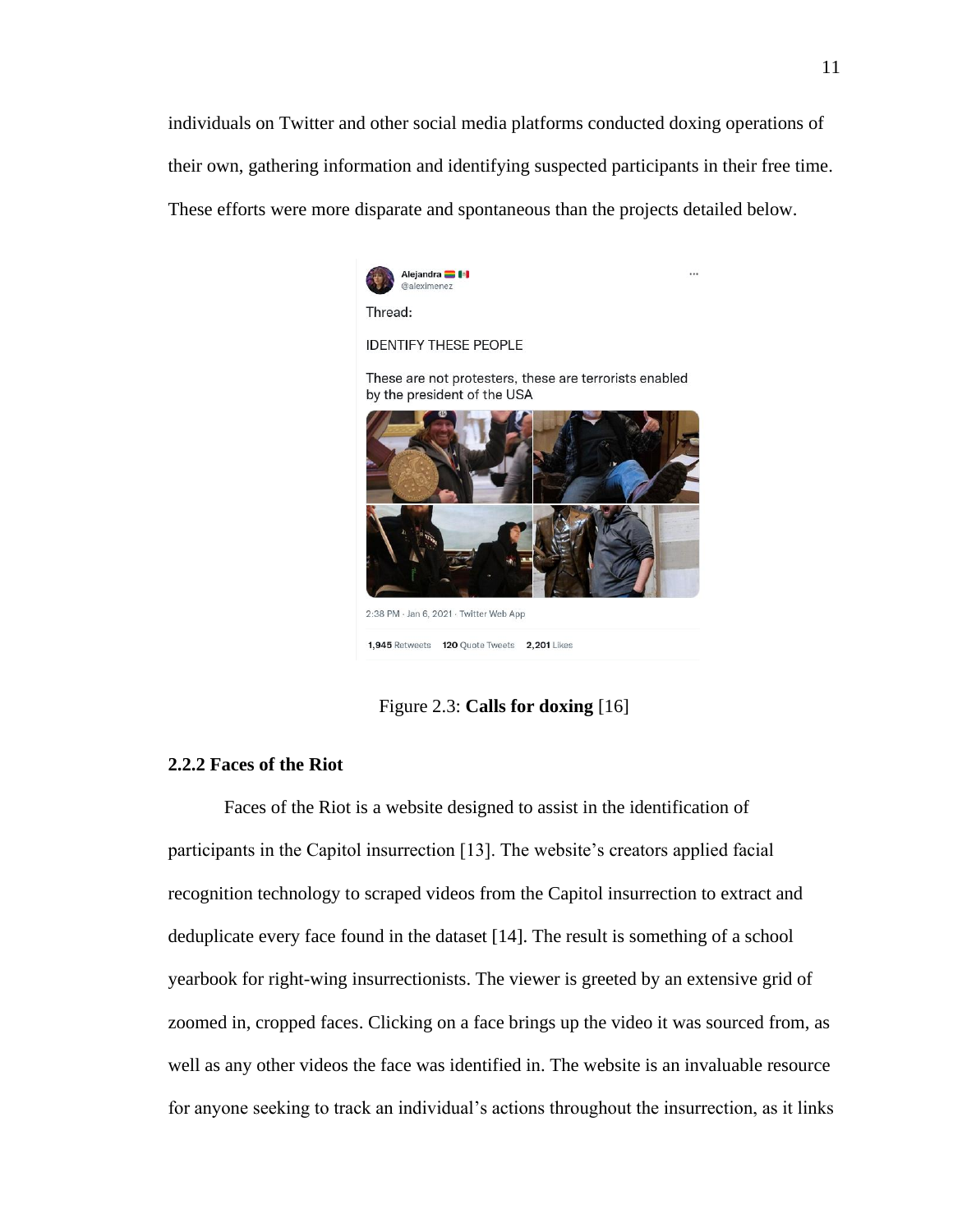an individual to multiple video sources. The creators insist that the website should only be used to provide tips to the FBI. The website begins with the disclaimer: "DO NOT ATTEMPT YOUR OWN INVESTIGATION INTO ANYONE SHOWN ON THIS WEBSITE. REPORT THEM TO THE FBI USING THIS LINK INSTEAD" [13]. It is unclear what tools or methodology was used to identify and deduplicate the faces. The creators claim to have spent about five hours removing children and "non-rioters" from the website [14].



Figure 2.2: **Faces of the Riot** [13]

# **2.2.2 homegrownterrorists**

Another project, *homegrownterrorists* on Instagram, actively seeks to identify and disseminate personal information on suspected participants in the Capitol insurrection. The social media account publishes content related to the identification of Capitol insurrectionists and updates on their legal proceedings to an audience of 366,000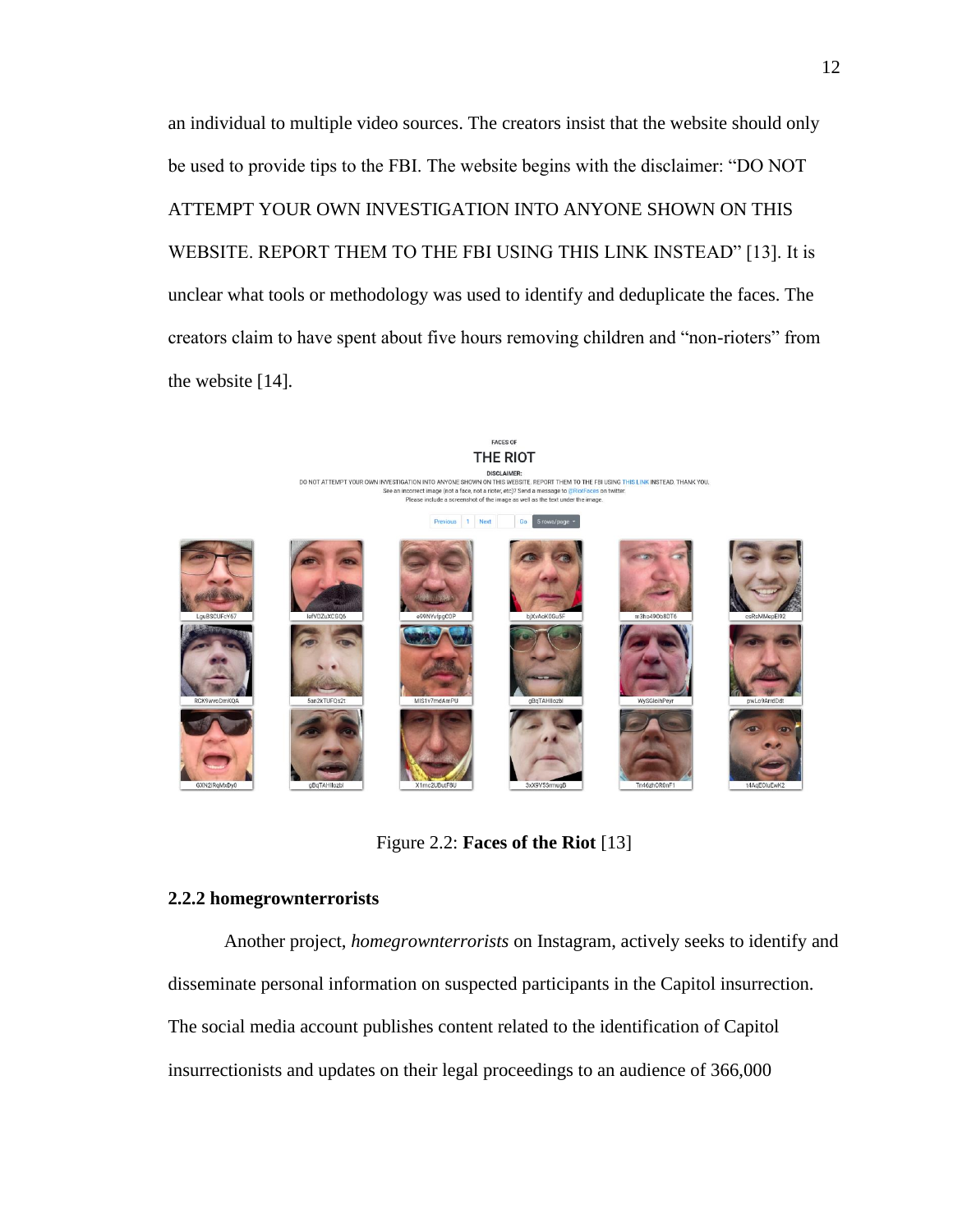followers [15]. Their bio reads: "It's like Gossip Girl, but for democracy," positioning themselves as a mix between celebrity news and activism. And indeed, many of the capitol rioters have taken on a villainous celebrity-like status as their names and faces have circulated since the riot.

#### **2.2.2 Results of Doxing**

As a consequence of social media doxing, identified individuals lost their anonymity and faced repercussions in their personal and professional lives. These screenshots were found on Twitter, where users considered the firing of Capitol rioters to be a success.



Figure 2.4: **Example of doxing found on Twitter** [17]

# **2.2.3 Bellingcat**

Bellingcat, one of the organizations behind the crowdsourced archiving of Capitol insurrection media, also used evidence from their January  $6<sup>th</sup>$  archive to reconstruct the life of Ashli Babbit leading up to the moment she was killed by Capitol security at the insurrection [19]. Investigators at Bellingcat compiled publicly available information about Babbit such as her employment history, social media posting, and comments made by friends and family in the news. They also scoured photos and videos of the Capitol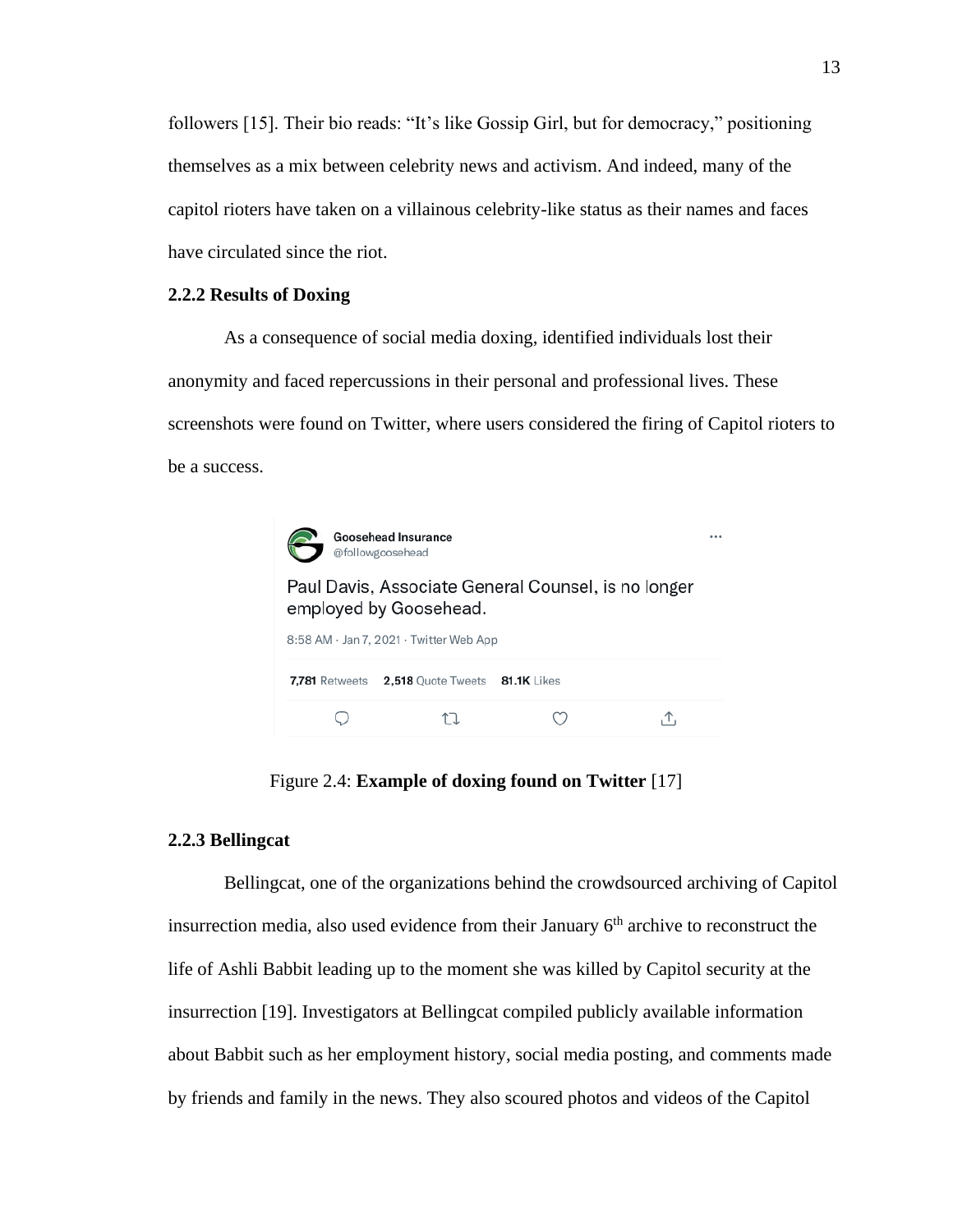insurrection to identify moments and locations where she could be spotted. Together, these strands of information create a picture of both her ideological journey to the January  $6<sup>th</sup>$  riot as well as her actual footsteps leading up to her death. This is significant because it shows how publicly available information can be synthesized to produce a contextual narrative, sometimes with startling accuracy.

# **2.2.4 Law Enforcement**

Shortly after the January 6<sup>th</sup> insurrection, the Washington D.C. Metropolitan Police Department released a PDF document calling for evidence and identities of several suspected rioters [20]. The document included images and descriptions of suspects, as well as the times and locations of their involvement in the riot. The document was titled "Persons of Interest in Unrest-Related Offenses" and featured 26 individuals charged with unlawful entry. This list of suspects would soon grow to hundreds of individuals as multiple criminal investigations into the January  $6<sup>th</sup>$  riot intensified. As of October, 2021, Capitol insurrectionists represented 630 federal defendants, including 100 guilty pleas [21].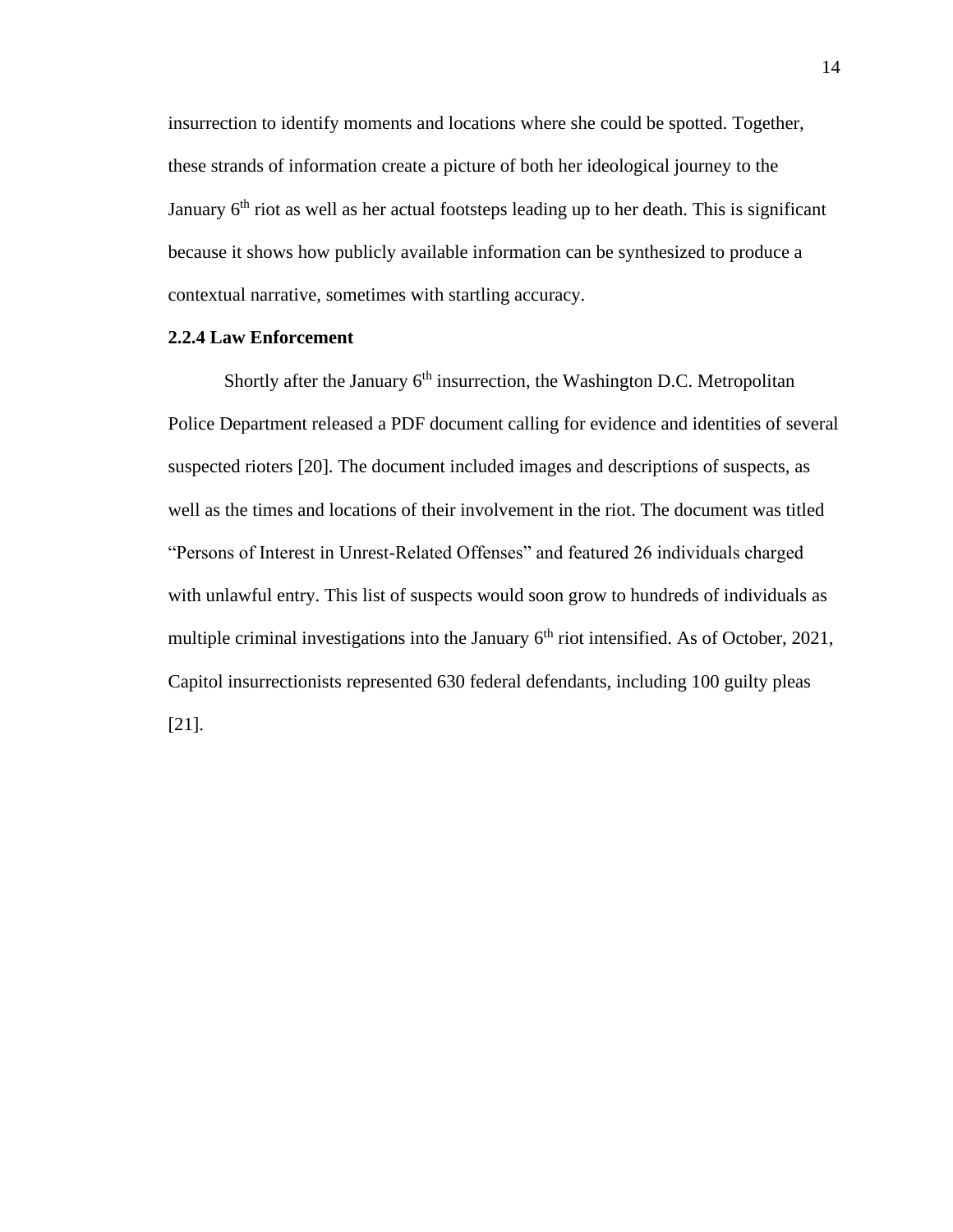#### **LITERATURE REVIEW**

#### **3.1 r/FindBostonBombers**

The 2013 Boston Marathon Bombing and associated subreddit, r/FindBostonBombers provide a historical comparison to the r/DataHoarders Capitol insurrection archive. The event set precedent as the first time a crowdsourced investigation ran parallel to a police investigation for a US terrorist attack [22]. Reddit's ultimately unsuccessful search for the Boston Marathon bombers was notable for the analytic capabilities it mustered from crowdsourced volunteers. It also served as a warning to future endeavors for the misidentification of suspected bombers.

r/FindBostonBombers was created independently of law enforcement in order to assist the FBI with crowdsourced information collection and analysis [23] [22]. Researchers have framed their efforts as an example of crowdsourced surveillance and digilantism (from cyber-vigilantism) [24] [22]. The subreddit served as a hub for news and analysis regarding the bombings. Redditors conducted a "virtual crime scene investigation" by reconstructing the events of the bombing and manhunt in parallel to law enforcement [22]. Users linked photos and videos of the bombing spatially and temporally using EXIF metadata and geolocation [24]. Images of crowds were scoured to identify suspects who matched police descriptions. Individuals looking away from the race or carrying large bags were traced across photos and videos [24].

Analysis and accusations born from r/FindBostonBombers found their way into mainstream new sources. User-created photos were shared by the New York Post and credited to law enforcement [23]. Before the subreddit was shut down by Reddit administrators, multiple individuals were outed as suspects. None of the individuals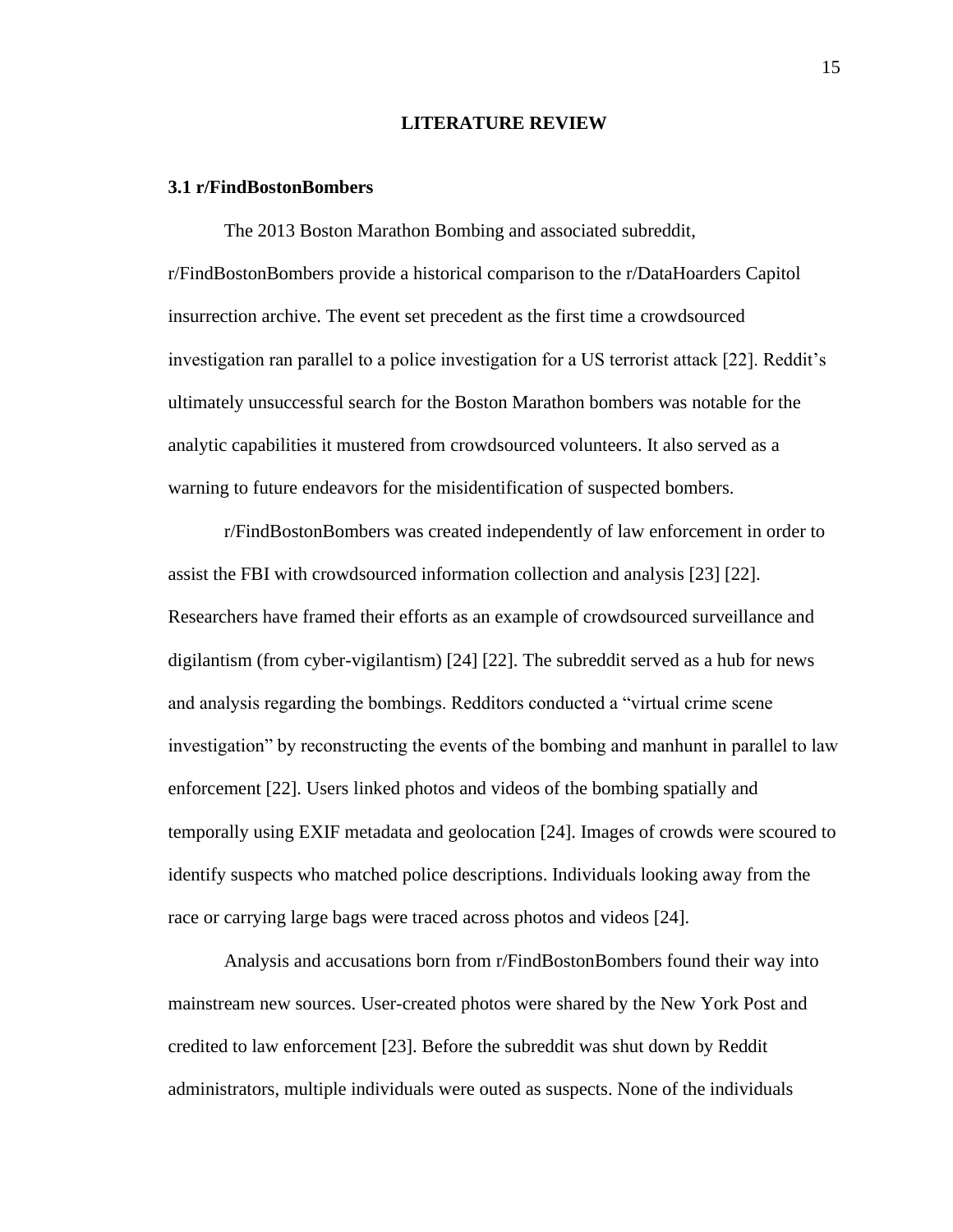named had any relation to the real perpetrators, the Tsarnaev brothers. In fact, none of the photos analyzed in r/FindBostonBombers even contained the Tsarnaev brothers [24].

# **3.2 Doxing and Crowdsourced Investigations**

Doxing describes the public dissemination of an individual's personal information as a means to deanonymize, intimidate, or humiliate them [11]. The term originated in 1990's hacker culture, where "dropping dox" on a rival could reveal their offline identity and exile them from the community [12]. The risk of doxing is ever present in crowdsourced investigations such as the r/DataHoarders insurrection archive, where information collection can be used to enact a witch hunt. In this section, I will contrast the harms and benefits of doxing according to two sources. In "Doxing or Deliberative Democracy: The case of r/Serial," Buozis explores the democratizing and demonizing potential of crowdsourced investigations on Reddit [25]. Douglas' "Doxing: a conceptual analysis" provides a philosophical overview and definition of different forms of doxing [11].

#### **3.2.1 For Doxing**

Deliberative digital democracy is a form of online engagement in which rational public discourse produces democratic knowledge [25]. Buozis views crowdsourced evidence gathering such as the r/Serial subreddit as having the potential to enact participatory civic engagement and discoursed-based knowledge production [25]. To him, Reddit is an ideal site for deliberative digital democracy because it melds "the power of crowdsourcing" with "the possibilities for testing hypothetical arguments in public"  $[25]$ .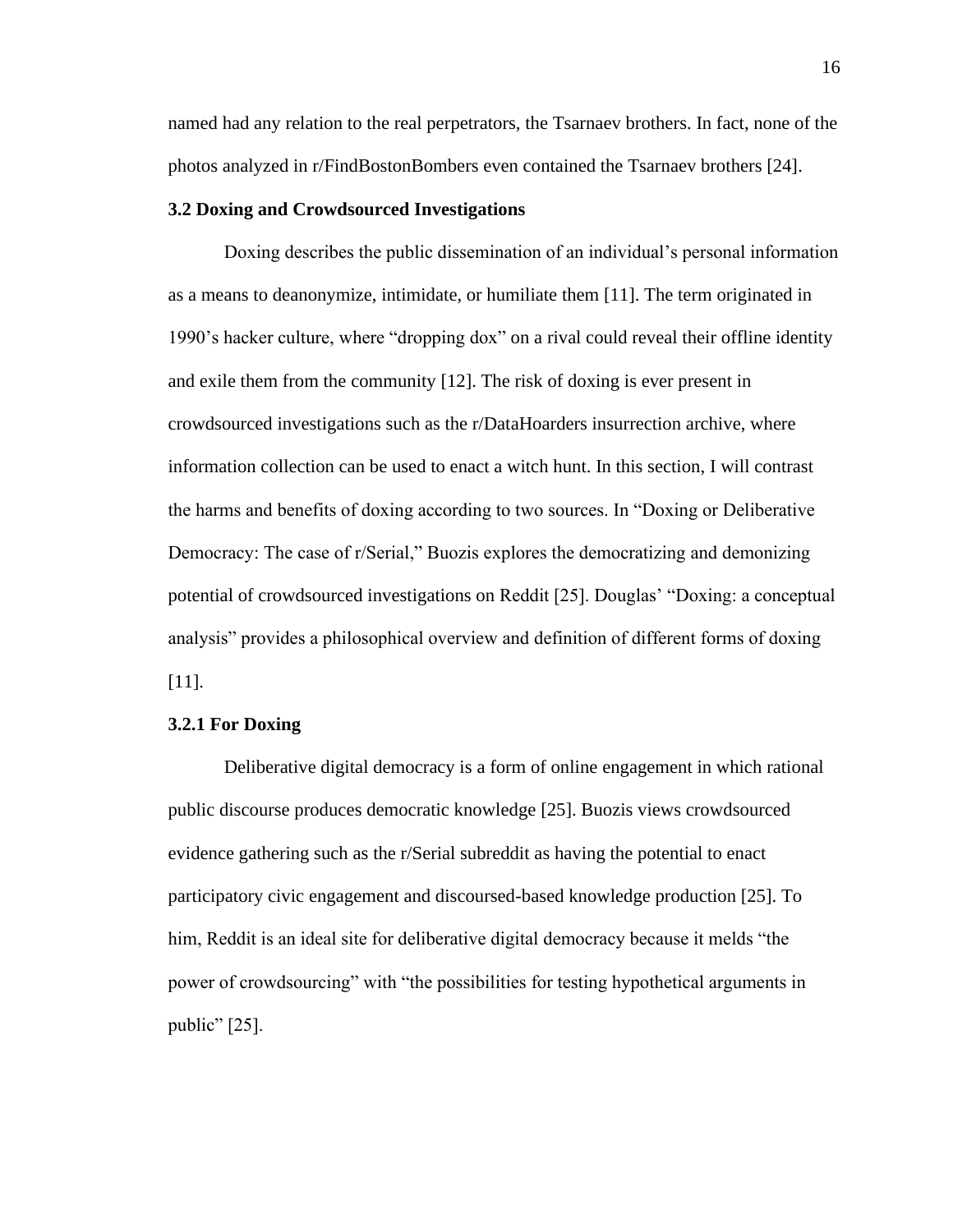This form of crowdsourced online investigation is beneficial because it represents an effort to better societal institutions through participatory civic engagement. Deliberate digital democracy arises out of citizen-led research, discussion, debate, and factchecking. Through this process, citizens envision ways in which current institutions of governance can be improved. Buozis points out that this form of crowdsourcing avoids problems that traditional media may face in establishing rational discourse. Traditional journalistic media is bounded by the "spacial and temporal demands of the market," something that participatory communities such as Reddit have the potential to sidestep [25]. Additionally, the narratives of traditional media exist within a limited lifetime of the news cycle, and mechanisms for audience feedback and participation are non-existent or ineffective. In contrast, digital communities such as Reddit provide a space where audience engagement can exist outside of these boundaries. Doxing has a complicated relationship with deliberative digital democracy. While it may exist in this realm, Buozis later argues that it also has the potential to thwart democracy, as I discuss later.

Douglas describes doxing as "documentary evidence of identity knowledge" [11]. His paper, "Doxing: a conceptual analysis", positions doxing as a complex side effect of public discourse surrounding identity knowledge. Although Douglas points out many cons of doxing, he does define some of its values as well. Doxing has the potential to establish accountability for wrongdoing or deception, as well as to combat hate speech and other forms of toxic communications [11]. Douglas views doxing as a form of whistleblowing, provided that the proper precautions and discretion have been taken into account. In all cases, doxing must be justified by a "compelling public interest" [11].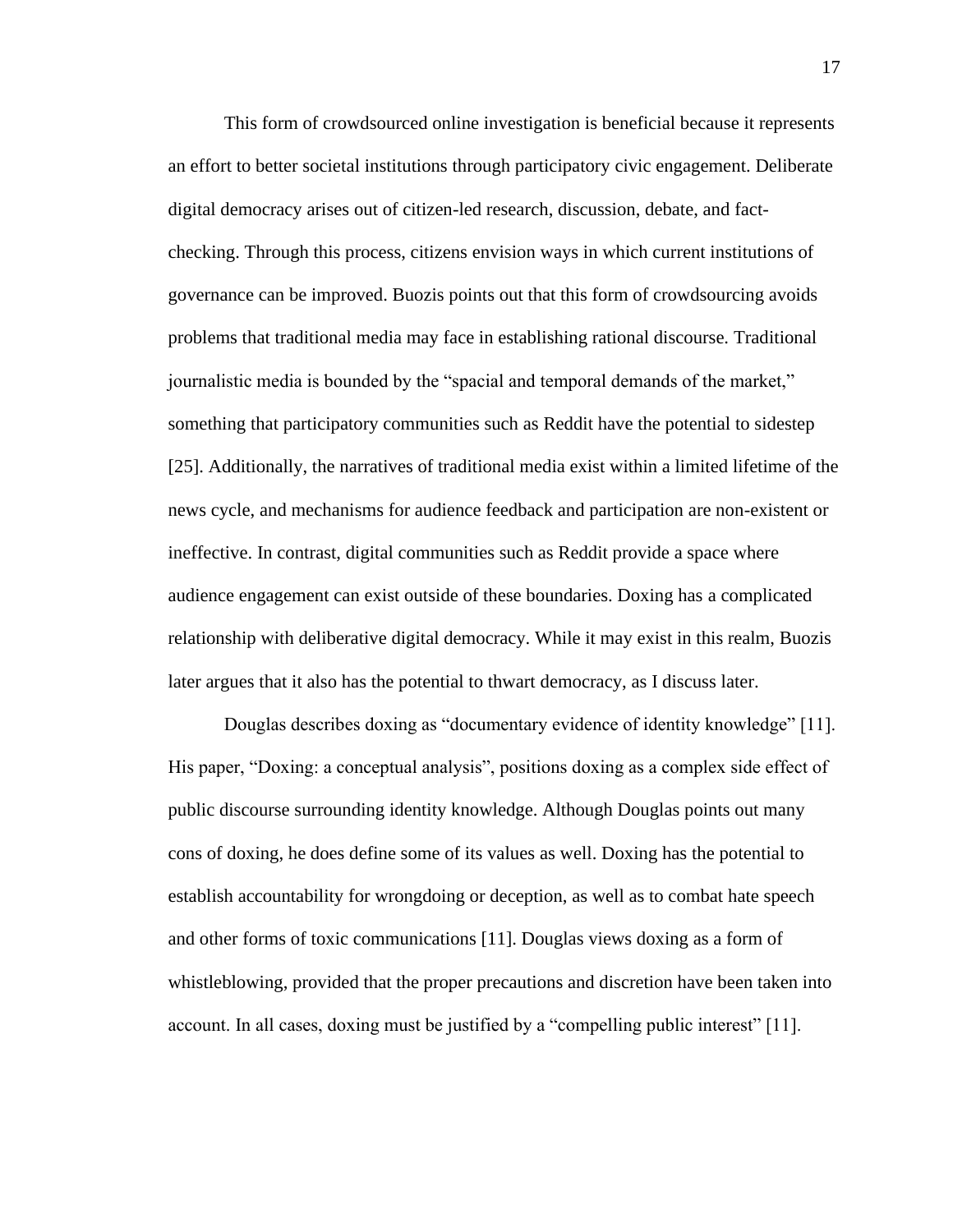Doxing cannot be indiscriminate, and the information released must only meet the minimum amount required to establish wrongdoing.

# **3.2.2 Against Doxing**

Although Douglas does concede these conditional pros, he also provides ample evidence of the ethical problems and risks attached to doxing as a practice. Vindictive or indiscriminate doxing can be "a means of intimidation and incitement to cause harm" [11]. The careful balance between justified whistleblowing and public humiliation is easily lost. Increasing a subject's physical accessibility through the release of their home address or workplace puts them at a greater risk of physical harm. Humiliating and objectifying a subject through doxing can exclude them from participating in "social, political, and public activity" [11] contrary to the aims of deliberative digital democracy. Thus, in the context of discourse-based knowledge production, doxing can silence and alienate "minority or dissenting views" [11]. Doxing has the potential to enact the "private enforcement of public laws and standards," and may lead to vigilantism [11]. At its best, doxing may be a tool for accountability for those who cause harm through anonymity. In other cases, it is simply a means to intimidate those with unpopular opinions.

Buozis mentions doxing as well, although it plays a smaller role in his analysis of crowdsourced investigations. Buozis views the cons of doxing through the lens of deliberative digital democracy and its failure to adequately foster a fair discourse. The social "frenzy" involved in cases of crowdsourced doxing create a form of witch hunt, wherein "messages of control" can actually "blind participants in their frenetic search for information" [25]. In this way, the benefit of crowdsourced democracy is stifled because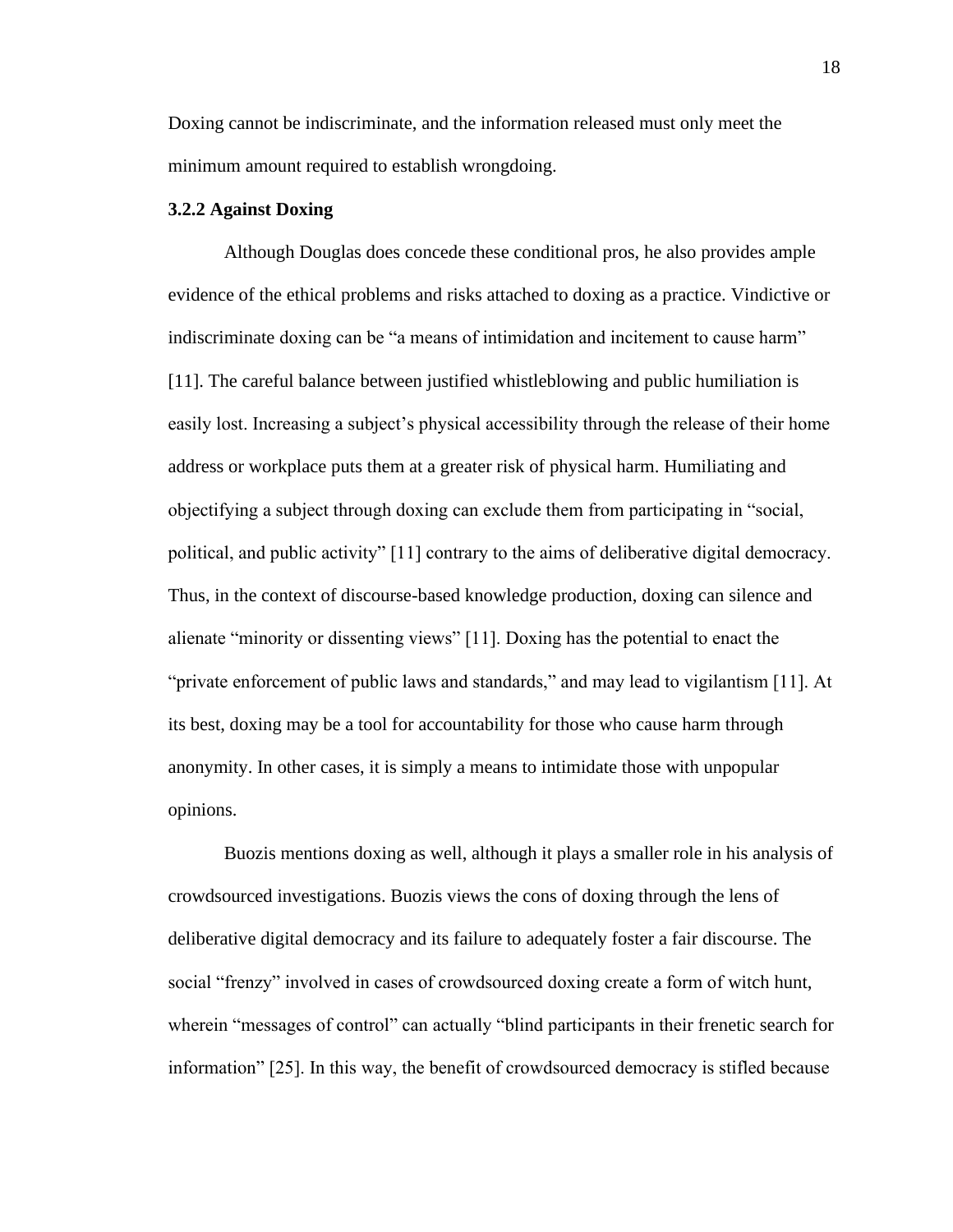the utility of proffered information is compromised. Buozis argues that the actions of doxers "reveal a certain arrogance and impatience for information that contribute little to the production of real democratic discourse" (emphasis mine) [25]. Although the practice of doxing may arise out of a desire to contribute to democratic discourse, it can actually be counterproductive to its creation. One extreme example of inaccurate evidence presentation and social frenzy colliding in a harmful way can be observed in Reddit's hunt for the Boston Marathon bombers. Based on "pure speculation," users misidentified a number of suspects, including Sunil Tripathi, a missing student who was later found to have commit suicide prior to the bombing [22]. The sudden influx of threats and harassment to Tripathi's family only magnified their pain. In this event, what may have begun with good intentions on the parts of Redditors quickly escalated to a situation wherein doxing perpetuated harm.

#### **3.2.3 Doxing Conclusion**

Neither paper outright condemns nor endorses doxing. Buozis blames the process rather than the concept, stating that doxing can contribute to inaccurate fact gathering by limiting the transparency of the democratic discourse. Doxing may be a logical side effect of the nature of crowdsourced investigations, especially ones that address politically transgressive topics. However, Buozis expresses most concern when the frenzied nature of doxing limits the beneficial potential for crowdsourced investigations to create democratic discourse. Douglas views doxing as a potential mechanism for accountability, especially for those who use anonymity to cause harm. He also acknowledges the ethical challenges presented by the complex nature of doxing, such as the risks of revealing too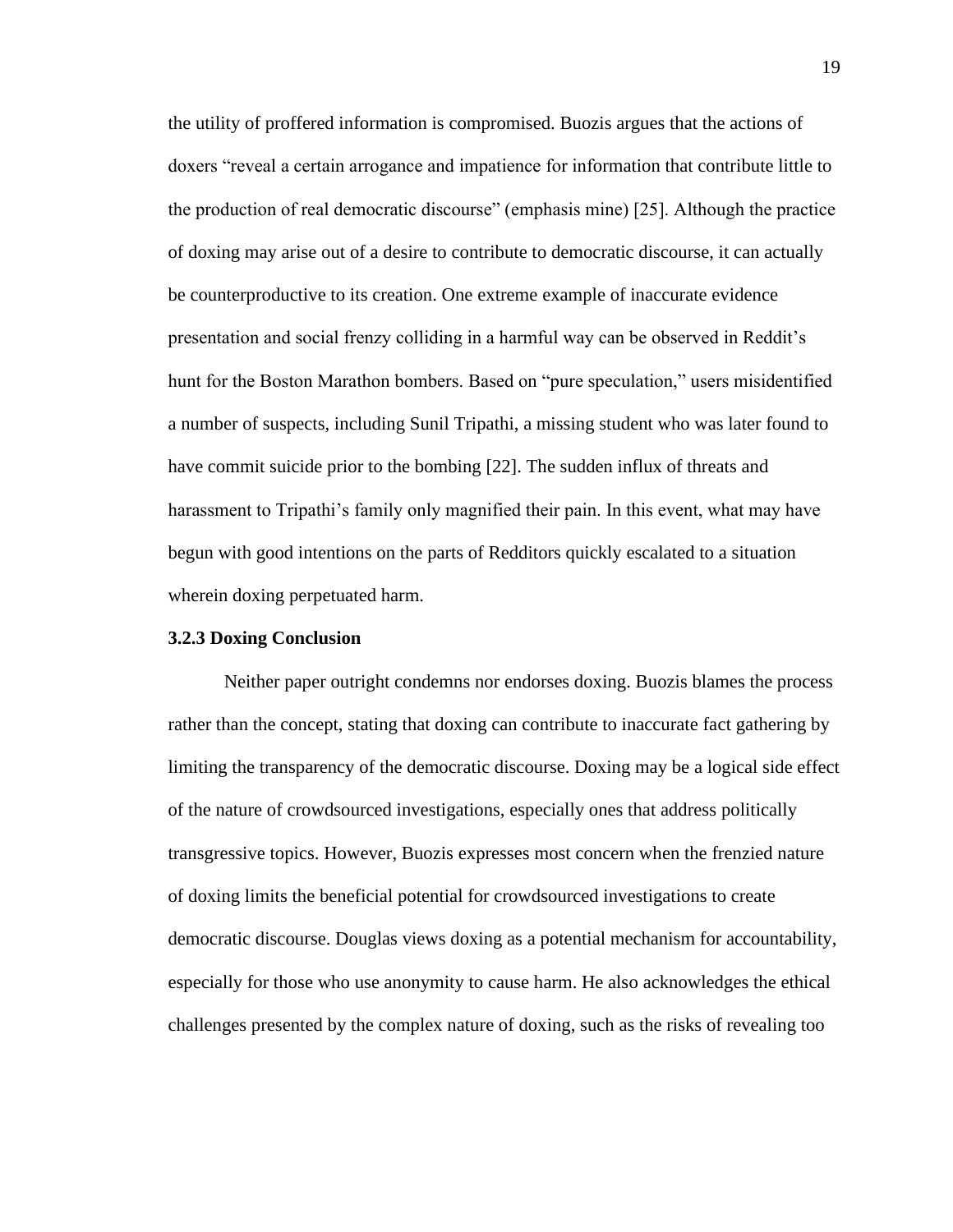much information about a target, the use of doxing for humiliation, and the danger of a collective vigilante mindset that silences dissenting views.

# **3.3 Open Source Intelligence (OSINT)**

Open source intelligence (OSINT) is the iterative process of gathering, analyzing, and synthesizing intelligence about a target using open data sources [26][27]. Open data sources include news media, social media, public government data, and commercial data which are publicly accessible but may be difficult to locate. OSINT originated as a form of military intelligence in the Second World War [28]. It has since found usage in law enforcement, information security and investigative journalism [27]. In this section, I will review three sources on OSINT from three different disciplines. In "Intelligence in the Internet Age," Glassman and Kang view OSINT as a way to understand internetmediated human intelligence [28]. Stottlemyre's "HUMINT, OSINT, or Something New?" positions OSINT in relation to other forms of military intelligence [26]. Finally, "The Not Yet Exploited Goldmine of OSINT" by Pastor-Galindo et. al provides an overview of current OSINT practices from the perspective of cybersecurity [27].

Pastor-Galindo et. al describe OSINT as a three-part, iterative workflow consisting of data collection, data analysis, and knowledge extraction [27]. In data collection, the OSINT investigator uses open data sources to expand a dataset around a particular target. Starting with a single piece of information– perhaps a username, email, or IP address, the investigator attempts to identify other data points that refer to the same target. Each piece of information increases the possibility of finding additional items. In the analysis phase, the investigator organizes and connects data points from the collection phase to build a holistic profile of the target. Investigators may rely on natural language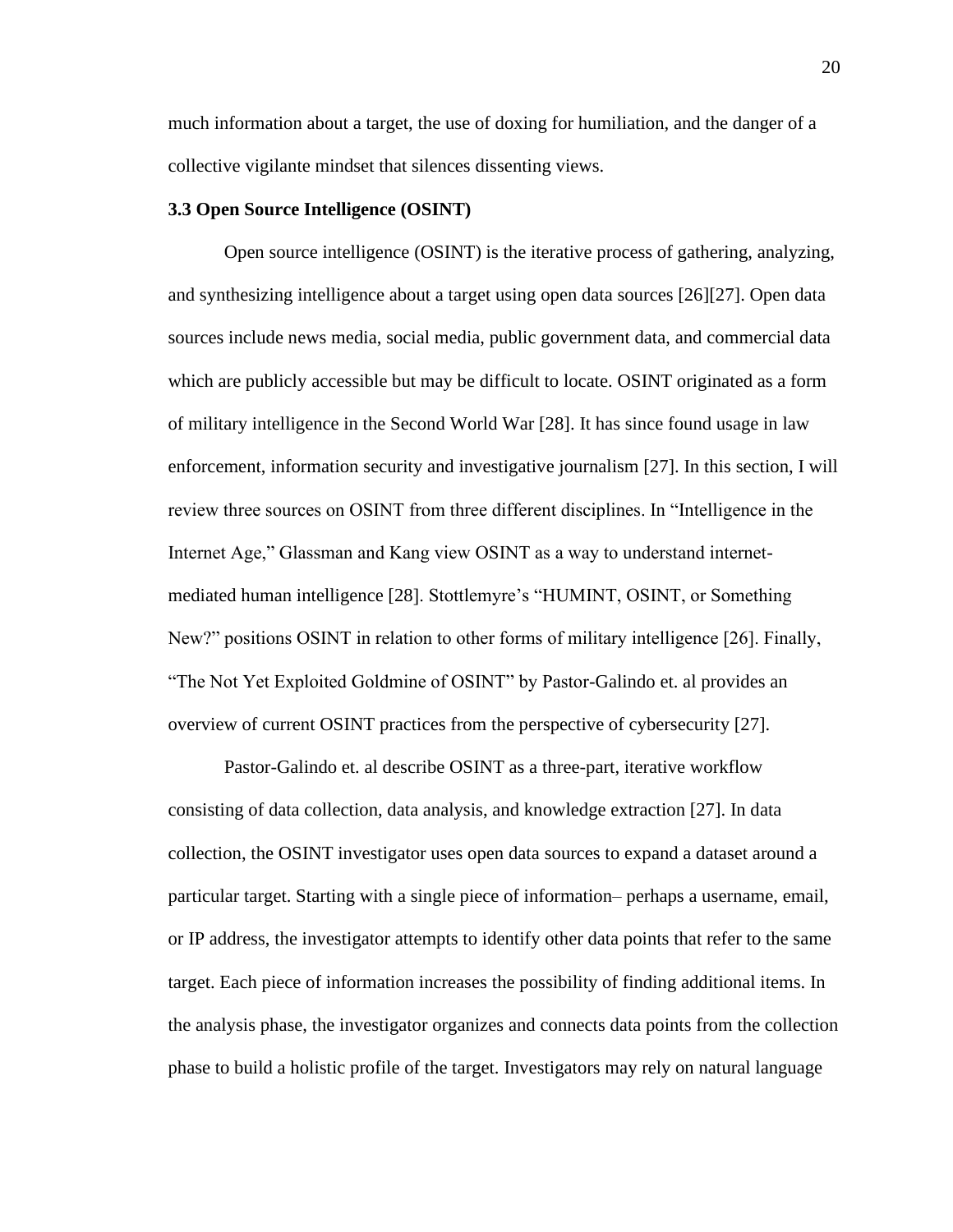processing, geospatial mapping, and social network analysis to plot the target's attributes, relations, and activities. In knowledge extraction, the investigator applies machine learning techniques to the dataset to detect patterns, correlations, and predict future behavior. Knowledge extraction infers "abstract, complex and juicy issues about the target that are not explicitly published on the Internet" [27].

In "Intelligence in the Internet Age: The emergence and evolution of Open Source Intelligence (OSINT)," Glassman and Kang use a human- and community-centered approach to understanding OSINT. They identify the benefits of OSINT in offering "ways to create cooperative, open, problem solving communities" [28]. Through the use of OSINT, "it is possible and productive to look for and make connections that are not immediately apparent or are even (initially) counter-intuitive" [28]. The community to which Glassman and Kang refers to is not limited to national security organizations or other pre-established loci of investigation, but also ad-hoc, participant-run online networks. They view OSINT as an extension of the open-source software movement which espouses the value of nonhierarchical information collaboration.

In "HUMINT, OSINT, or Something New? Defining Crowdsourced Intelligence," Stottlemyre approaches the question of OSINT from a military intelligence background. He differentiates between OSINT and what he terms "crowdsourced intelligence," but also finds commonality between the two. He defines crowdsourced intelligence as "collecting information that was originally gathered by humans" [26]. He elaborates on this as the collection of information, acquired in a second-hand way, for purpose of aiding national security decision-makers [26]. This differs from HUMINT, the acquisition of information through direct interview or other firsthand methodology, and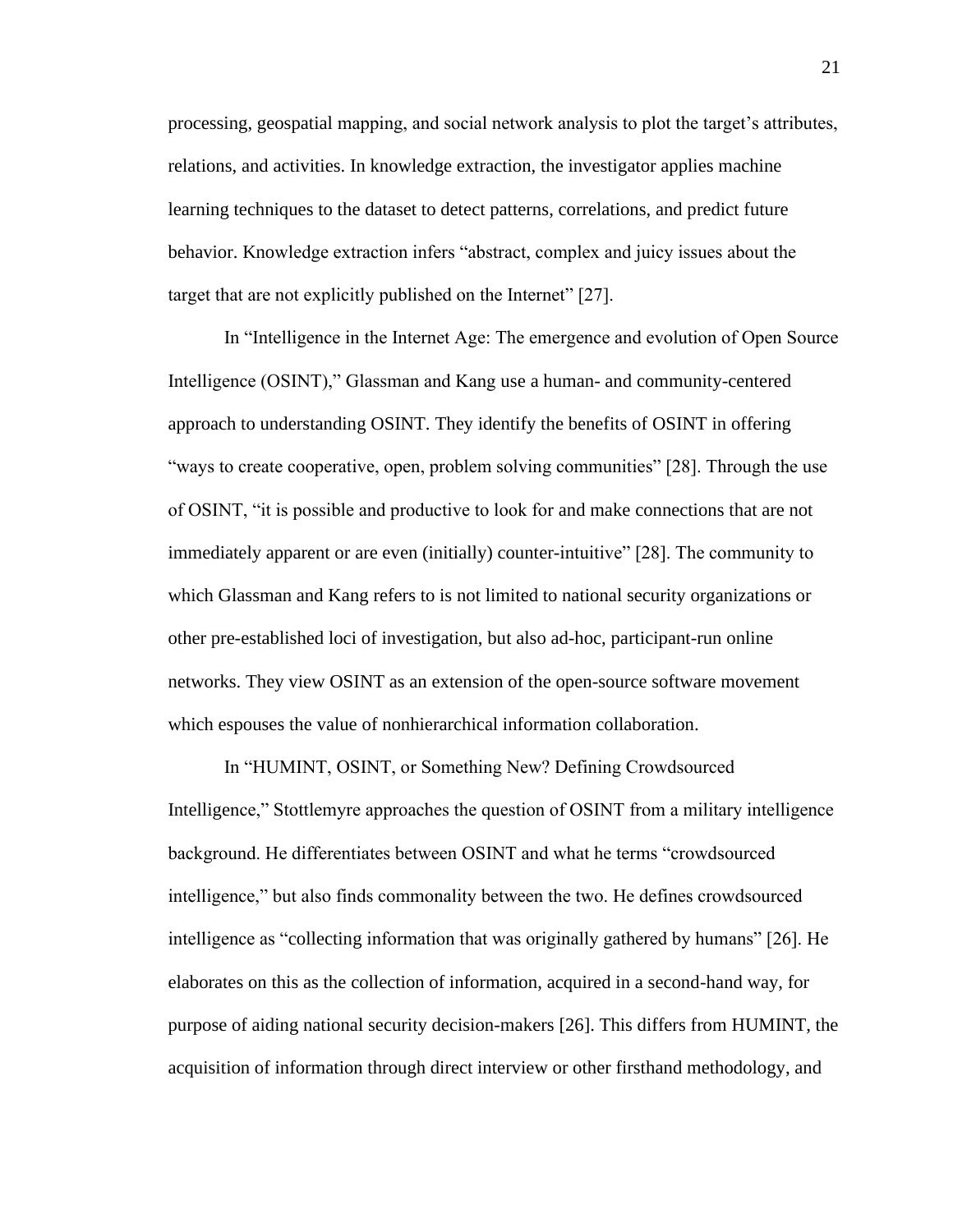OSINT, the secondhand collection of intelligence data that is not acquired by investigators for the explicit purpose of aiding national security. Stottlemyre's perspective rests firmly within the discipline of military intelligence. It does not support my research because the Redditors who acted in the r/DataHoarders insurrection archive did not meet the criteria for "crowdsourced intelligence" as defined by Stottlemyre. Stottlemyre states that crowdsourcing intelligence must be enacted on "behalf of a national security organization" and involve questions issued by national security directly to a group of potential sources [26]. The Redditors do not meet this criteria because they were not in direct communication with the FBI or other law enforcement organizations. Although they may have viewed themselves as procuring "intelligence" as it is defined in national security, they were given no verbal or written direction from authorities regarding their research.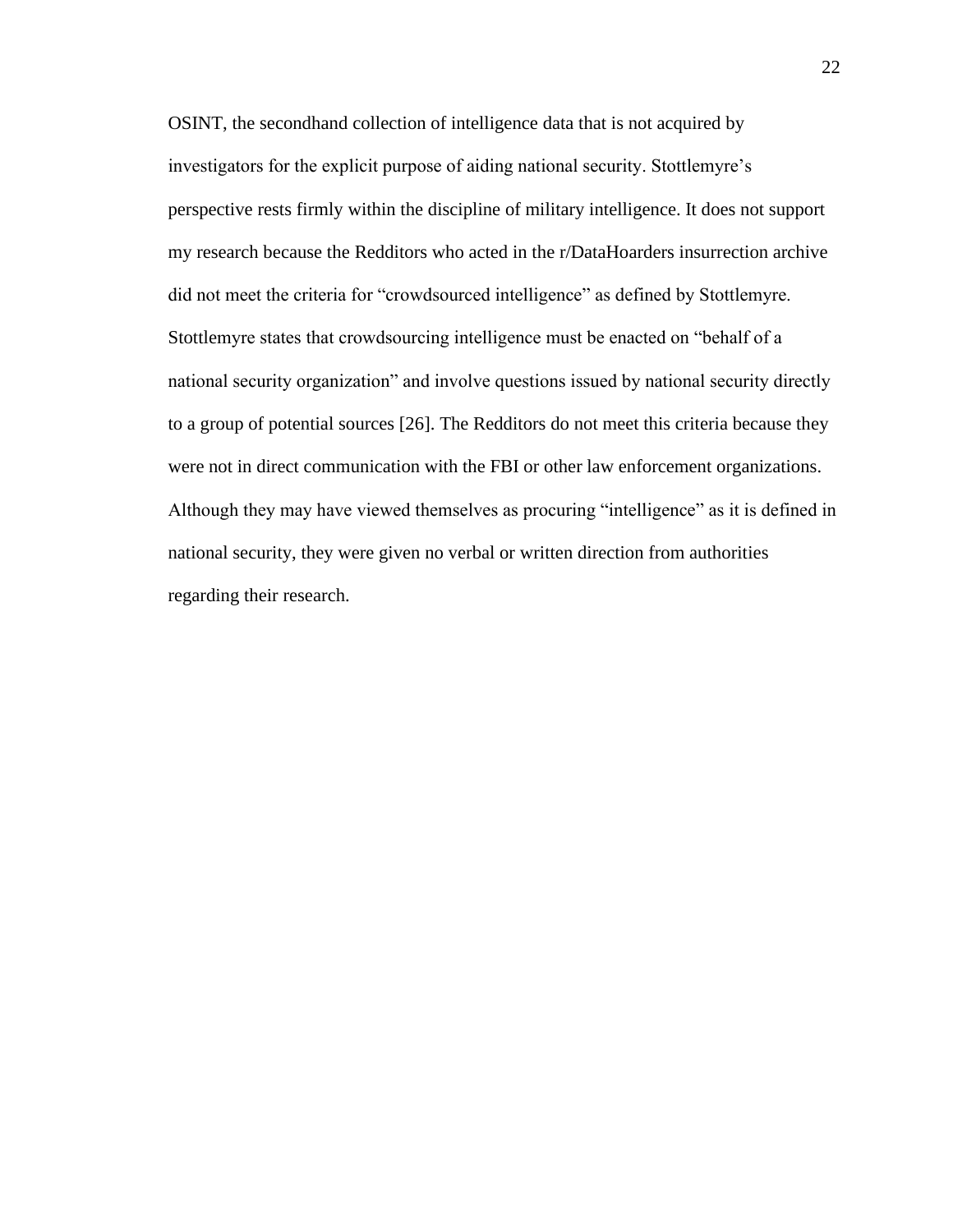### **METHODS**

In this section I will describe my choice and acquisition of the r/DataHoarders Capitol insurrection archive dataset as well as the use of the qualitative coding as a methodological approach.

# **4.1 Dataset**

My dataset is a Reddit comment thread entitled "MEGATHREAD: Archiving the Capitol Hill Riots" posted to the r/DataHoarders community on January  $6<sup>th</sup>$ , 2021 at 3:13pm CT. The thread calls for volunteers to accumulate and archive photo and video evidence of the January 6<sup>th</sup> Capitol insurrection. The thread was active for 44 days before it was locked by community moderators on February 18<sup>th</sup> due to excessive arguing and the completion of its stated goal. The dataset contains 2,788 comments posted by 1,311 different Redditors. The activities of the thread culminated in the production of a 1TB archive of Capitol Insurrection evidence hosted by MEGA. The r/DataHoarders archive thread was one of three concurrent crowdsourced archiving projects that responded to the January 6<sup>th</sup> insurrection. However, it is the only project that left a public record of participation and thus was my choice for analysis.

# **4.1.1 Data Collection**

Reddit provides a public API for programmatic access to community, user, and comment data. The PRAW Python package enables users to interact with the Reddit API using Python. I wrote a Python script using PRAW to retrieve comment text and metadata from the r/DataHoarders megathread. I saved the contents of the thread to a CSV file. Metadata fields included comment author, comment timestamp, comment text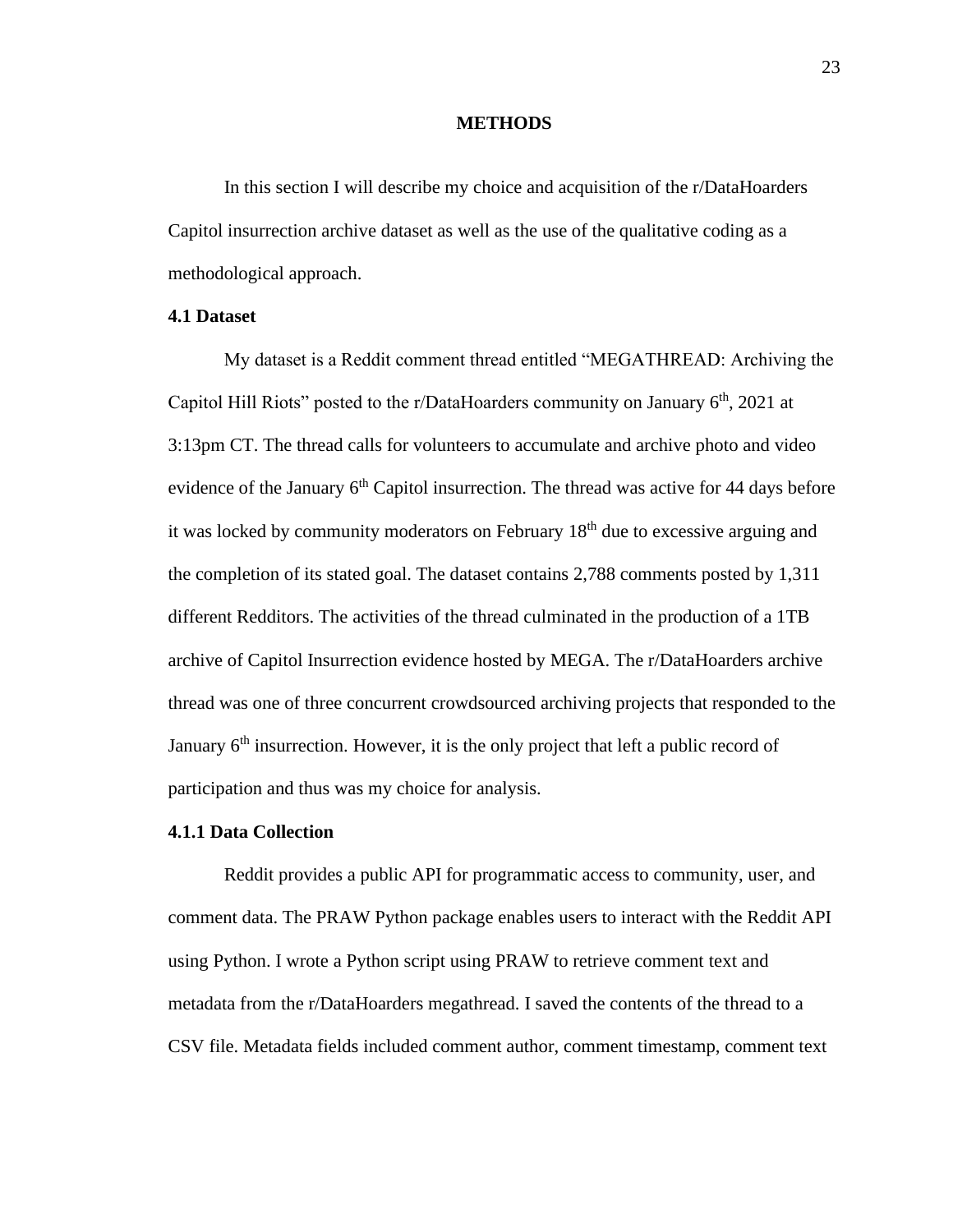in HTML and plain text, permalink URL, identifiers for comment's position in the thread tree, and upvote and downvote counts for the comment.

# **4.1.2 Data Ethics**

Reddit content is highly accessible. Discounting a minority of private subreddits, most user discussion can be viewed without a Reddit account. A user's comment history can be tracked across multiple subreddits. Reddit accounts have minimal sign-up requirements– users need only supply a unique username and password to create an account and post comments. It is commonplace for a user to possess multiple Reddit accounts and switch between them fluidly. While a Reddit account may not map to a user's offline identity to the same degree as a Facebook account, I still choose to treat unique user information cautiously as an ethical consideration. My research does not publish Redditor's usernames or inspect their account activity outside of the r/DataHoarders archive thread. I do share unedited user comments, which can be searched for and linked to the posting accounts. I consider this a concession to the predominately public nature of the platform.

### **4.1.3 Data Limitations**

Reddit's userbase skews young and male. Although Reddit accounts do not specify demographic information, site administrators estimate that 56% of users are male and 58% are between the ages of 18 and 34 [29]. The lack of account demographic data makes it difficult to compare my dataset to the demographic profile of the platform as a whole. However, it can be assumed that the demographic profiles are similar because the megathread was briefly featured at the top of r/all, the most visible and accessible content on the platform.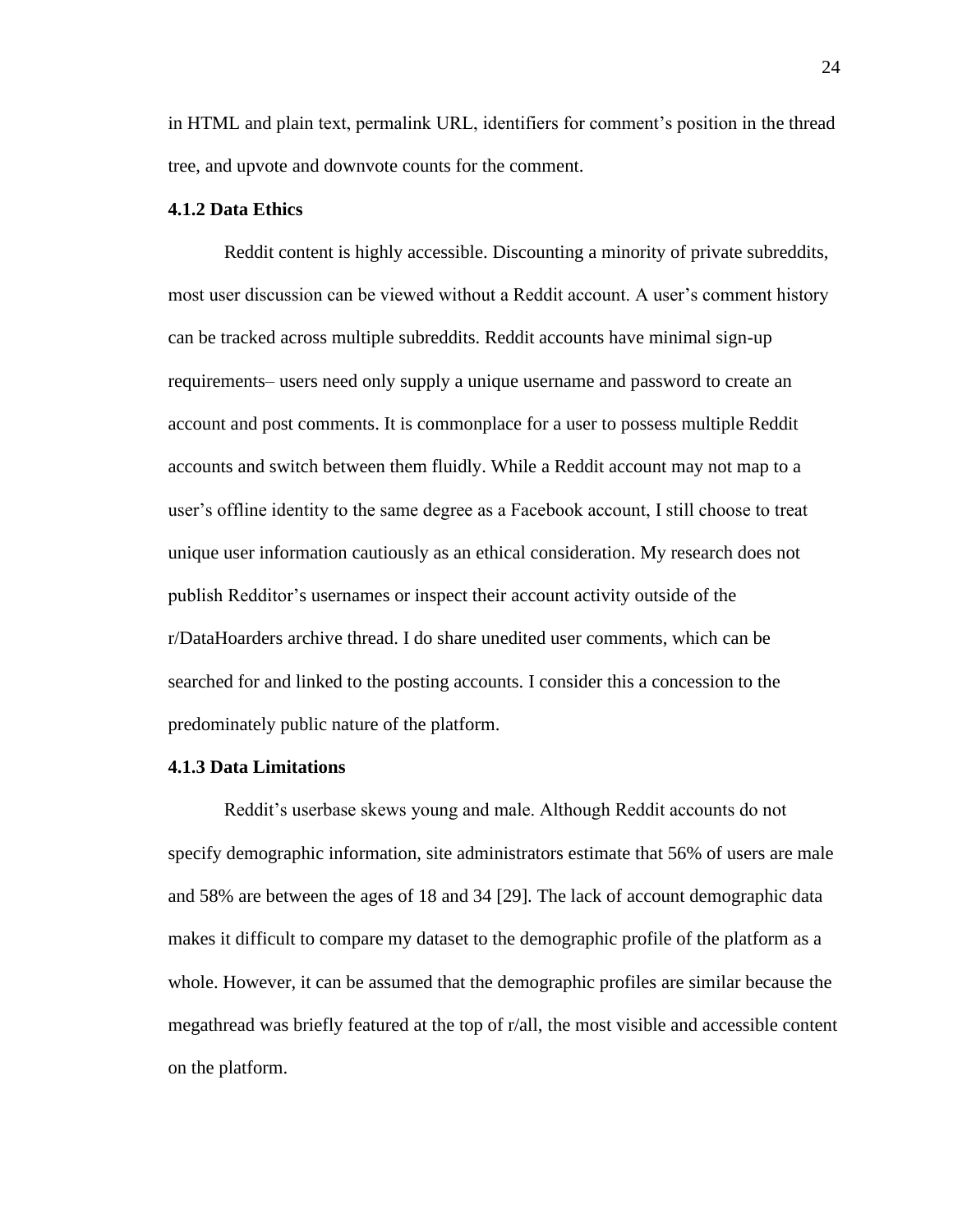# **4.2 Qualitative Coding**

To analyze and understand the material in the r/DataHoarders insurrection archive project, I applied qualitative coding to the comment text in the thread. Coding is an approach to qualitative data analysis used to organize and extract meaning from textual data. Brief segments of the text are assigned descriptive labels known as codes [30]. The list of codes used for a project is developed throughout the coding process. Code labels may be derived from phrases found in the text (in-vivo) or from knowledge of existing research in the field [31]. For this project, I used qualitative coding to categorize different forms of participation in the r/DataHoarders insurrection archive.

I began by drawing a random sample of 100 comments from the dataset. I used this sample to develop an initial set of codes. My codes focused on the types of activity conducted by Redditors in the thread: *evidence* for sharing URLs to photos and videos of the riots; *strategy* for posing questions or giving direction regarding the general archiving process; *analysis* for discussion, speculation, and reconstruction of events of the January 6<sup>th</sup> insurrection; *arguing* for hostile or antagonistic political and personal discussion. As I worked through the full dataset, I added codes for salient topics in my research such as *doxing* for encouraging the exposure of rioters' personally identifiable information and *fbi* for calls to submit evidence to law enforcement agencies. I also removed or merged codes that were needlessly specific, such as distinctions between requests for technical help and responses to these requests, both of which were merged into *strategy*. I did not code every comment. I skipped comments which were deleted, comments directed at or posted by bots, very brief comments, and comments whose contents were contextually irrelevant to the aims of the thread.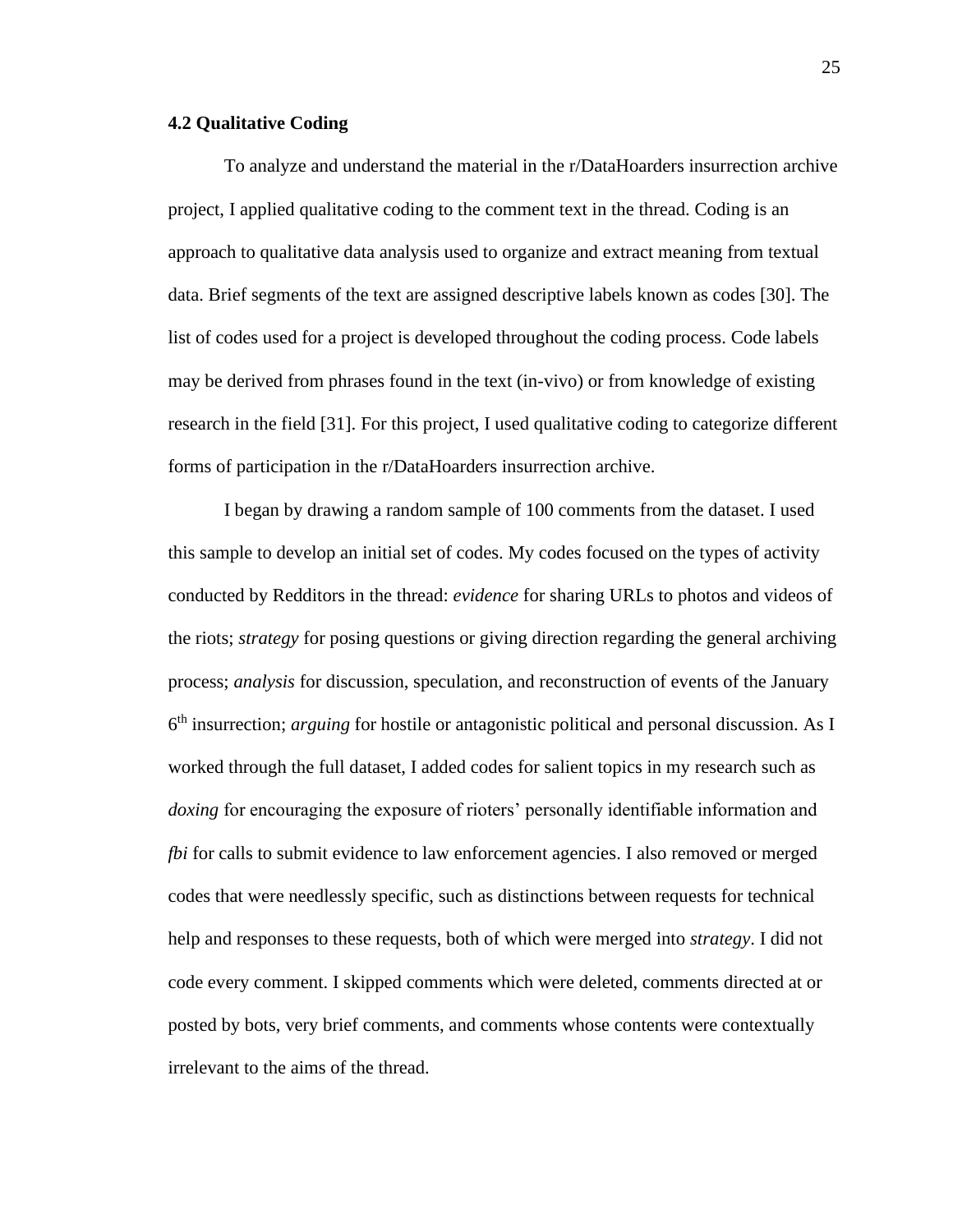#### **RESULTS**

#### **5.1 Descriptive Results**

In this section I will share the results of my qualitative coding and describe the themes and patterns present in the dataset. Submitting URL links to photo and video evidence of the Capitol insurrection was by far the dominant activity in the r/DataHoarders archive project. While many of the submitted URLs were duplicates of each other, submitting evidence was still the most obvious and accessible way to participate in the thread and contribute productively. Strategy comments were the next most common form of thread activity. These comments directed Redditors to potential sources to investigate, gave technical advice, and defined the scope of the archive. Beyond evidence and strategy posts, other activities occurred at comparable rates. Tangential or counterproductive contributions, such as arguing, doxing, and analysis of insurrection media did not outweigh on-topic activities focused on the collection and archiving of photos and videos.



Figure 5.1: **Thread activities**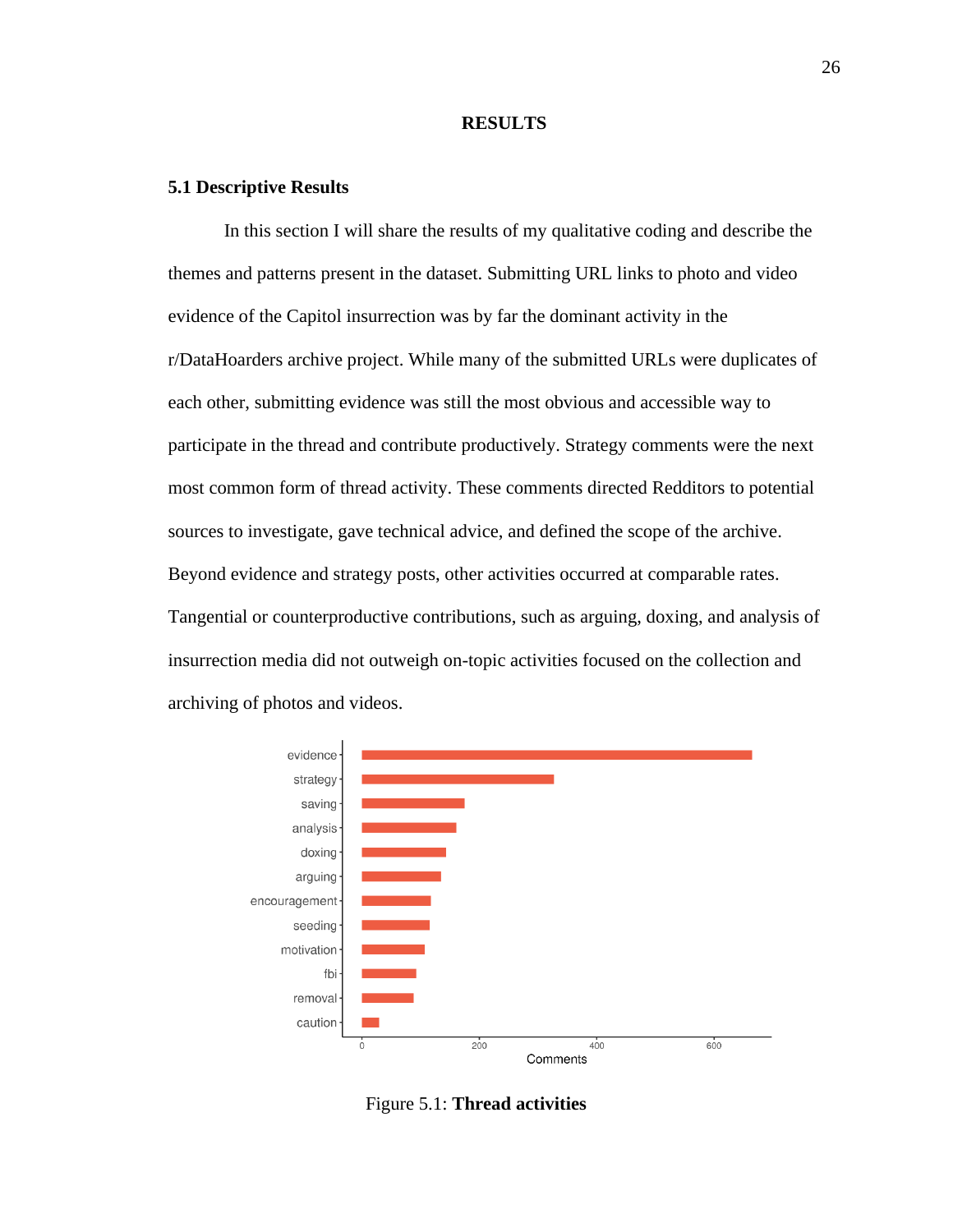# **5.1.1 Time Periods**

The megathread was posted at 3:13pm CT on Wednesday, January 6<sup>th</sup>, 2021. The first few hours were the most active period, peaking at 232 comments per hour between 4 and 5pm. Commenting slowed down after the first afternoon, but the thread remained highly active (100+ comments per day) through Sunday, January 10th. Redditors continued to engage with the thread for the next week, posting an average of 30 comments a day through Saturday, January 16<sup>th</sup>. At this point, commenting slowed to a trickle of 1 or 2 comments per day until commenting was disabled by admins on February 18th.



Figure 5.2: **Comments per hour during peak period**

# **5.1.2 User Info**

A total of 1,311 Redditors commented 2,683 times on the megathread during its lifetime. While most commentors (68.6% of accounts) posted only once, repeat commenters accounted for the majority (66.5%) of the thread's total comments. Redditors in the thread can be grouped into three categories based on the number of times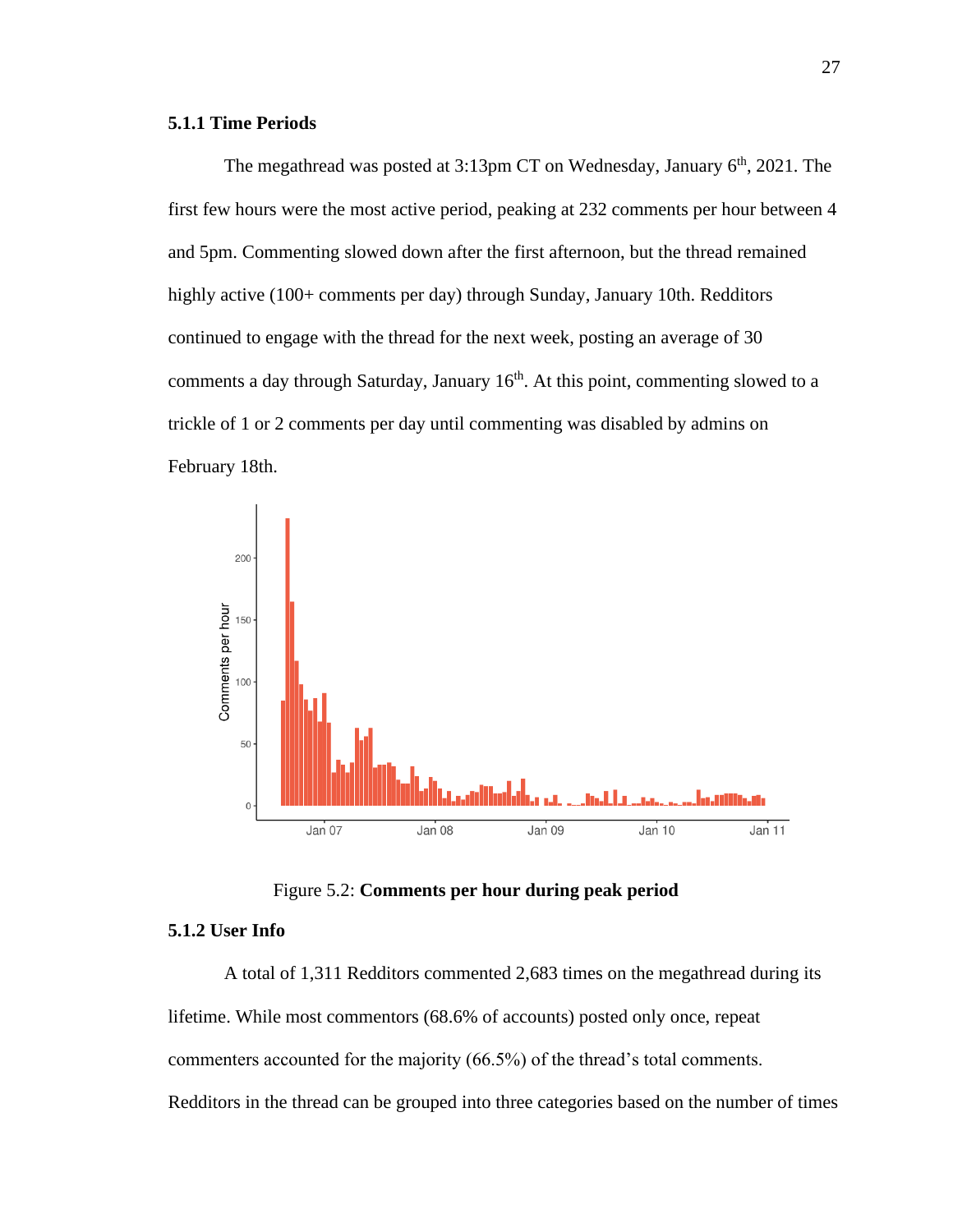they commented: low for single comment accounts, medium for accounts posting two to five times, and high for accounts posting six or more times in the thread. Table 5.1 shows the number of accounts in each category and the total number of comments each group posted.

| Comments per user | Category | Total accounts | Total comments |
|-------------------|----------|----------------|----------------|
|                   | low      | 899            | 899            |
| $2 - 5$           | medium   | 352            | 936            |
|                   | high     | DU.            | 798            |

Table 5.1: **User engagement levels**

Each user engagement category accounted for roughly one third of total coded comments. Figure 5.3 shows the number of comments each user engagement category contributed to various activities in the thread. While some activities such as seeding were evenly shared among users, most activities display stratified contributions across user engagement levels.



Figure 5.3: **Thread activities by user engagement level**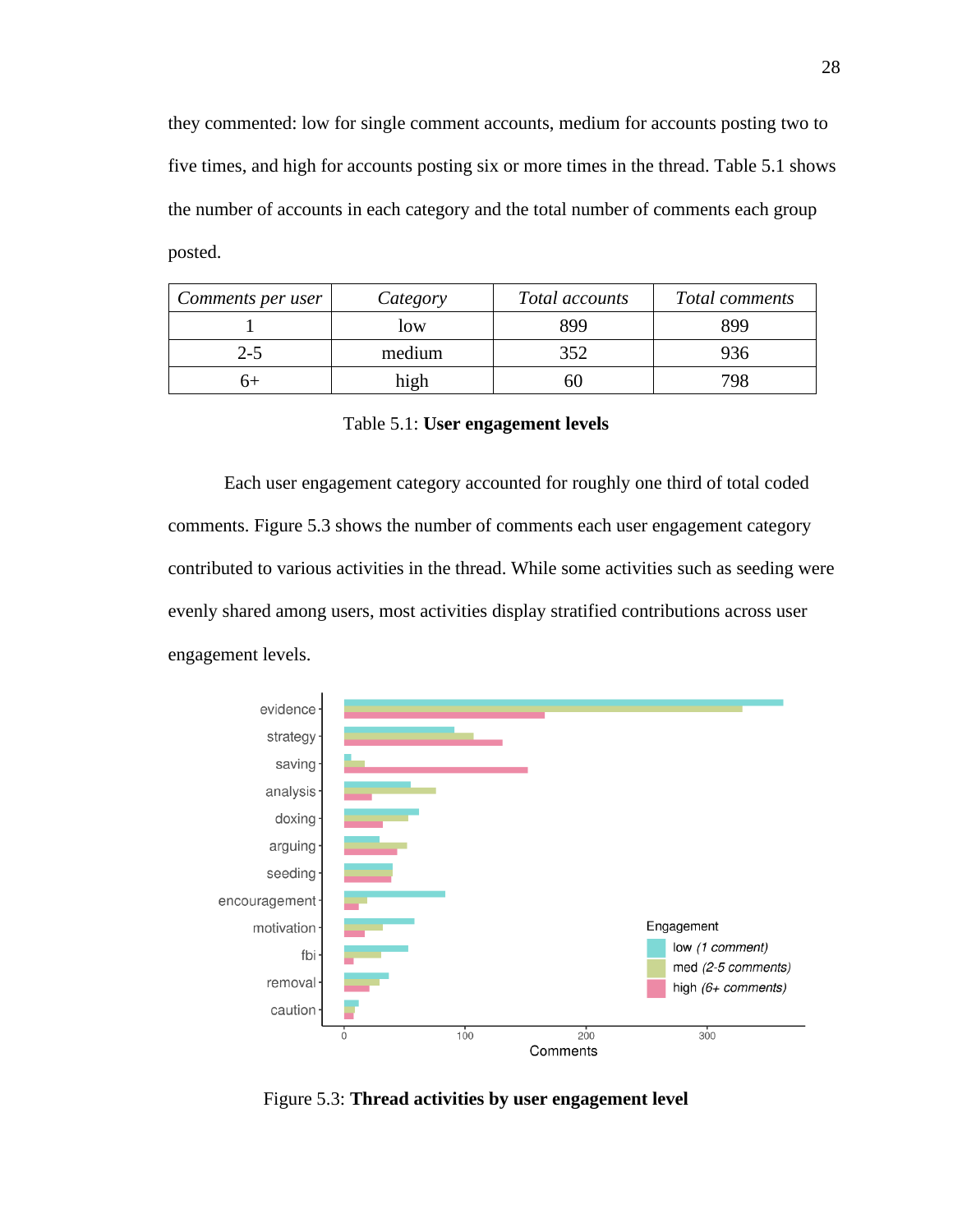#### **5.2 URL Analysis Submitting**

URL links to photos and videos of the Capitol insurrection was the most common form of participation in the megathread. Redditors collected 1,354 URLs in total. 907 of these came from social media platforms such as YouTube, Facebook, and Twitter. The rest were links to news broadcasters, Google Drive accounts, and miscellaneous web sites. Of the 907 social media submissions, 713 were unique and 194 were duplicates of a previous submission.

By default, the Reddit interface displays the comments with the highest voting score. Especially in long and active threads such as the r/DataHoarders insurrection archive project, low-scoring comments are filtered out of view and have little chance of attracting interaction from viewers. This platform affordance may be counterproductive in the context of crowdsourced data collection, as data submissions may be buried before they can be accounted for. The following chart shows the sequential postings of duplicated URL submissions and the number of votes they received. The submission with the highest number of votes is highlighted in red. It can be observed that a URL submission is often not recognized by other Redditors until it has been posted multiple times. This illustrates a weakness in the Reddit interface when collecting crowdsourced data. Another possibility is that certain pieces of evidence gained visibility over time as they were shared across social media. These examples would be more likely to be repeatedly submitted and might attract more attention from voting Redditors upon subsequent submission.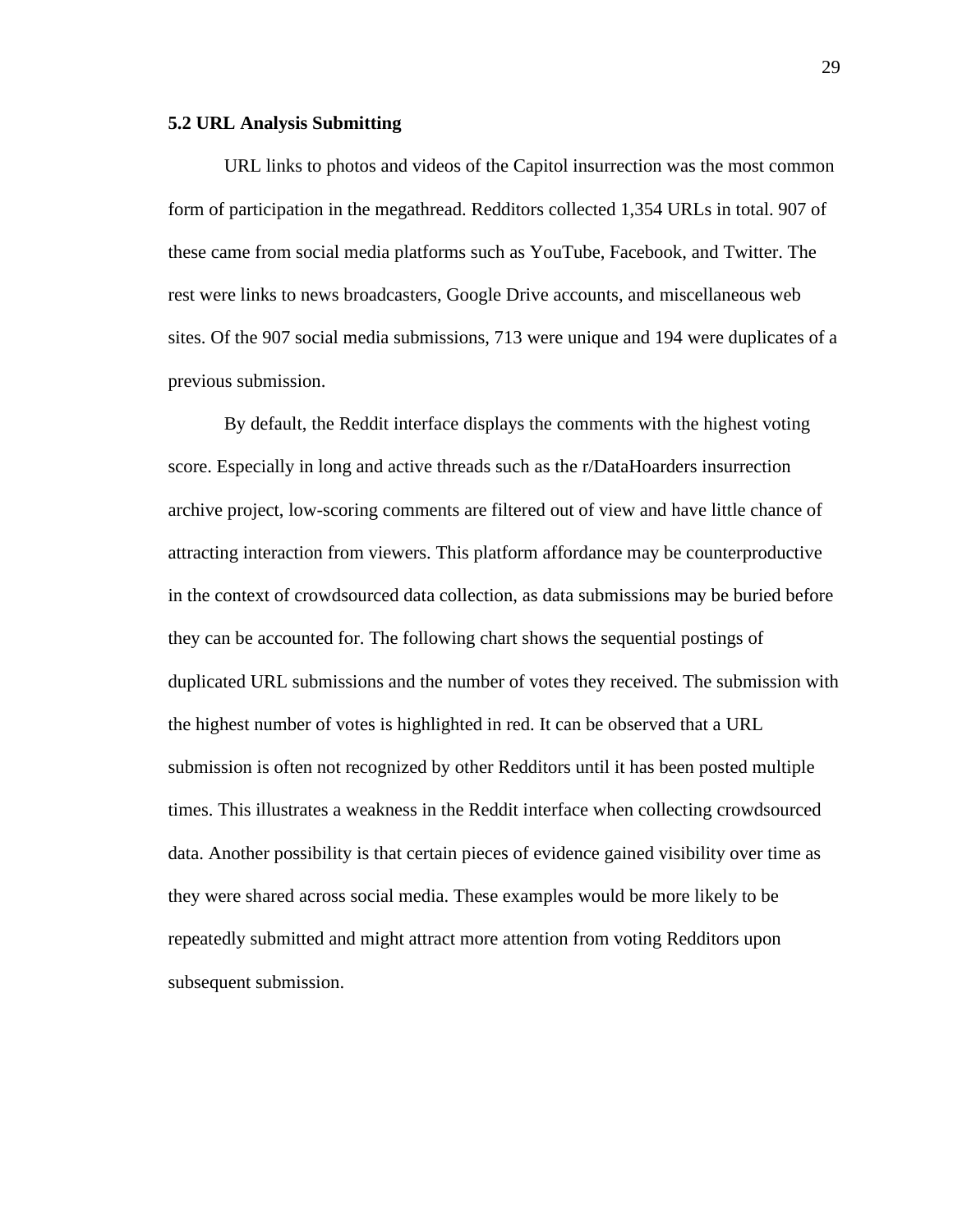

Figure 5.4: **Scores of duplicate evidence submissions**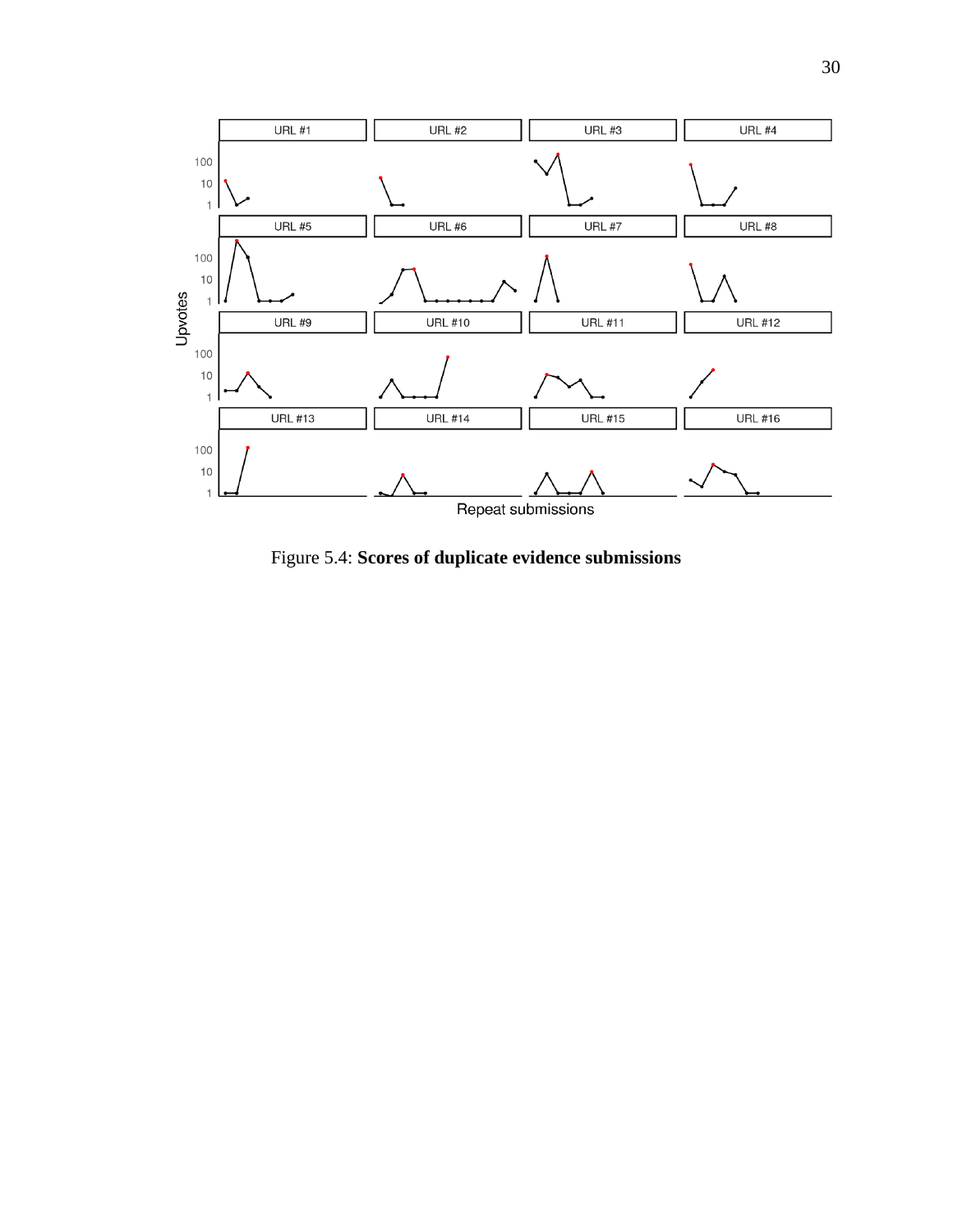#### **ANALYSIS**

# **6.1 Intro**

In this section I will examine user motivations that I quantified earlier in the results section in order to apply salient themes to existing research on crowdsourced investigations and their intersections with participatory online democracy. Because this project was autonomously initiated and volunteer-run, participants arrived with a number of divergent philosophies. I will begin by highlighting users who were motivated by anger and a desire to punish the Capitol rioters. Next, I will focus on Redditors who acted out of a perceived moral and civic duty to archive the riots. Finally, I will inspect other apolitical motivations at work in the r/DataHoarders archive project.

# **6.2 Angry Redditors**

Outrage was among the most common motivations stated by Redditors in the r/DataHoarders archive thread. As you can see in the quotes below, Redditors took personal offense to the actions of the rioters. Many expressed a sense of duty to strengthen the case against the rioters, either legally or through personal humiliation. They sought to gather material in order to preempt denial or defense of the rioter's actions. Redditors displayed open hostility towards the rioters and used demeaning language to illustrate their frustration. Words like "these idiots" and "these fucks" show the emotional charge in the thread. I can speculate that these users were drawn to the thread as an outlet to express their frustrations with the social and political landscape.

*I can't wait to save this shit to throw back at people when all these fucks try to deny it. (gicv5ol)*

*Archive everything. Never let these white supremacists walk away free. (giddz5w)*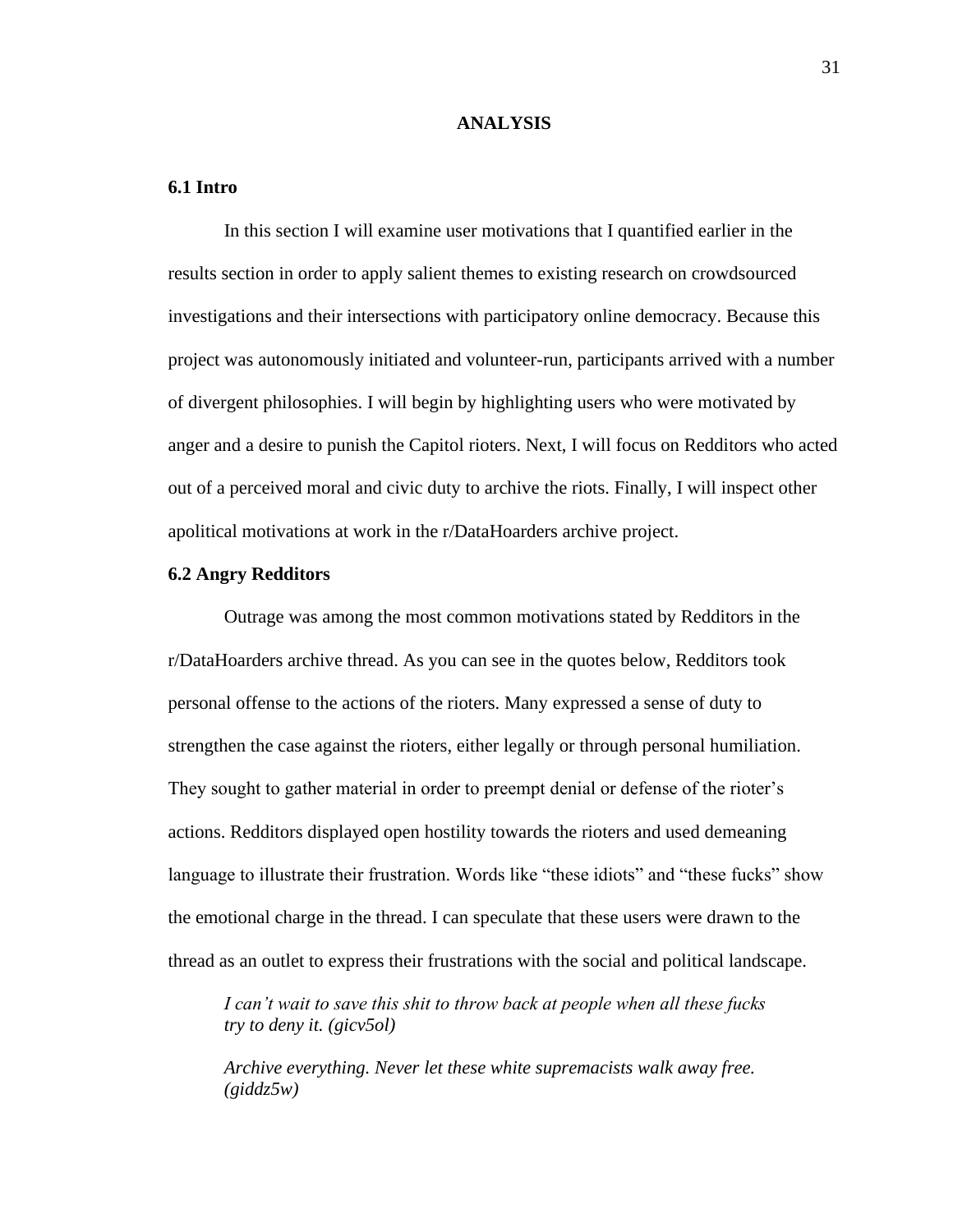Other Redditors framed their actions as explicit assistance to future criminal

investigations. They conceptualized law enforcement agencies as allies in their efforts.

These users found comfort in the thought that their combined efforts would aid the state

in enacting punitive justice on the rioters.

*Please download and archive. Please also preserve text. A lot of which will be incriminating evidence and proof of motives. (gievwit)* 

*Sure they have cameras in the Capitol, but these will have better angles and will show that these idiots committed crimes knowingly and intentionally and posted it on social media. (giek1wb)* 

Inevitably, feelings of outrage led Redditors beyond archiving to more personal

punishment.

*It isn't just the videos... I hate to say this but we need names.... people need to lose their jobs... they tried to overthrow the government... (gie3ksy)* 

These quotes espouse the consequences that some Redditors envisioned for the rioters, namely public humiliation and job loss in additional to legal repercussions.

# **6.2.1 Doxing**

As I reviewed earlier in the literature section, doxing is one of the most serious and harmful outcomes of crowdsourced investigations such as the r/DataHoarders archive project. While calls for consequences, including vindictive punishment, were common throughout the thread, I did not observe significant engagement with the actual practice of doxing. In my results, I showed that comments which encouraged doxing were well outweighed by archive-focused activities such as the identification, downloading, and preservation of evidence. When categorizing users in the r/DataHoarders archive thread according to the number of comments they made, I found that most calls for doxing were made by users who contributed only a single comment. Highly-engaged Redditors who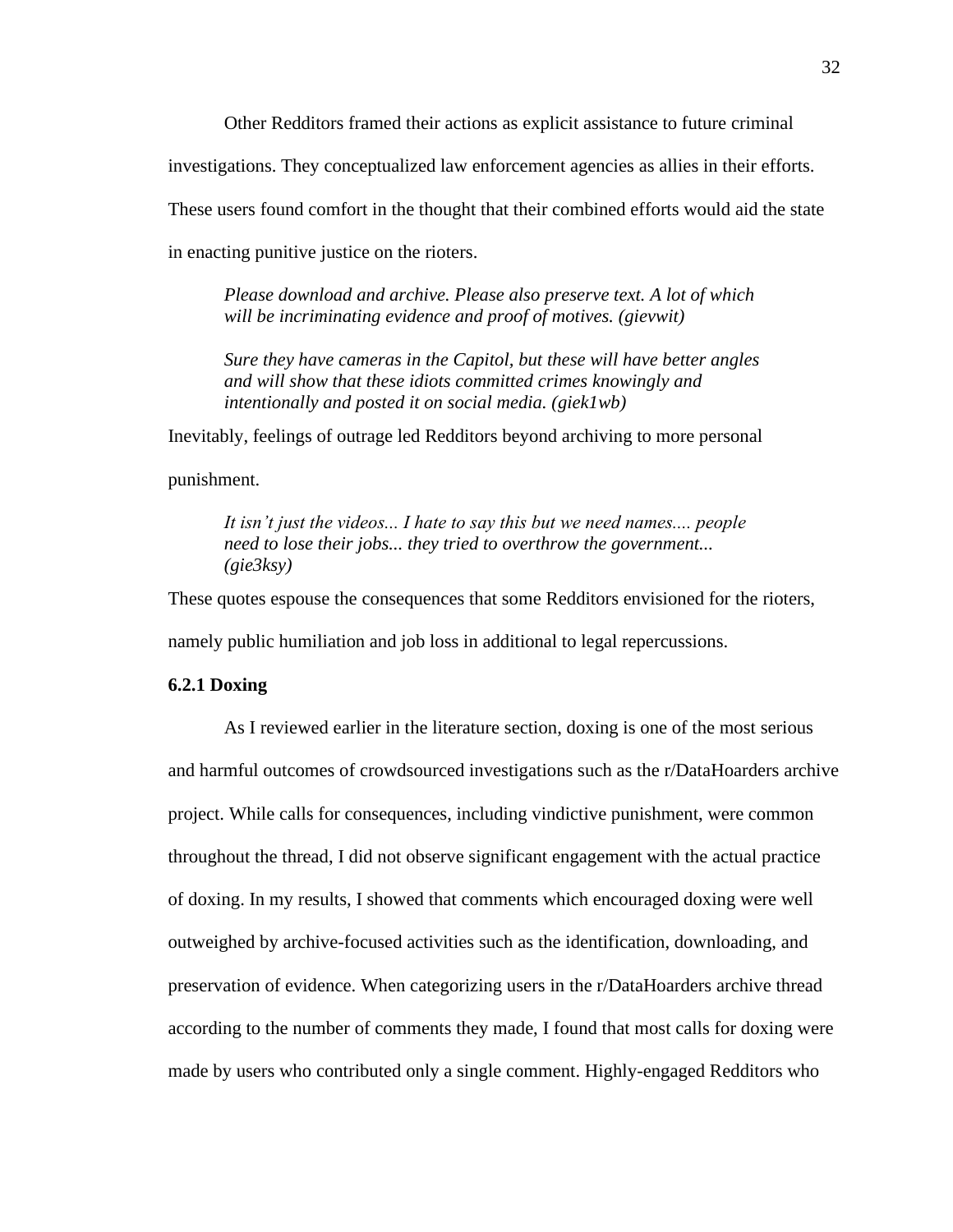made six or more comments in the thread tended to focus on archival activities. At no point did I observe the sort of dossier-building that characterized the r/FindBostonBombers subreddit. While the archived materials produced by r/DataHoarders certainly found use outside of Reddit, the Capitol riots archive project lacked the Reddit-to-mainstream media pipeline that made r/FindBostonBombers so dangerous.

The r/DataHoarders archive thread shows the fine line between collective outrage and vindictive targeting as exemplified by doxing. It is important to distinguish that the anger and outrage expressed in the quotes above did not themselves constitute doxing. As I reviewed in the literature section, doxing is a meticulous and involved process that requires careful connection of disparate digital threads. Plainly, doxing was not a viable tactic for enacting accountability towards the Capitol rioters due to the sheer number of targets they presented. In contrast to the r/FindBostonBombers subreddit, in which a crowd of participants searched for one or two individuals, the January  $6<sup>th</sup>$  archive was a crowd-on crowd engagement. The risk of doxing and other vigilante activities in this case may have been mitigated by the symmetrical composition of the Redditors and rioters, both being volunteer and largely non-hierarchical efforts.

#### **6.2.2 FBI**

As with doxing, my results show that calls to submit evidence to the FBI were a significant, though not dominant element in the r/DataHoarders archive project. Calls to collaborate with the FBI typically took the form of a link to the FBI's evidence submission portal with a suggestion that users in the thread share the work they've been doing. Users ran into trouble with the FBI's website, which only permitted 4 uploads at a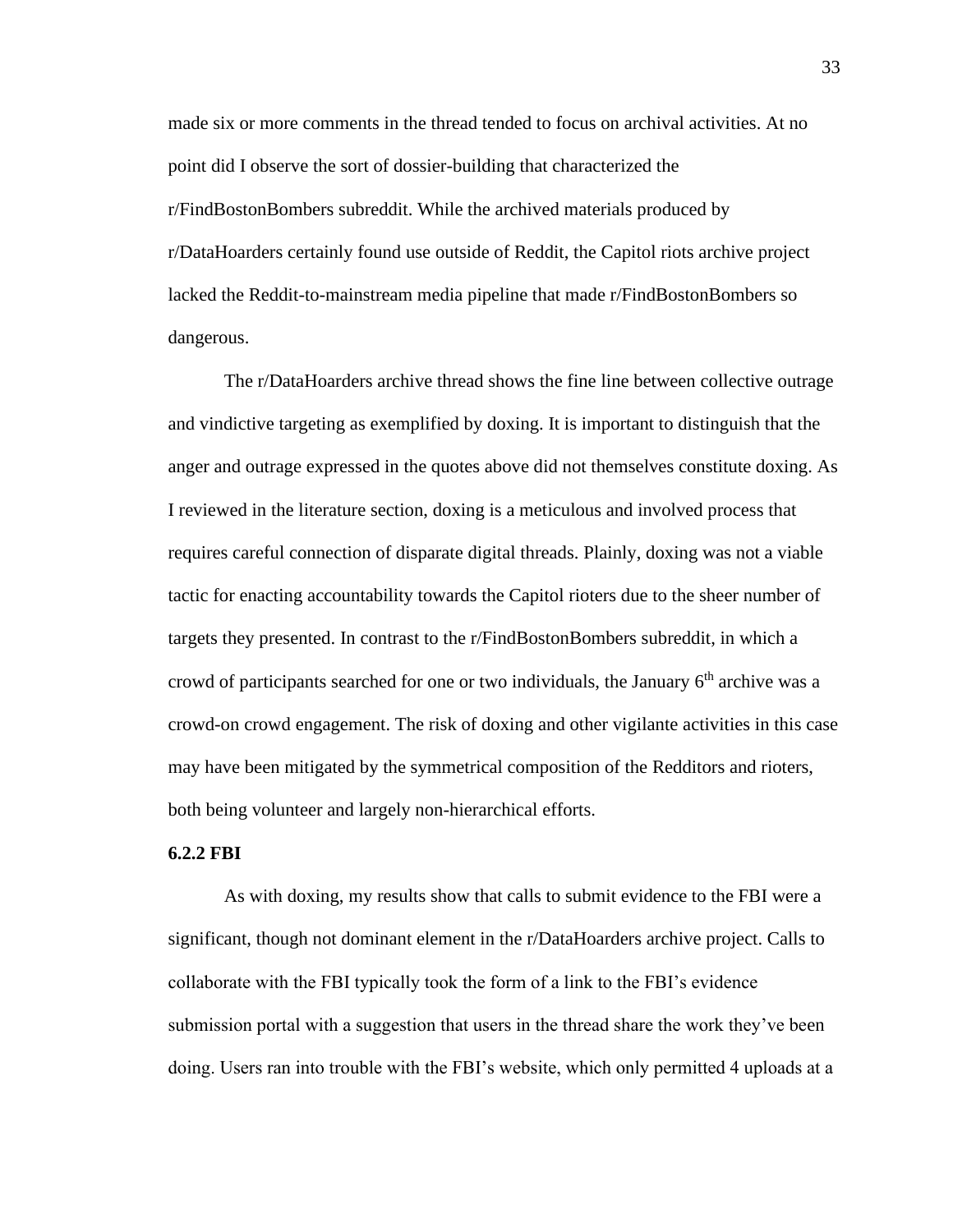time with a maximum size limit of 1024MB. These limits were clearly at odds with the scope and breadth of the r/DataHoarders archive.

*I'm uploading to FBI now, for good measure. They only take four files per submission limited to 1024MB. Taking a while... (gif6op3)*

*I think their server is over worked because the submit button isn't responding (gifx8fb)*

*FBI website would actually break every time I tried to upload (giixt5q)*

As you can see in the above comments, users in the thread found that sharing evidence with the FBI was a more tedious process than actually collecting and archiving the material. Ironically, this was largely due to their own collective fixation with the necessity of sharing the information with the FBI in the first place. Interestingly, many users also proclaimed a belief that the FBI was actively observing and benefiting from the thread, rendering submission of materials pointless as they were presumably "already all over it".

*Dude, the FBI has been all over this thread for hours, 100% We are basically doing their job. (gif2rhq)*

*I mean I think the FBI knows how to use BitTorrent, is very likely watching this thread, and the Magnet link is right there in the post. (gikpoax)*

We can understand these Redditors as taking part in an ad-hoc, crowdsourced investigation running parallel to law enforcement. This can be defined as digilantism [22]. It can be argued that the first instance of digilantism in response to a terrorist event in the US occurred following the 2013 Boston Marathon bombing [22]. The r/FindBostonBombers subreddit was a hub for self-directed information gathering and dissemination by a highly motivated crowd of amateur sleuths. In addition to outrage and sympathy posts, users scrutinized photo and video evidence of the bombing, attempting to glean new information or leads that may have been missed by law enforcement.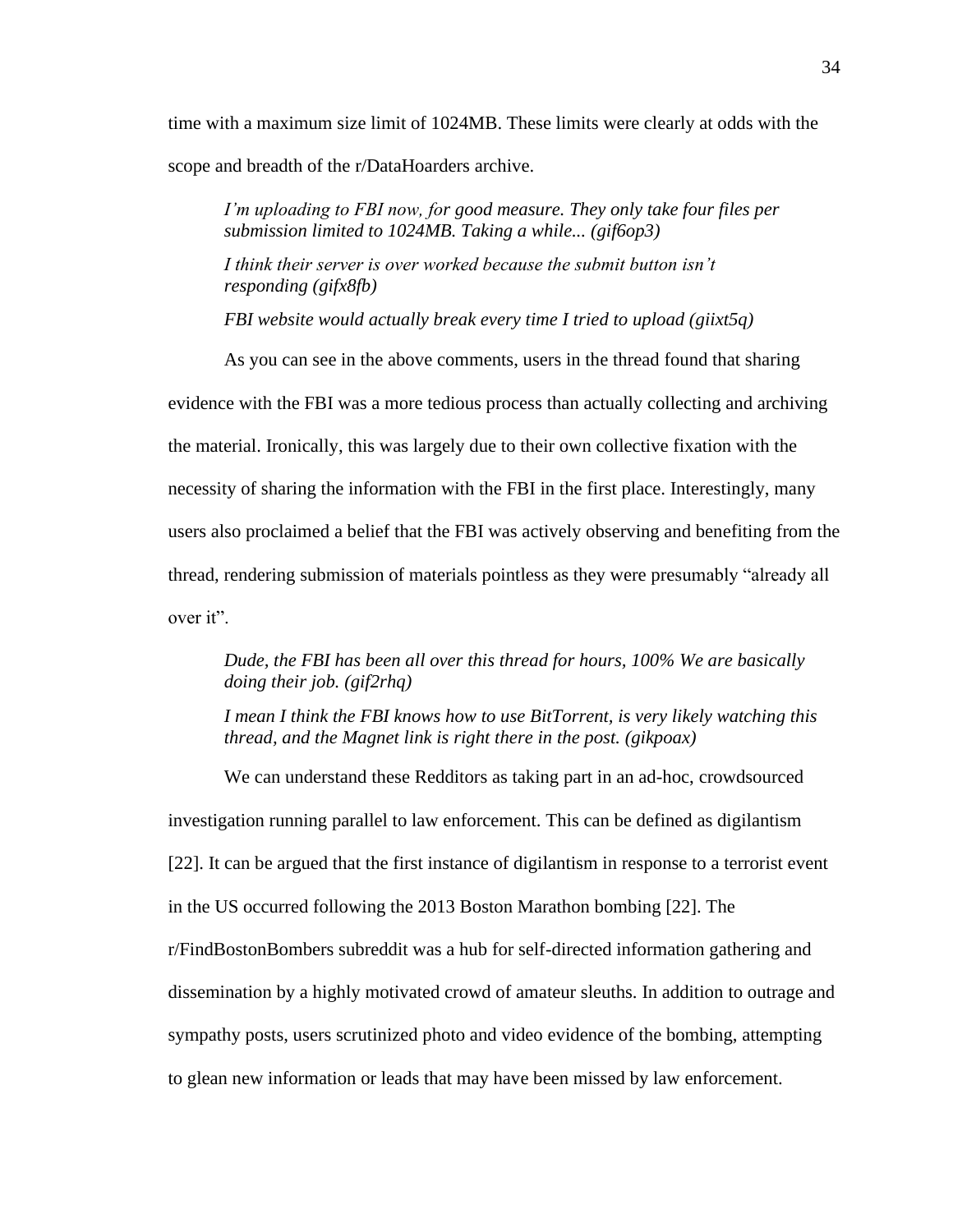Although Redditors did not identify either of the bombers, multiple individuals were incorrectly outed as the perpetrators. The failure of the r/FindBostonBombers subreddit to restrain their harmful motivations is memorialized by the phrase "We did it, Reddit," which is used throughout the Reddit platform, including in the insurrection archive thread as a cheeky reminder of the shame and regret caused by previous investigative oversteps.

# **6.3 Self-Righteous / Morally "Good" Redditors**

While many Redditors in the r/DataHoarders archive project felt inspired by anger and punishment, others were motivated by a sense or moral or civic duty. These users attempted to engage with the democratizing potential of crowdsourced investigations posited by Buozis and Glassman and Kang. Users felt empowered by the archive project and felt that it gave them a chance to push back against societal ills. Rather than simply seeking punitive justice through law enforcement or personal vengeance, the quotes below show a desire to step up as informed, engaged citizens. These users felt an obligation to contribute their time and resources toward the betterment of society, more so than to the downfall of individual rioters. Redditors saw a chance for their online community to counter anti-democratic forces and bolster societal institutions with the hope of a more just future. To them, the insurrection archive was more than an opportunity to punch back, but a chance to "do the right thing." Their comments express optimism toward the potential of the Reddit community to harness crowdsourced action in a meaningful way.

*You guys are like the Ham Radio operators! Gearing up in times of crisis. (gicvb37)* 

*Thank you for your hard work protecting the country from terrorism (gif7x40) To me, this is a volunteer preservation effort - a social duty which should be separate from any monetary gain. (gin035z)*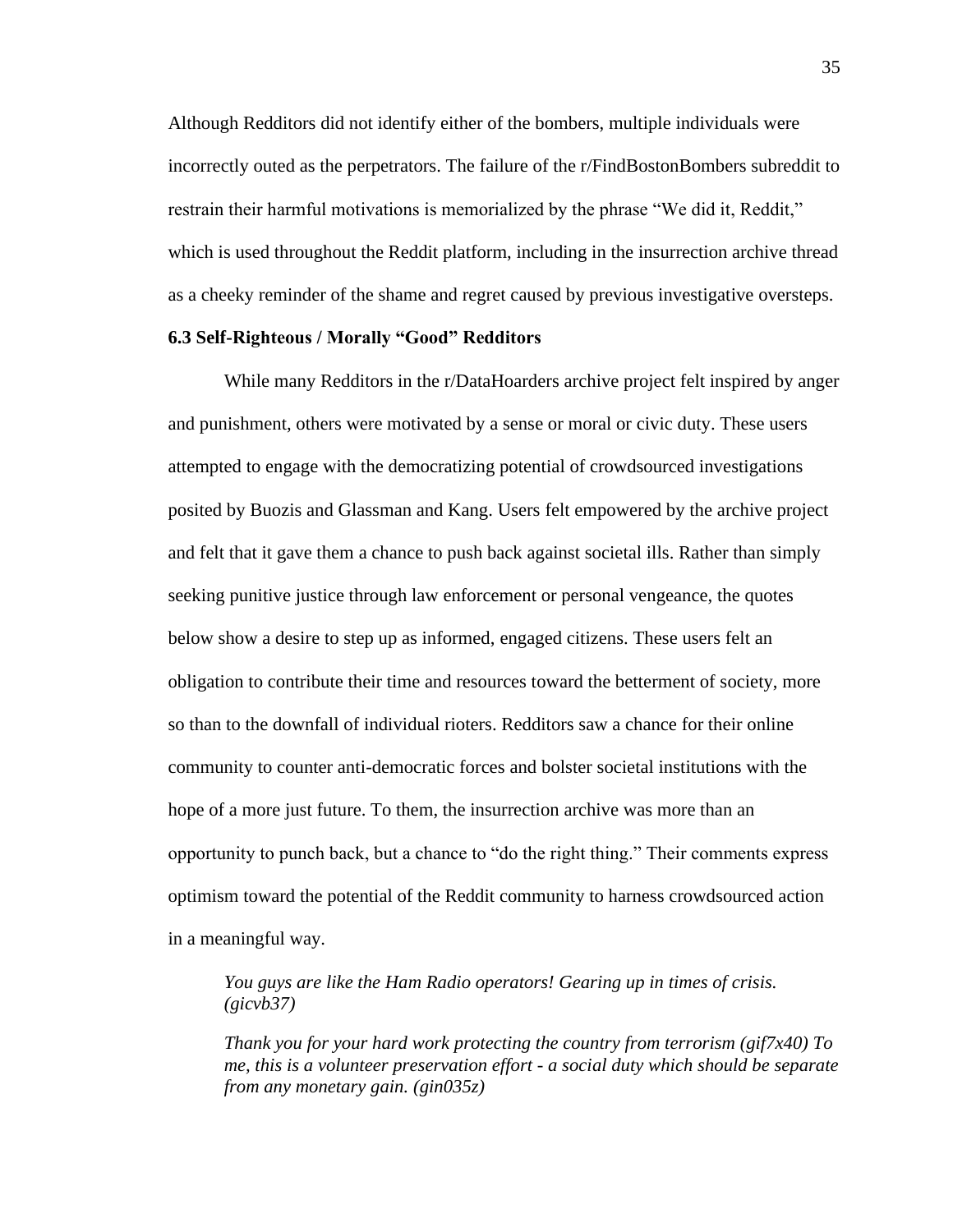# *Glad I can always count on you guys to fight the real fights (gicujki)*

Other Redditors felt a sense of moral superiority in their actions. They seemed emotionally driven in a way that paralleled the angry Redditors but without the spite and personal offense. Like the angry Redditors, these users were polarized by the actions of the rioters. Similar to the "social duty" Redditors, they felt a sense of obligation to act. By aligning themselves with religion and patriotism, they claimed that the archive was not just an effective participatory response, it was morally just and even necessary on a higher calling.

*People in this thread doing the actions of true patriots (gidpnox)* 

*You have done God's work, and I applaud you. I never even thought how important it would be to save and share this ... thank you. (gifrcwv)*

*Feels like I'm doing the lords work. (gifuhcg)*

# **6.4 Cautionary Statements**

Not all Redditors were so quick to take action or assign moral value to their investigations. I discovered in my findings that the shadow of the r/FindBostonBombers subreddit loomed large in the memory of the Redditors in r/DataHoarders, and informed suggestions of care from more discerning users. While precautionary comments were a minority of the thread activity, multiple users specifically brought up the harms that resulted from past crowdsourced witch hunts on Reddit.

*Also, I believe a guy committed suicide after being falsely identified as the*  internet cat killer. Reddit does not have a good track record of these sort of *things. (gijqgdf)*

*Dude, the FBI has been all over this thread for hours, 100% We are basically doing their job. And if it's not to catch those guys, it's to make sure that Reddit doesn't go rogue [sic] as detective again lol (gif2rhq)*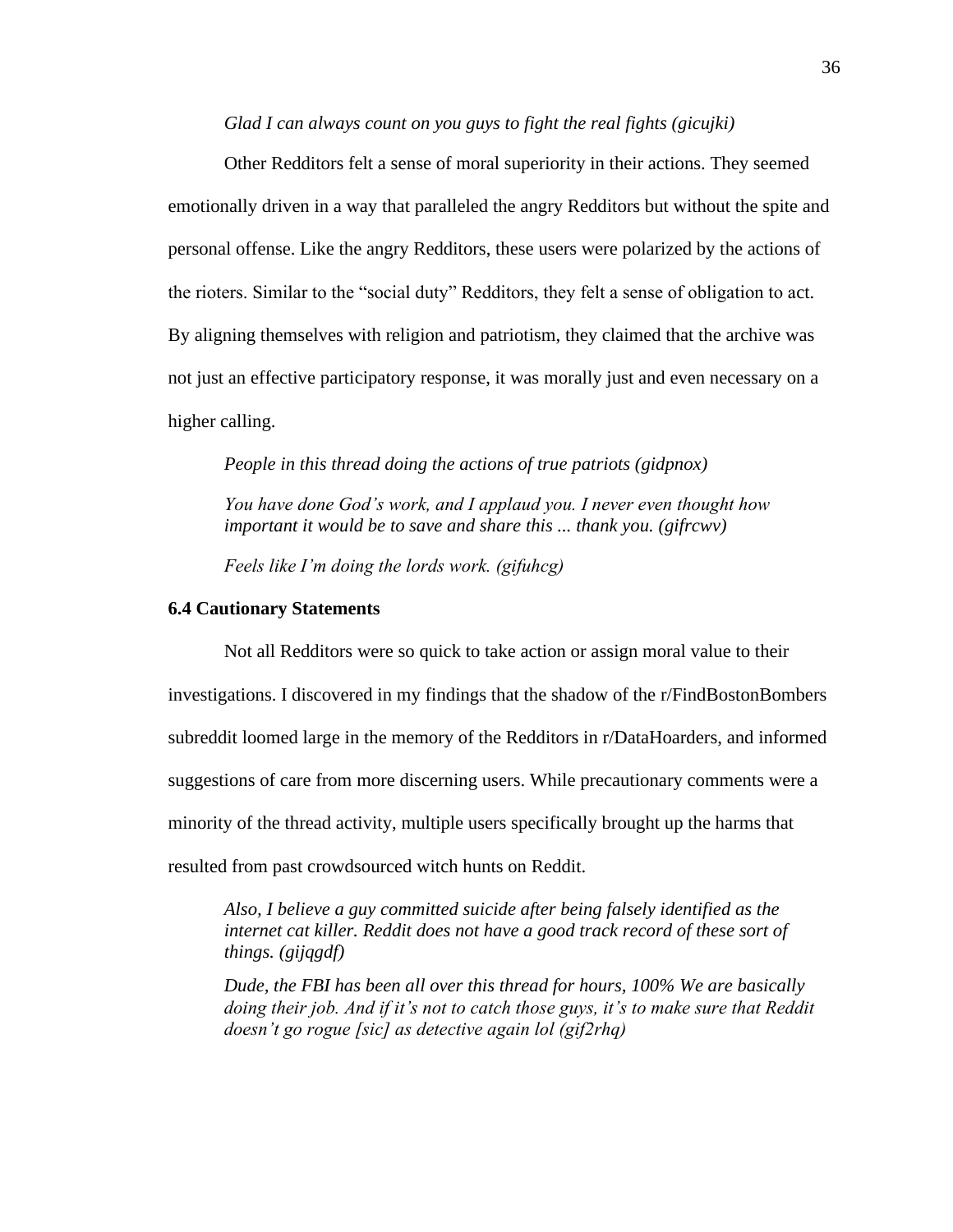As these quotes show, past excursions into vigilantism are a source of shame and regret among the Reddit community. Even years later, instances such as the r/FindBostonBombers subreddit are still referenced as an example of what can go wrong when well-meaning internet sleuths lose sight of the human costs of their investigations.

#### **6.5 Apolitical Redditors**

The remaining segment of Redditors claimed motivations that were less emotional or political than the quotes shared above. These users possessed the skills and resources needed for the archive thread and saw an opportunity to contribute. They were motivated by a drive to archive (or "hoard") data for historicity, future analysis, or simply out of an interest and ability to engage in digital archival practices. In any case, these users can be distinguished from previous categories by their relative stated indifference toward the punitive and democratizing potentials of the archive.

# **6.5.1 Data Hoarding**

The eponymous hoarders of the r/DataHoarders subreddit often weighed in on how the insurrection archive intersected with their beliefs and skill sets. Users expressed a drive to archive data not for being valuable or incriminating, but because it was at risk of removal.

*You guys are doing great work. In the digital age nothing should be able to be completely removed so thanks for archiving this before the idiots take it down and deny it (giflouc)* 

The r/DataHoarders subreddit is largely an apolitical community focused on tools and resources for acquiring, handling, and storing digital content. Some users felt alienated by the stark political rhetoric of the insurrection archive and attempted to distance their subreddit from the influx of new commenters. Still, these quotes show a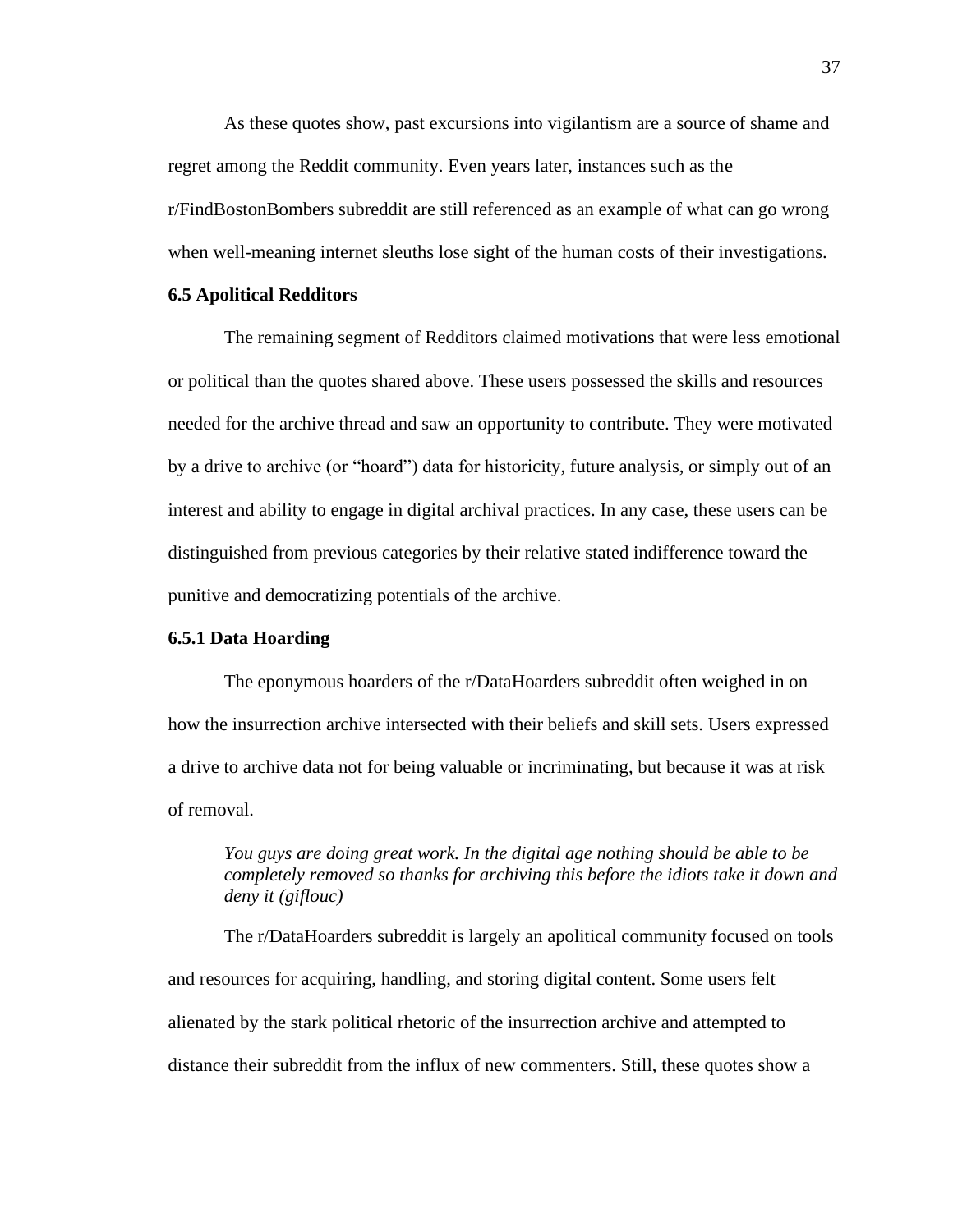tolerance for the multitude of motivations that brought the 1,311 Redditors together for the archive project.

*Yesterday's events were truly insane on many levels, but we are not a political sub. Some may DH for political reasons, and some for sociological reasons. Whatever your reason, we ask everyone to keep it about datahoarding/archiving in here. (gifmaje)*

*Some may archive for political reasons, others like myself archive, for posterity [sic]. (gigdzr9)*

The breakdown of thread activities in figure 5.1 shows that the top three activities, evidence, strategy, and saving account for over half (54%) of the total comments in the archive thread. These activities, along with seeding form the core tasks of digital archiving: locating, downloading, storing, and preserving evidence. Archival skills such as these are commonly discussed on the r/DataHoarders subreddit and represent a collective interest that binds the community. In figure 5.3, the same chart is broken down by user engagement level, or the number of comments a user made in the archive thread. We can see that the most engaged users who commented six or more times allocated the majority of their efforts to these top archival tasks. The saving activity, representing the actual downloading or scraping of submitted evidence, was entirely dominated by highfrequency users. This leads me to believe that the core values and leadership of the r/DataHoarders subreddit retained a high degree of influence and control over the insurrection archive thread, even as the thread's popularity and reach extended far beyond the niche community where it originated.

# **6.5.2 Historicity**

A unique characteristic of this dataset is that participants were self-aware of the historicity and uniqueness of this endeavor and devoted time and space to discussing why it was important.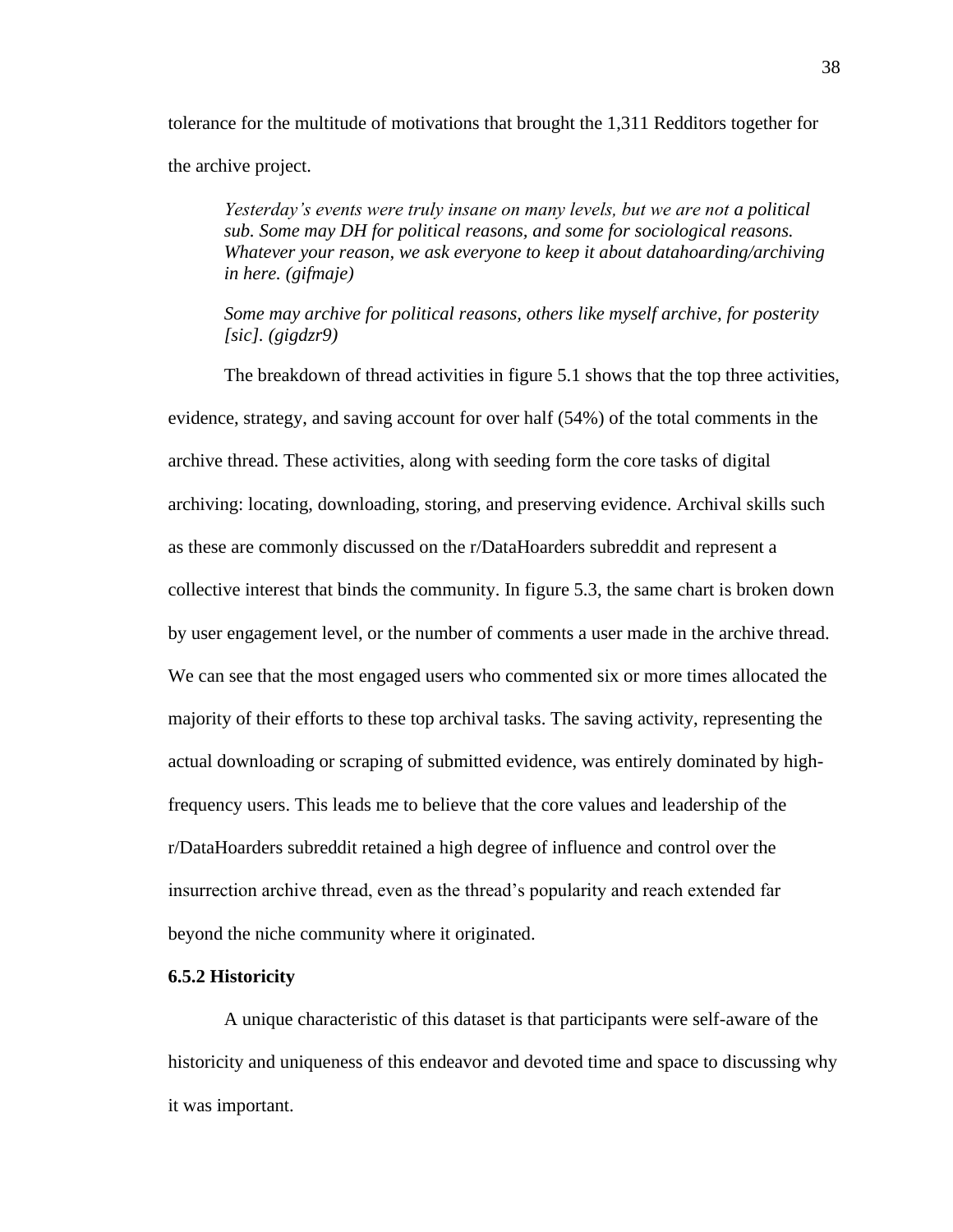*I'm backing this up to document the day fascism has erupted from the bowels of this "democracy". (giek8ro)*

The Reddit "RemindMe" bot is an automated account which notifies users about a requested thread at a specified time in the future. By commenting "RemindMe! 3 days," the user will receive a notification in three days with a link to their original comment. It is typically used as a short-term reading list for returning to interesting content at a more convenient time. Multiple Redditors in the r/DataHoarders insurrection archive thread called on the RemindMe bot to remind them far into the future, up to 4 years. Perhaps these users wanted to see if the thread and the events of January 6<sup>th</sup> would stand out as a historic moment in retrospect.

*RemindMe! 1 year (gif22ms)* 

*RemindMe! 4 years (gif24b7)*

*Thanks we need this piece of history archived so we can look back on this moment over and over again. (gif6l2h)*

*I truly believe its important we preserve all the footage of this event as possible. This was truly a terrible and historic event. (gifpj10)*

*Descriptions of today's events by future historians are only as good as what we provide them to study. We must continue to archive. (gigdzr9)*

*Thank you admins (u/macx333) for leaving this up. This is data of historical significance and, IMO, the highest calling for hoarders like myself (gigjkgg)*

*Downloading now, and plan to seed for a while. A month? A year? I don't know, my link is slow but we need to keep it alive for history. This feels ... important. (gilwauj)*

These quotes demonstrate an awareness of the historical value not just of the

insurrection archive project, but of archiving as a whole. Through language such as

"highest calling for hoarders like myself" and "we must continue to archive," these

Redditors express a belief in the inherent value of archival work. These quotes speak to a

future community outside of the immediate social reception of the events at the Capitol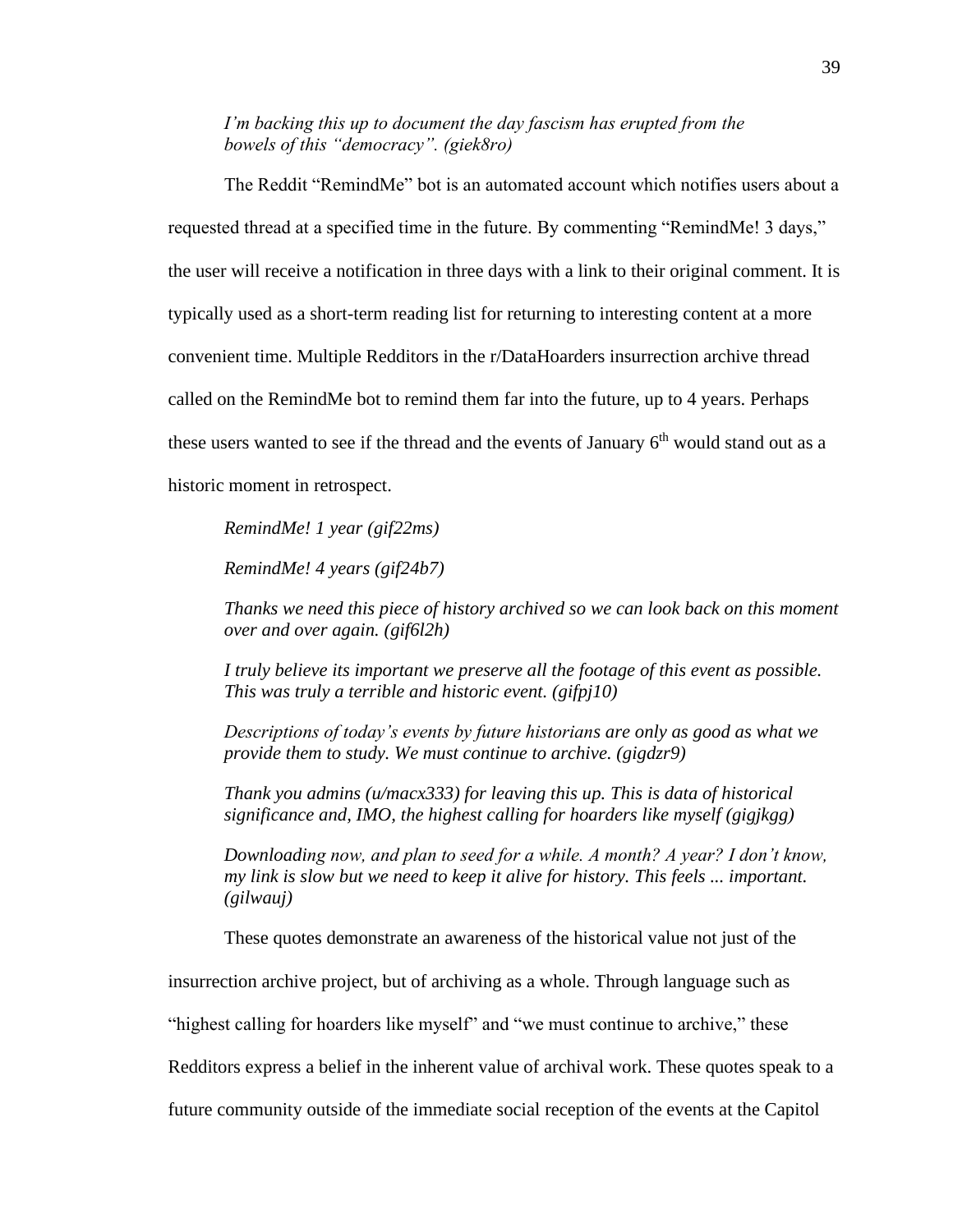riot. Data hoarding Redditors expressed interest in the utility of the material to an audience outside of law enforcement or judicial usage. While previously discussed Redditors sought to preserve evidence of the riot to achieve immediate judicial ends, these historically-minded users espoused the inherent value of information preservation, envisioning future uses which cannot be fully understood in the context of the present moment.

#### **6.5.3 Archiving Social Movements**

In "Ethical Considerations for Archiving Social Media Content Generated by Contemporary Social Movements: Challenges, Opportunities, and Recommendations," Jules et. al outline the value of archiving social movements through social media as well as the ethical challenges and considerations it presents [32]. Speaking about the Ferguson Black Lives Matter movement, the authors state, "digital content adds a new layer of documentary evidence that is immensely valuable to those interested in documenting, researching and interpreting contemporary events," expressing the necessity of archives to interpretation [32].

They state, "the level of participation in these movements as they play out on social media makes them rich scholarly resources deserving of collection, preservation and study" [32]. The ability of social media and other digital platforms to capture ongoing events, and the evolving, interactive nature of these platforms adds additional value and context. In the case of the r/DataHoarders archive, the heavy use of social media by Capitol rioters provided a deep source of evidence, information, and context behind their collective actions on January  $6<sup>th</sup>$ . The Redditors engaged in archival work by documenting the scope and depth of the digital content produced by the rioters.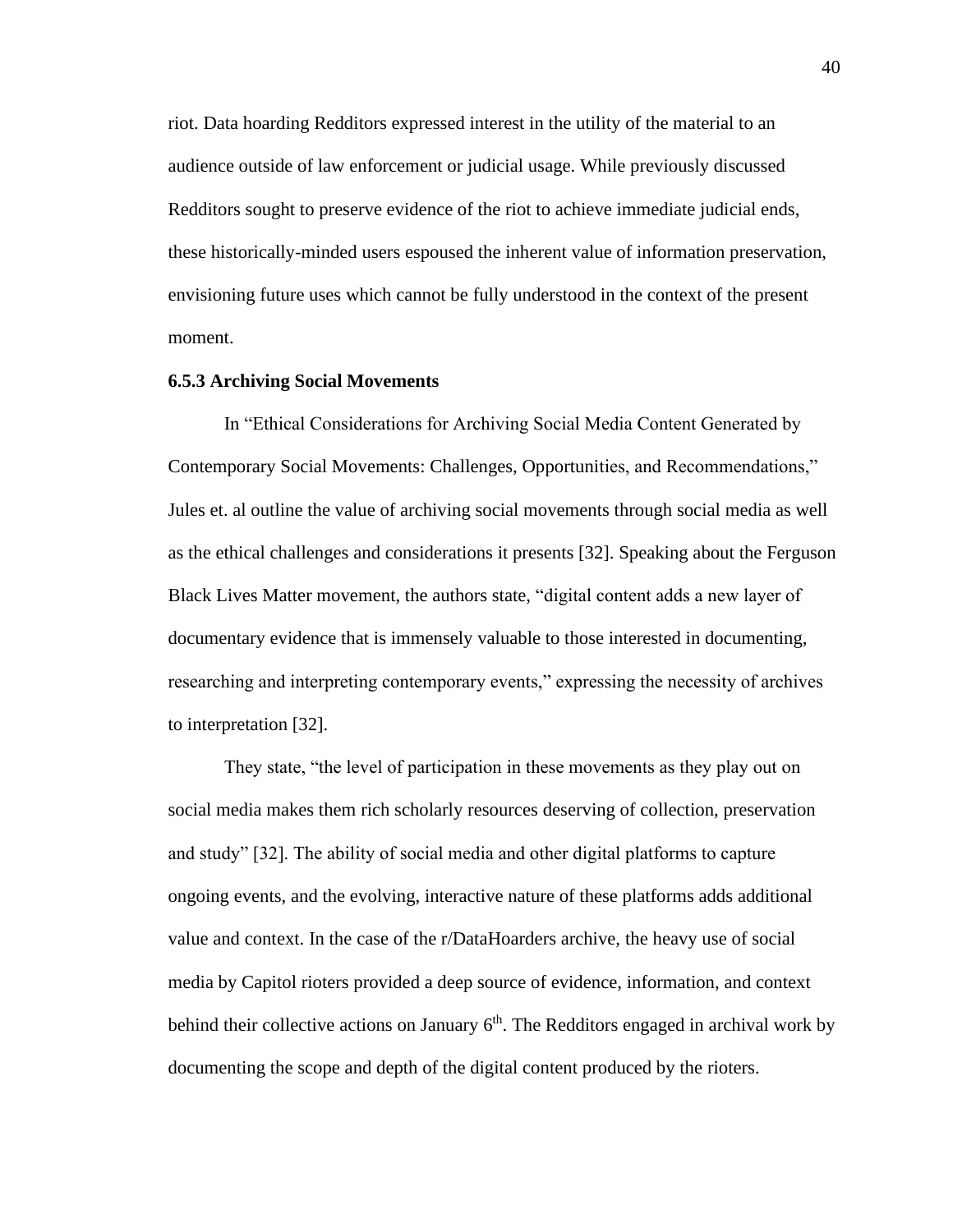Additional value of archiving, as well as criticisms and cautions, is discussed in "Archives and Human Rights: Questioning Notions of Information and Access" by Caswell and Punzalan [33]. Caswell and Punzalan posit that both libraries and archives contribute positively to discursive formation through providing, respectively, information and evidence of human activity [33]. Archives are defined by their future use value (evidence), whereas libraries are a source of pure informational value. In the context of my paper, we might understand the pure informational value through association with OSINT, and the r/DataHoarders thread as primarily an archival project because many users conceptualized their research as evidence gathering. Yet these two things are not mutually exclusive, and the archive/evidence value and the OSINT/informational value of the r/DataHoarders research are both at play. The authors believe that through documenting potential evidence of human activities or events, human rights questions are called into account. They in fact believe that "archives stress preserving evidence of human rights infringements for accountability" [33]. The Redditors who engaged in the Capitol archive thread sought to see the bigger picture of the American political narrative and envisioned their work as a documentation of a political moment that may some day be associated with a rupture in democratic governance.

Caswell and Punzalan posit that "by stewarding evidence, archival institutions are also key actors in efforts at redress, reparation, and reconciliation in societies undergoing reconstruction and healing in the wake of human rights abuse" [33]. Additionally, "archives also play a complicated and shifting role regarding the shaping of collective memory of traumatic events" [33]. This argues that historicity relies upon shared national and social memory in order to create and interpret narratives about human events.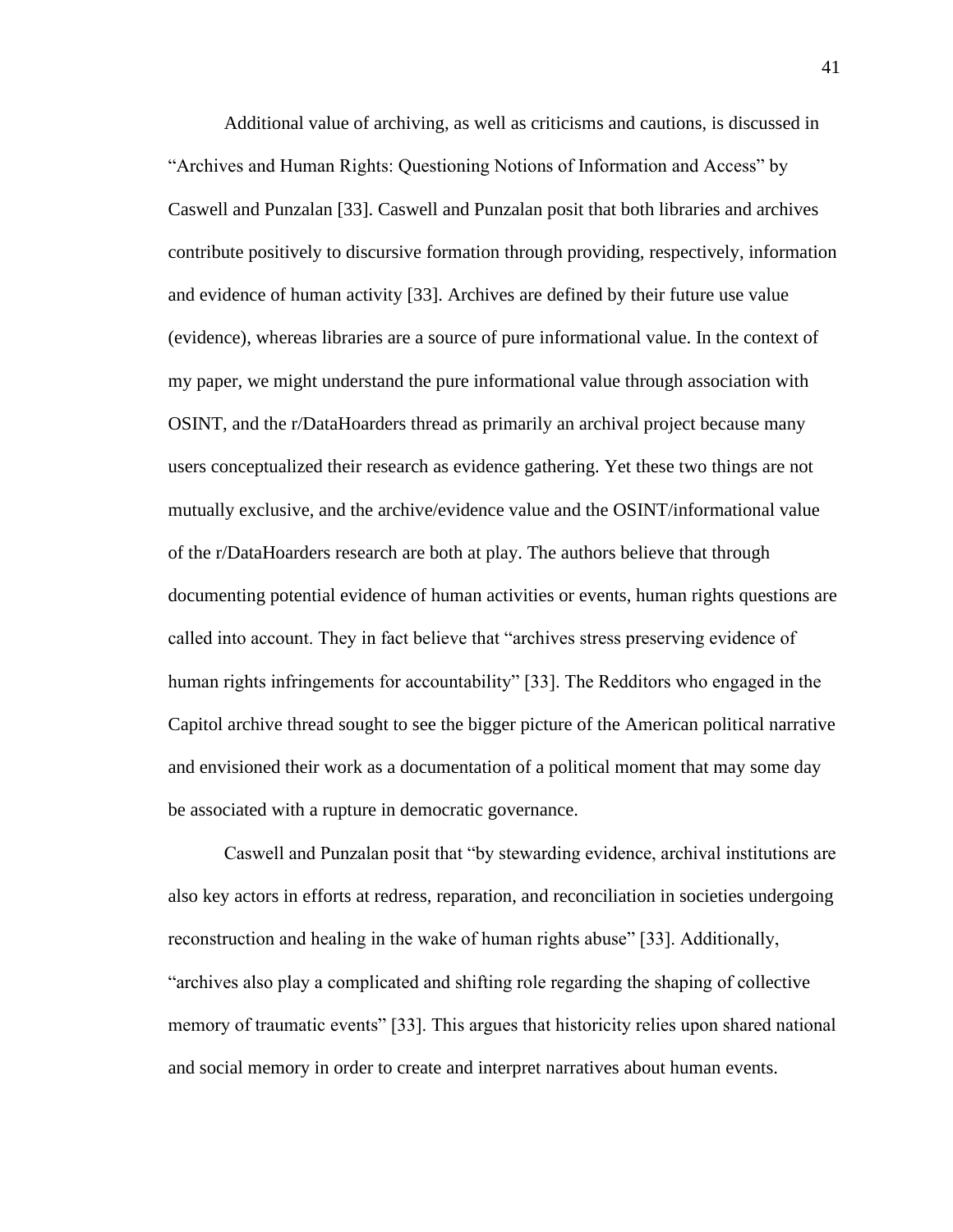Archives play an important role in preventing the "forgetting, eliding, and silencing" of selective aspects of these events [33]. However, they also argue that archives can have the exact opposite effect due to their inherent power and role in the shaping of collective memory and historicity. If archivists allow themselves to become aligned with biased state interests, they can themselves become a tool for silencing marginalized voices through removing them from the narrative. In the case of the Capitol riots, many Redditors viewed the insurrection as a potential human rights abuse that risked being elided from history. They envisioned the January  $6<sup>th</sup>$  event as the moment that, though attempted coup, the naked face of demagogic rule was bared. Through their archival efforts, they sought to preserve the most accurate picture of what they viewed as a brazen lunge for political power. Therefore, their self-conceptions of their archival work often have a reconstructive tone, seeking to preserve a narrative they anticipated would be challenged or erased.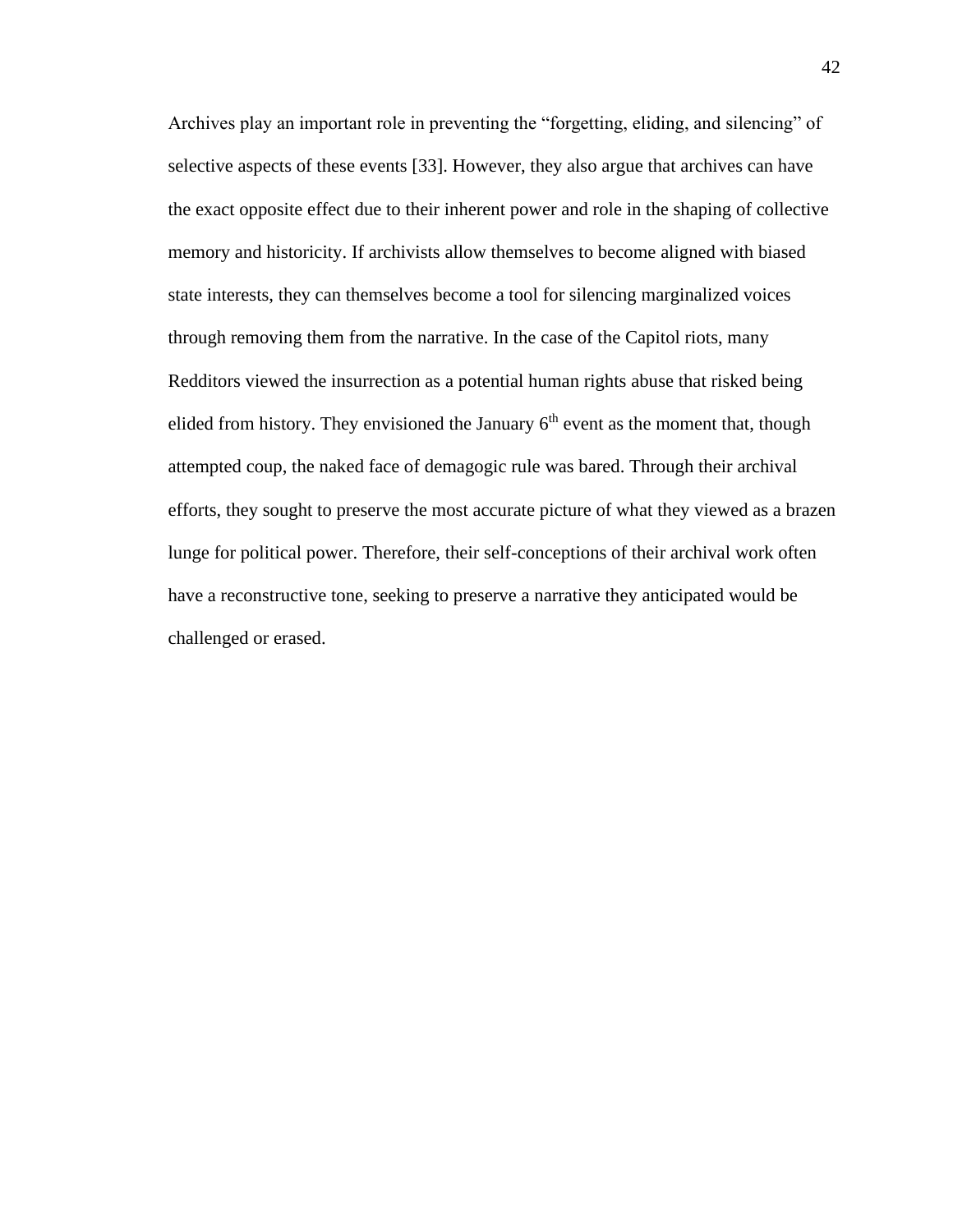# **CONCLUSION**

My research concludes that the practice of archiving contemporary social movements is perhaps the best place to begin when considering how to understand crowdsourced archiving projects such as the r/DataHoarders insurrection archive. The bulk of participation in the thread was focused on archival tasks and was led by dedicated users who expressed an interest and belief in the value of archival work. Although I also found numerous proposals to dox the rioters and seek punitive justice, also known as digilantism, these elements were outweighed by the volume and stated value of archiving material for its own sake. Redditors recognized the historical importance and ephemeral nature of the Capitol insurrection material and acted accordingly, preserving it for posterity.

The r/DataHoarders dataset was a rich source of insight into the process of crowdsourced archiving due to the public deliberation and discussion found within it. My research showed many examples where users expressed a desire to participate positively and democratically in the archive project. Coding the dataset for themes and user activities allowed me to understand the practices and roles with which the Redditors engaged. I found it valuable to read the self-stated motivations that users shared in the thread. However, a more robust understanding of the archive participants could have been achieved by contacting individual Redditors or evaluating their Reddit activities outside of the archive thread. Due to software limitations, I coded each comment individually without being able to review the comments that preceded them. Some context to my dataset may have been lost in this process.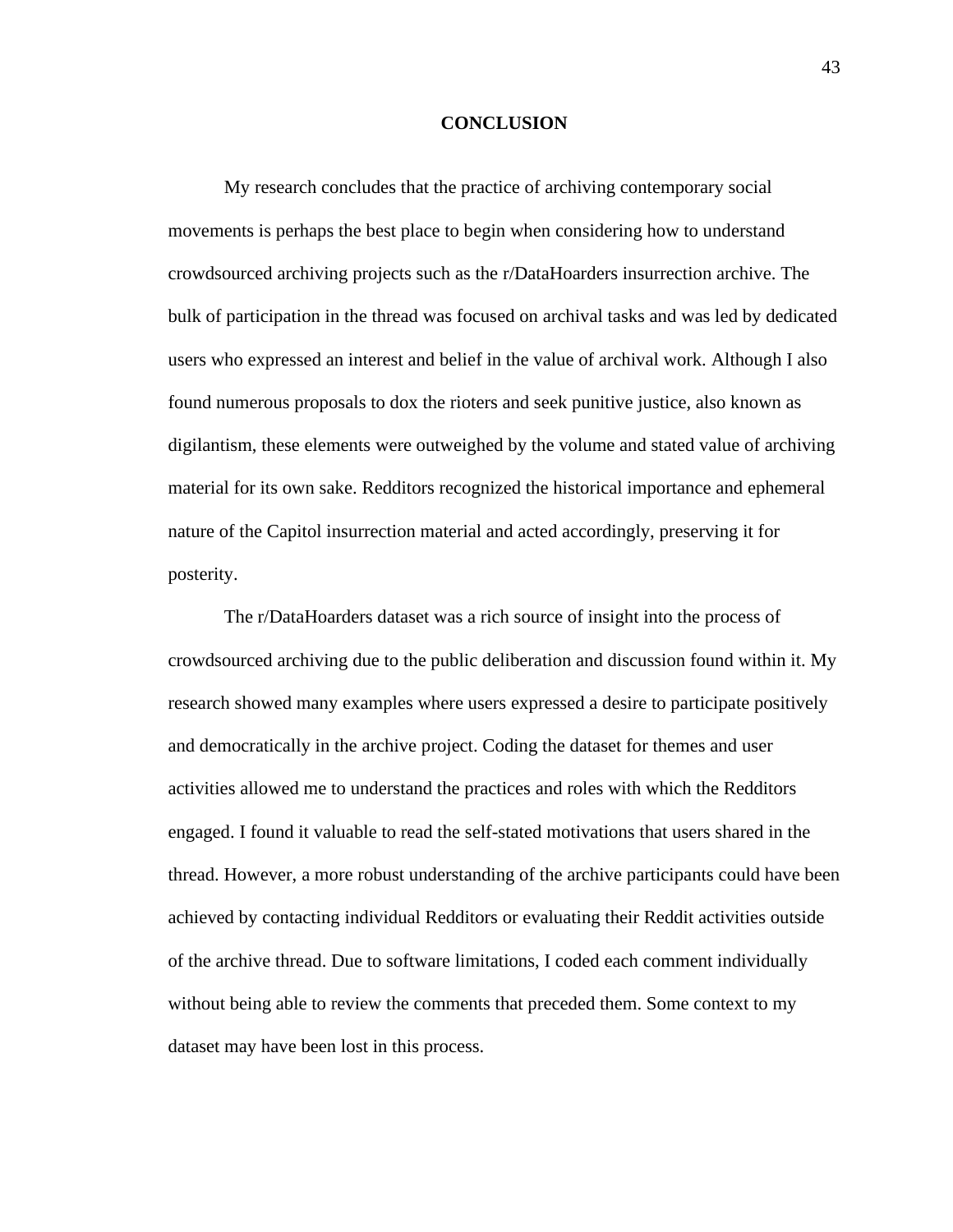The memories of January  $6<sup>th</sup>$  still loom large in national consciousness. The explosion of digital content posted to social media platforms that day exemplifies the intersection of digital self-documentation and political volatility that drew people to threads such as the r/DataHoarders archive project. As of November 2021, a large number of legal cases are in process and being continuously updated with new information on publicly accessible sources such as USA Today. Many of these cases rely on photo and video evidence posted by the defendants and their co-conspirators. Without projects like the r/DataHoarders insurrection archive, these pieces of evidence may have been deleted or otherwise lost. Future research in this area could potentially focus on further developing ethical guidelines for amateur and crowdsourced archival projects. A deeper dive into the community of r/DataHoarders might involve interviews and calls for direct participation in an ethnographic study. Finally, the ethical implications of breaching terms of service in the process of social media archiving warrants further study as well. Regardless of the historical singularity of the January  $6<sup>th</sup>$  insurrection, the social and technological impetus for crowdsourced archiving guarantees that these questions will persist.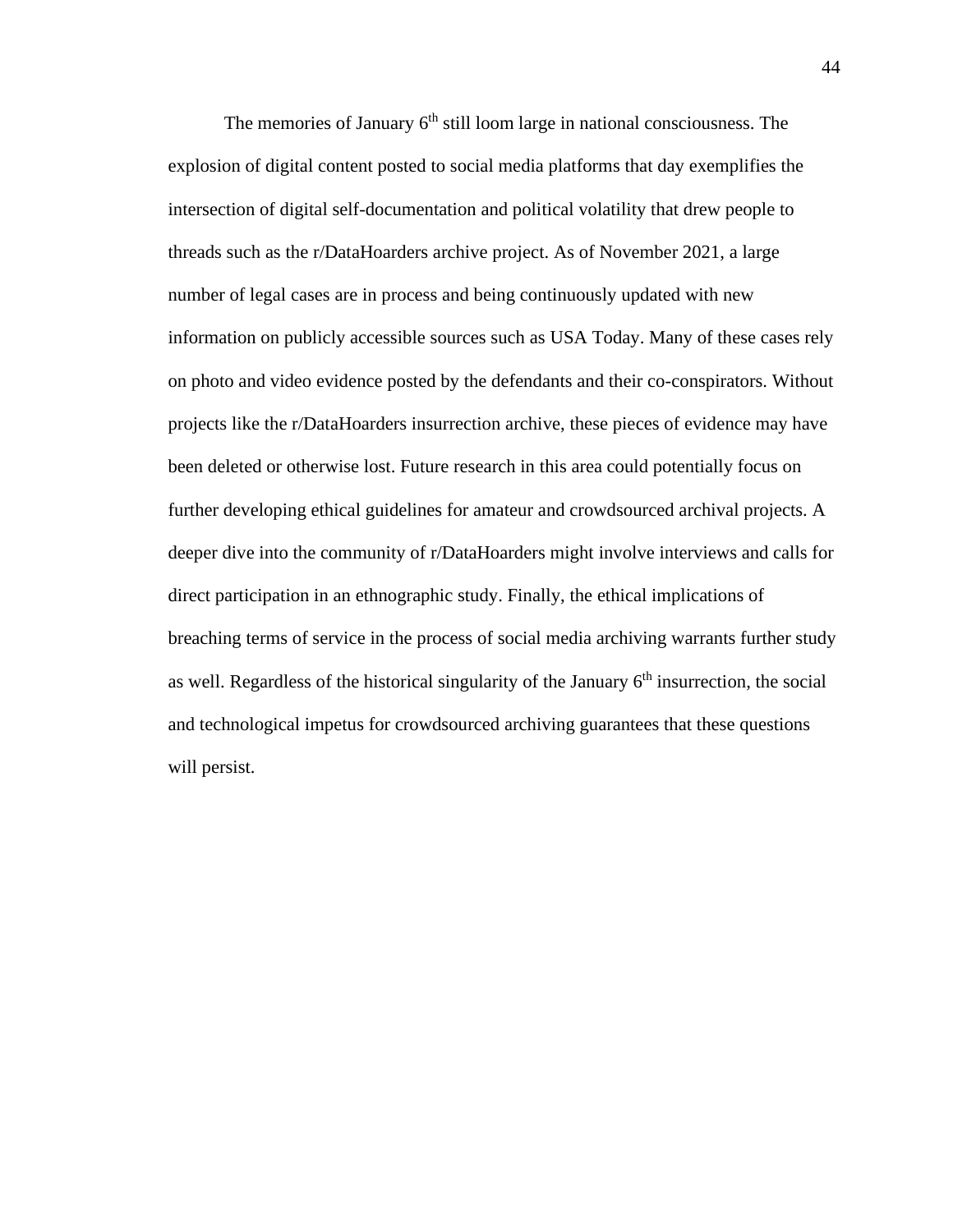# BIBLIOGRAPHY

- [1] J. Lytvynenko and M. Hensley-Clancy, "The Rioters Who Took Over The Capitol Have Been Planning Online In The Open For Weeks," *BuzzFeed News*, Jan. 2021.
- [2] YouTubeInsider, *YouTubeInsider on Twitter*, Tweet, Jan. 2021.
- [3] J. Alexander, "How Facebook, Twitch, and YouTube are handling live streams of the Capitol mob attack," *The Verge*, Jan. 2021.
- [4] Bellingcat, *Storming of the Capitol Visual Material Collection*, https://docs.google.com/forms/d/e/1FAIpQLSfgcEYSRfoKmUPmFwcKB0pSJNv yETkAZ8qEGXZB528f0AlEQ/viewform?usp=embed facebook, 2021.
- [5] Bellingcat, *Bellingcat on Twitter: "Thanks again to everyone who has submitted visual materials from the Capitol attack! You can submit any photos/videos (if you've put the video on a Google Drive/Dropbox, that helps a lot!) here and we'll get to it. We have about 100 backlogged entries now. https://t.co/iRnP24KvDJ" / Twitter*, Tweet, Jan. 2021.
- [6] A. Toler, *Database of August 12 Charlottesville Videos*, Aug. 2017.
- [7] intelx, *Archiving Capitol Hill riots' media – Intelligence X*, Archive, Jan. 2021.
- [8] Intelligence X, *Capitol Hill Riot Archive*, https://intelx.io/?did=814b39fe-ad98- 45a1- 9f44-0346bc9f9b94, Archive, 2021.
- [9] A. Lynch, *Trump protest Jan 06 2021*, https://mega.nz/fm, Cloud Storage, 2021.
- [10] *r/DataHoarders - MEGATHREAD: Archiving the Capitol Hill Riots*, https://www.reddit.com/r/DataHoarder/comments/krx449/megathread archiving the capitol hill riots/, Social Media, Jan. 2021.
- [11] D. M. Douglas, "Doxing: A conceptual analysis," *Ethics and Information Technology*, vol. 18, no. 3, pp. 199–210, Sep. 2016.
- [12] M. Honan, "What Is Doxing?" *Wired*, Mar. 2014.
- [13] *Faces of the Riot*, https://facesoftheriot.com/.
- [14] S. Musil, *Website features faces from Parler's Capitol riot videos*, https://www.cnet.com/news/website-features-faces-from-parlers-capitol-riotvideos/.